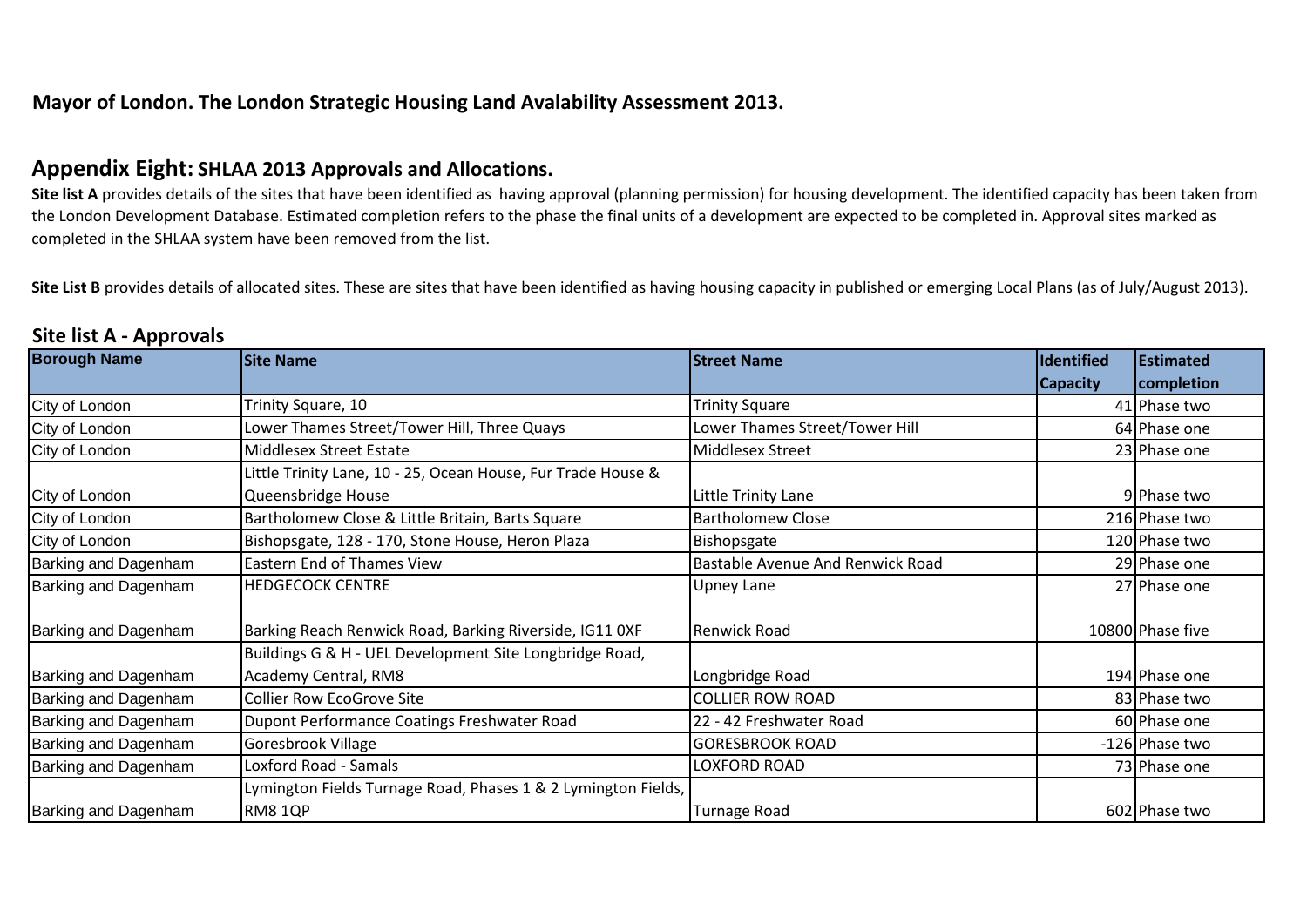| Barking and Dagenham | London Road/North Street                                 | North Street             | 33 Phase one     |
|----------------------|----------------------------------------------------------|--------------------------|------------------|
| Barking and Dagenham | The Lawns - NW part                                      | Rainham Road North       | 12 Phase one     |
| Barking and Dagenham | University Of East London Longbridge Road                | Longbridge Road          | 1042 Phase two   |
| Barking and Dagenham | Wood Lane Sports Centre                                  | <b>WOOD LANE</b>         | 27 Phase two     |
| <b>Barnet</b>        | 1-5 Byre Road, N14 4PQ                                   | <b>Byre Road</b>         | Phase two        |
| <b>Barnet</b>        | 185 - 195 Great North Way, NW4 1PP                       | Great North Way          | 23 Phase one     |
| <b>Barnet</b>        | 22 Totteridge Common, N20 8NH                            | <b>Totteridge Common</b> | -9 Phase one     |
| <b>Barnet</b>        | 24 Ingram Avenue, NW11 6TL                               | Ingram Avenue            | 1 Phase one      |
| <b>Barnet</b>        | 30 Totteridge Common, N20 8NE                            | <b>Totteridge Common</b> | 0 Phase one      |
| <b>Barnet</b>        | 31 The Bishops Avenue, N2 OBN                            | The Bishops Avenue       | 0 Phase one      |
| <b>Barnet</b>        | 41 Eastwood, N2 OBN                                      | Eastwood                 | 0 Phase one      |
| <b>Barnet</b>        | 53a Winnington Road, N2 OTS                              | Winnington Road          | Phase two        |
| <b>Barnet</b>        | 53 Winnington Road, N2 OTS                               | Winnington Road          | 0 Phase one      |
| <b>Barnet</b>        | 551 Watford Way, NW7 2PU                                 | Watford Way              | 8 Phase two      |
| <b>Barnet</b>        | 765 Finchley Road, NW11 8DS                              | <b>Finchley Road</b>     | 80 Phase two     |
| <b>Barnet</b>        | 847 - 851 Finchley Road, NW11 8LX                        | <b>Finchley Road</b>     | 18 Phase two     |
| <b>Barnet</b>        | 886-902 High Road, N12 9RN                               | <b>High Road</b>         | 52 Phase one     |
| <b>Barnet</b>        | Kingsgate House                                          | Amberden Avenue          | 64 Phase two     |
| <b>Barnet</b>        | Bedford House Nursing Home Hammers Lane, NW7 4DR         | Hammers Lane             | 38 Phase one     |
| <b>Barnet</b>        | Block A, 1 and 2 The Croft East Road, HA8 OBS            | East Road                | Phase two        |
| <b>Barnet</b>        | Brent Court Highfield Avenue, NW11 9TX                   | Highfield Avenue         | 24 Phase one     |
| <b>Barnet</b>        | Brent Works, 120 Colindale Avenue, NW9 5HD               | Colindale Avenue         | 104 Phase one    |
| <b>Barnet</b>        | Carmelite Monastery, 119 Bridge Lane, NW11 9JT           | <b>Bridge Lane</b>       | 45 Phase one     |
|                      | Chandos Avenue and Brethren Meeting Hall Chandos Avenue, |                          |                  |
| <b>Barnet</b>        | <b>N20 9EQ</b>                                           | Chandos Avenue           | 70 Phase two     |
| <b>Barnet</b>        | Colindale Hospital                                       | Colindale Avenue         | 714 Phase three  |
| <b>Barnet</b>        | Dolphins Totteridge Green, N20 8PE                       | <b>Totteridge Green</b>  | 0 Phase one      |
| <b>Barnet</b>        | Former Fire Station at Bunns Lane                        | <b>Bunns Lane</b>        | 34 Phase one     |
| <b>Barnet</b>        | Dryades The Bishops Avenue, N2 OBA                       | The Bishops Avenue       | 0 Phase one      |
| <b>Barnet</b>        | East Weald, 59 The Bishops Avenue, N2 0BG                | The Bishops Avenue       | 1 Phase two      |
| <b>Barnet</b>        | Former Parcelforce Depot, Geron Way                      | Geron Way                | 262 Phase two    |
|                      | Former RAF East Camp site Aerodrome Road, Beaufort Park, |                          |                  |
| <b>Barnet</b>        | NW9                                                      | Aerodrome Road           | 1444 Phase three |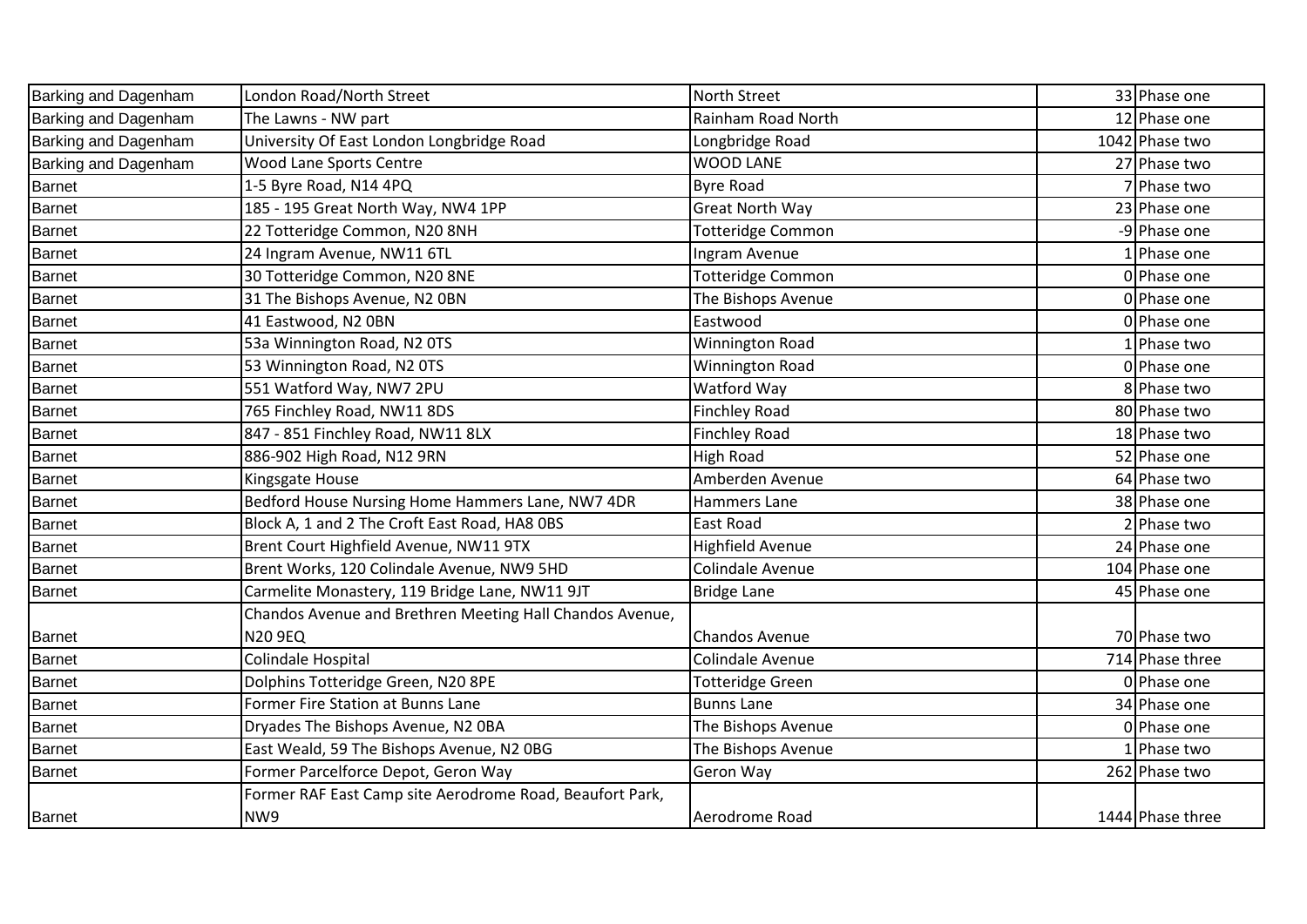| <b>Barnet</b> | The Turretts Public House and 33-39 Friern Barnet Road           | Friern Barnet             | 36 Phase one     |
|---------------|------------------------------------------------------------------|---------------------------|------------------|
|               | Grahame Park Estate Lanacre Avenue, New Hendon Village,          |                           |                  |
| <b>Barnet</b> | NW9 5UP                                                          | Lanacre Avenue            | 1663 Phase three |
| <b>Barnet</b> | Land at Sterling Avenue Green Lane                               | Spur road Estate          | 62 Phase one     |
| <b>Barnet</b> | Green Point Edgware Road, NW9 5AR                                | <b>Edgware Road</b>       | 86 Phase two     |
| <b>Barnet</b> | Brent Cross Cricklewood Regeneration Area                        | <b>Brent Cross</b>        | 7333 Phase five  |
| <b>Barnet</b> | Inglis Barracks                                                  | Frith Lane                | 2174 Phase three |
| <b>Barnet</b> | Land at rear of 53 Uphill Road, NW7 4PR                          | <b>Uphill Road</b>        | 4 Phase two      |
|               | Land at the rear of the former Colindale Hospital Site Colindale |                           |                  |
| <b>Barnet</b> | Avenue, Colindale Hospital, NW9 5DZ                              | Colindale Avenue          | 222 Phase two    |
|               | Land To The Rear Of Copped Close, 15 Totteridge Village, N20     |                           |                  |
| <b>Barnet</b> | 8PN                                                              | <b>Totteridge Village</b> | 1 Phase two      |
|               |                                                                  |                           |                  |
| <b>Barnet</b> | Land to the rear of Hornbeams The Bishops Avenue, N2 OBJ         | The Bishops Avenue        | 2 Phase two      |
| <b>Barnet</b> | Leo Baeck House, 65-67 The Bishops Avenue, N2 0BG                | The Bishops Avenue        | 20 Phase one     |
| <b>Barnet</b> | Littleberries The Ridgeway, NW7 1EH                              | The Ridgeway              | 14 Phase one     |
| <b>Barnet</b> | Lytton House, 39 Totteridge Village, N20 8PN                     | <b>Totteridge Village</b> | 0 Phase one      |
| <b>Barnet</b> | MEADOW WORKS Great North Road, EN5 1AU                           | <b>Great North Road</b>   | 9 Phase two      |
| <b>Barnet</b> | Barnet Courhouse and neighbouring properties                     | <b>NORMANDY AVENUE</b>    | 9 Phase one      |
| <b>Barnet</b> | Oak Lodge, 48 Totteridge Common, N20 8NB                         | Totteridge Common         | 1 Phase two      |
|               | Plot 2, Development Site between 63 and 81 Winnington Road,      |                           |                  |
| <b>Barnet</b> | <b>N2 0TS</b>                                                    | <b>Winnington Road</b>    | 1 Phase two      |
|               | Plot 3, Development Site between 63 and 81 Winnington Road,      |                           |                  |
| <b>Barnet</b> | <b>N2 0TS</b>                                                    | <b>Winnington Road</b>    | 1 Phase two      |
|               | Plot 4, Development Site between 63 and 81 Winnington Road,      |                           |                  |
| <b>Barnet</b> | <b>N2 OTT</b>                                                    | <b>Winnington Road</b>    | 1 Phase two      |
| <b>Barnet</b> | Rear of 1-11 Hemington Avenue, N11 3LR                           | <b>Hemington Avenue</b>   | 4 Phase two      |
| <b>Barnet</b> | REDWOOD HOUSE and Circlewood Playground                          | <b>KARA WAY</b>           | 9 Phase two      |
| <b>Barnet</b> | Arkley Reservoir                                                 | Rowley Green Road         | 3 Phase four     |
| <b>Barnet</b> | St Josephs College Lawrence Street, NW7 4JZ                      | Lawrence Street           | 49 Phase two     |
|               | Stonegrove and Spur Road Estates Green Lane, Stonegrove &        |                           |                  |
| <b>Barnet</b> | Spur Road Estates, HA8 8BT                                       | <b>Green Lane</b>         | 396 Phase two    |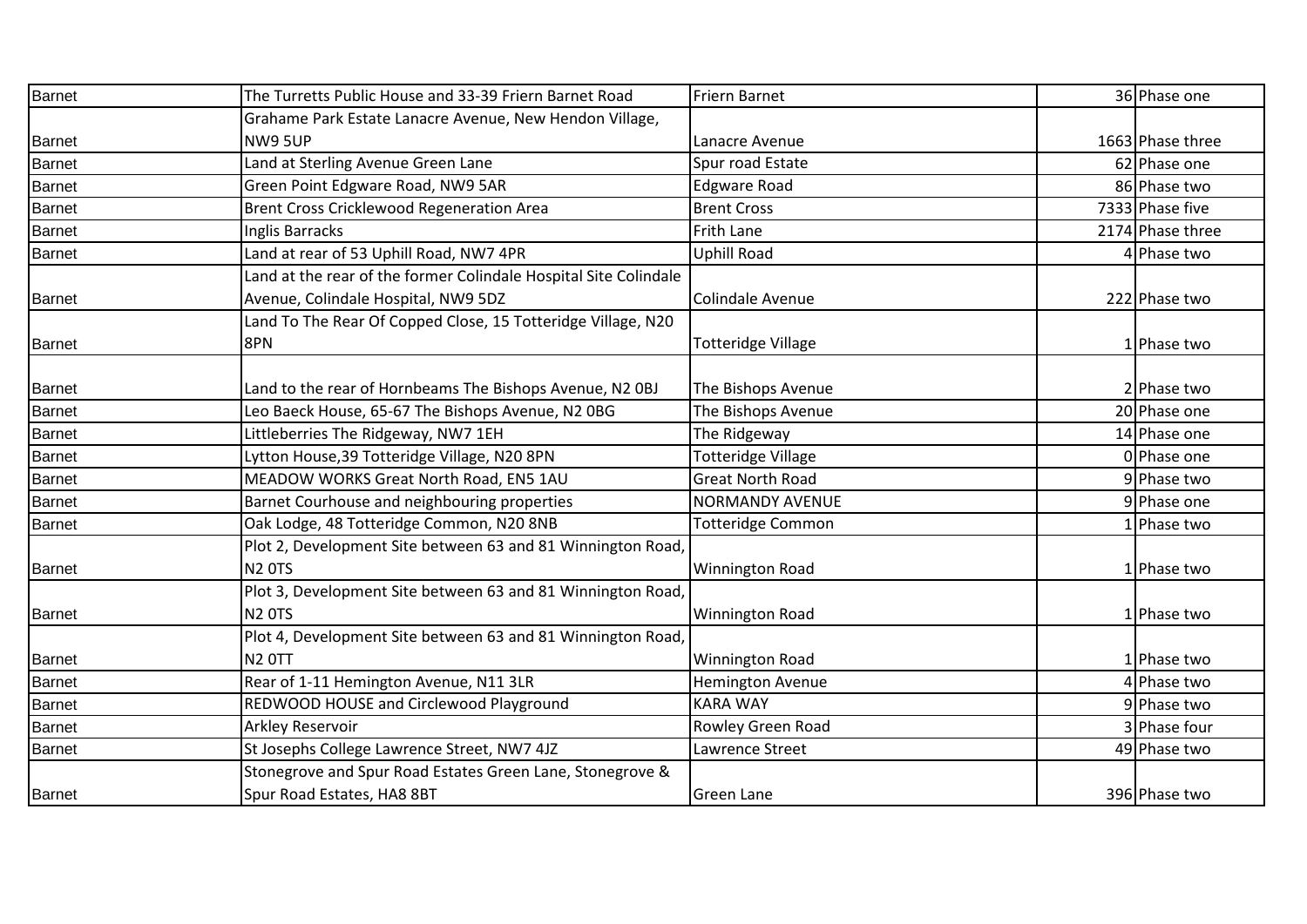|               | Stonegrove Character Zones 2 & 4 (DP 2) Spur Road,              |                                |                 |
|---------------|-----------------------------------------------------------------|--------------------------------|-----------------|
| <b>Barnet</b> | Stonegrove & Spur Road Estates, HA8 8DE                         | Spur Road                      | 107 Phase one   |
| <b>Barnet</b> | Sunningdale, 38 The Bishops Avenue, N2 OBA                      | The Bishops Avenue             | 0 Phase one     |
| <b>Barnet</b> | Sylvan Hadley Common, EN5 5QG                                   | <b>Hadley Common</b>           | 0 Phase one     |
| <b>Barnet</b> | The Croft, 198 Barnet Road, EN5 3LF                             | <b>Barnet Road</b>             | 1 Phase one     |
| <b>Barnet</b> | The Warren, 29 Totteridge Common, N20 8LR                       | <b>Totteridge Common</b>       | 0 Phase one     |
| <b>Barnet</b> | Turpins Partingdale Lane, NW7 1NS                               | Partingdale Lane               | 0 Phase one     |
| <b>Barnet</b> | Ullswater, 39 Barnet Road, EN5 3HB                              | <b>Barnet Road</b>             | 0 Phase one     |
|               | West Hendon Estate Ramsey Close, West Hendon Estate, NW9        |                                |                 |
| <b>Barnet</b> | 7QS                                                             | <b>Ramsey Close</b>            | 1504 Phase four |
| <b>Barnet</b> | Winston House, 2 and 4 Dollis Park, N3 1HF                      | <b>Dollis Park</b>             | 26 Phase two    |
| <b>Barnet</b> | Wishtree House, 54 Hendon Wood Lane, NW7 4HR                    | Hendon Wood Lane               | 0 Phase one     |
| <b>Barnet</b> | Zenith House The Hyde, NW9 6EW                                  | The Hyde                       | 309 Phase one   |
| Bexley        | 29, 31 and 33 Harland Avenue, DA15 7NY                          | <b>Harland Avenue</b>          | 3 Phase two     |
|               |                                                                 |                                |                 |
| Bexley        | B&Q plc, land at Crittall's Corner Sidcup-by-pass, DA14 6LX     | Sidcup-by-pass                 | 40 Phase two    |
|               | Fmr Shell Self-Serve & Queensland Service Stations, 183-213     |                                |                 |
| Bexley        | Lower Road, DA17 6DQ                                            | Lower Road                     | 24 Phase one    |
|               |                                                                 |                                |                 |
| <b>Bexley</b> | Former Forest (euro) Laboratories Bourne Road, DA5 1NX          | <b>Bourne Road</b>             | 69 Phase one    |
| Bexley        | Former Samas Roneo Site Maiden Lane, DA1 4AX                    | Maiden Lane                    | 254 Phase two   |
| Bexley        | NCP Car Park Royal Oak Road and Albion Road, DA6 7HJ            | Royal Oak Road and Albion Road | 43 Phase one    |
|               | Norman Park, Between Yarnton Way, Imperial Gateway, DA17        |                                |                 |
| Bexley        | 6JU                                                             | <b>Yarnton Way</b>             | 402 Phase one   |
|               | Site of Crayford Town Hall, Library & surrounding land Crayford |                                |                 |
| <b>Bexley</b> | Road, DA1 4ER                                                   | <b>Crayford Road</b>           | 187 Phase one   |
|               |                                                                 |                                |                 |
| <b>Bexley</b> | Site of Former Mill Garage, 92 Bexley High Street, DA5 1JZ      | <b>Bexley High Street</b>      | 70 Phase one    |
| <b>Bexley</b> | <b>Bexley College Tower Road Campus</b>                         | <b>TOWER ROAD</b>              | 192 Phase two   |
| <b>Brent</b>  | 100 Villiers Road, NW2 5PJ                                      | <b>Villiers Road</b>           | 5 Phase one     |
| <b>Brent</b>  | 105-109 Salusbury Road, NW6 6RG                                 | Salusbury Road                 | 14 Phase two    |
| <b>Brent</b>  | 110-118 inc, Kilburn Square, NW6 6PS                            | Kilburn Square                 | 9 Phase two     |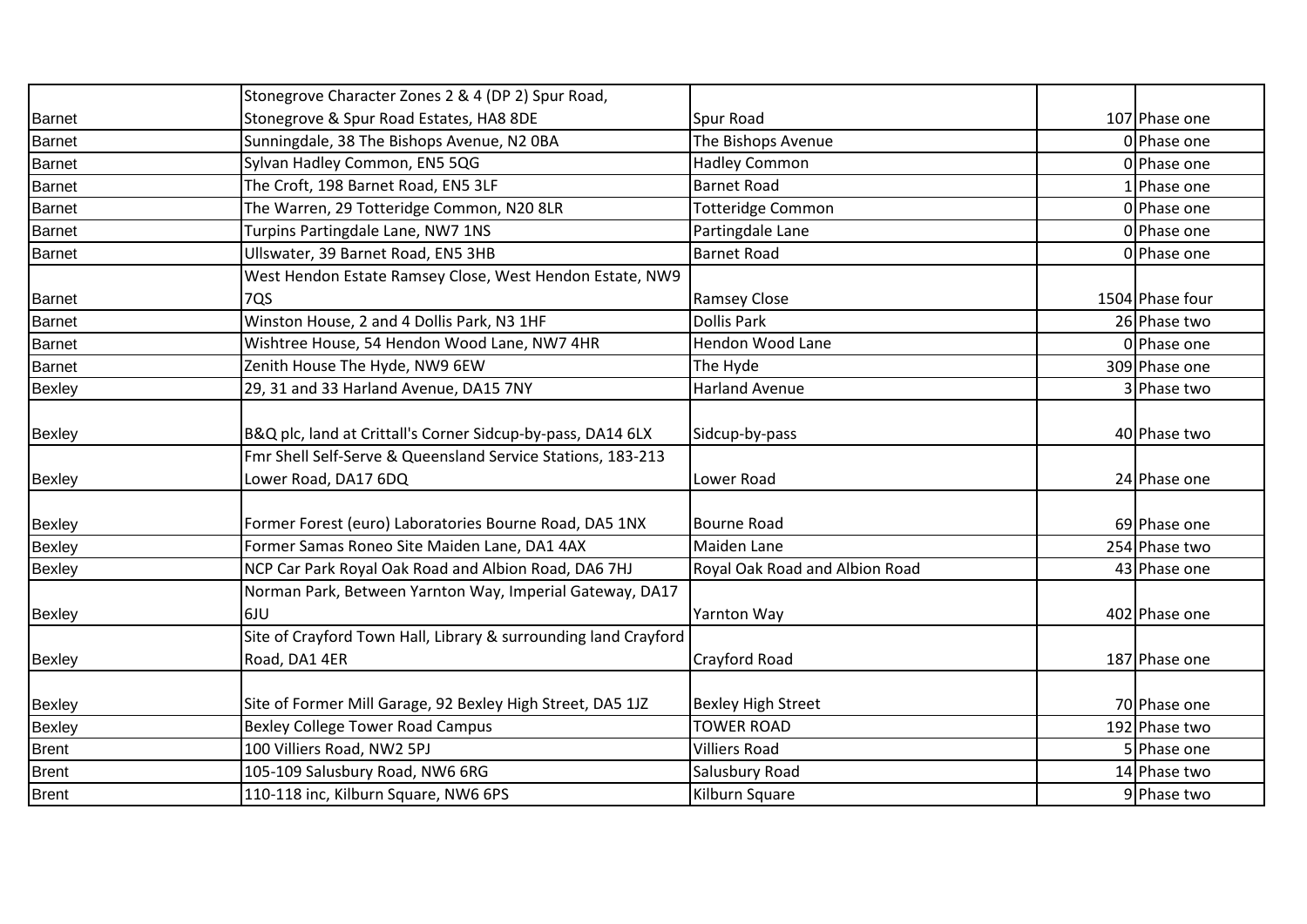|                | 1-32 inc, Coles Green Court & Garages r/o Coles Green Court,                         |                           |                |
|----------------|--------------------------------------------------------------------------------------|---------------------------|----------------|
| <b>Brent</b>   | NW <sub>2</sub> 7HA                                                                  | Coles Green Court         | 6 Phase two    |
| <b>Brent</b>   | 1-3 The Mall, HA3                                                                    | The Mall                  | 55 Phase one   |
| <b>Brent</b>   | 243 Ealing Road, HAO 4LF                                                             | <b>Ealing Road</b>        | 441 Phase two  |
| <b>Brent</b>   | 3 Burnt Oak Broadway, HA8 5LT                                                        | <b>Burnt Oak Broadway</b> | 76 Phase two   |
| <b>Brent</b>   | Alpine House Honeypot Lane, NW9 9RX                                                  | Honeypot Lane             | 125 Phase one  |
| <b>Brent</b>   | Barham Park Estate Roundtree Road, Phases 2 & 3, HAO 2NE                             | Roundtree Road            | 60 Phase two   |
| <b>Brent</b>   | Bond House, Hicks Bolton House, Wood House, 1-2 Denmark<br>Road Albert Road, NW6 5DP | <b>Albert Road</b>        | 30 Phase one   |
| <b>Brent</b>   | Cambridge Court,, Ely Court, Wells Court Cambridge Avenue,<br><b>NW65QR</b>          | Cambridge Avenue          | 60 Phase one   |
| <b>Brent</b>   | Elizabeth House, 341 High Road, HA9 6AQ                                              | <b>High Road</b>          | 103 Phase one  |
| <b>Brent</b>   | First Central Coronation Road, NW10                                                  | <b>Coronation Road</b>    | 545 Phase two  |
|                | Former Palace of Arts & Palace of Industry Site Engineers Way,                       |                           |                |
| <b>Brent</b>   | HA9                                                                                  | <b>Engineers Way</b>      | 815 Phase four |
| <b>Brent</b>   | Garages at Barnhill Road                                                             | <b>Barnhill Road</b>      | 9 Phase one    |
| <b>Brent</b>   | Garages rear of 27-34 Oxgate Court, NW2                                              | Oxgate Court              | 14 Phase two   |
| <b>Brent</b>   | Land at Junction of Capitol Way, NW9                                                 | Capitol Way               | 460 Phase two  |
| <b>Brent</b>   | Land bounded by Railway Church Road, NW10                                            | Church Road               | 178 Phase two  |
| <b>Brent</b>   | land rear of 1-23 Vivian Avenue                                                      | Vivian Avenue             | 40 Phase two   |
| <b>Brent</b>   | Marshall House, Albert Road Day Centre and British Legion                            | <b>Albert Road</b>        | 141 Phase two  |
| <b>Brent</b>   | Minavil House Rosemont Road, HAO                                                     | <b>Rosemont Road</b>      | 55 Phase two   |
| <b>Brent</b>   | Phase 3, Central Square High Road, Central Square, HA9                               | <b>High Road</b>          | 38 Phase two   |
| <b>Brent</b>   | Queen's Park Station Area                                                            | Salusbury Road            | 106 Phase two  |
| <b>Brent</b>   | Raglan Court & Garages Empire Way, HA9 ORE                                           | <b>Empire Way</b>         | 63 Phase two   |
| <b>Brent</b>   | Texaco Star Market Forty Avenue, HA9 8JS                                             | <b>Forty Avenue</b>       | 34 Phase two   |
| <b>Brent</b>   | Thames Water Utilities St Michaels Road, NW2 6XD                                     | <b>St Michaels Road</b>   | 39 Phase two   |
| <b>Brent</b>   | Bronte House & Fielding House                                                        | Cambridge Road            | -43 Phase two  |
|                | 103 & 105 and woodland at rear of 91-117 Copers Cope Road,                           |                           |                |
| <b>Bromley</b> | BR3 1NR                                                                              | Copers Cope Road          | 37 Phase two   |
| <b>Bromley</b> | 103a and 103b Plaistow Lane, BR1 3AR                                                 | Plaistow Lane             | 0 Phase one    |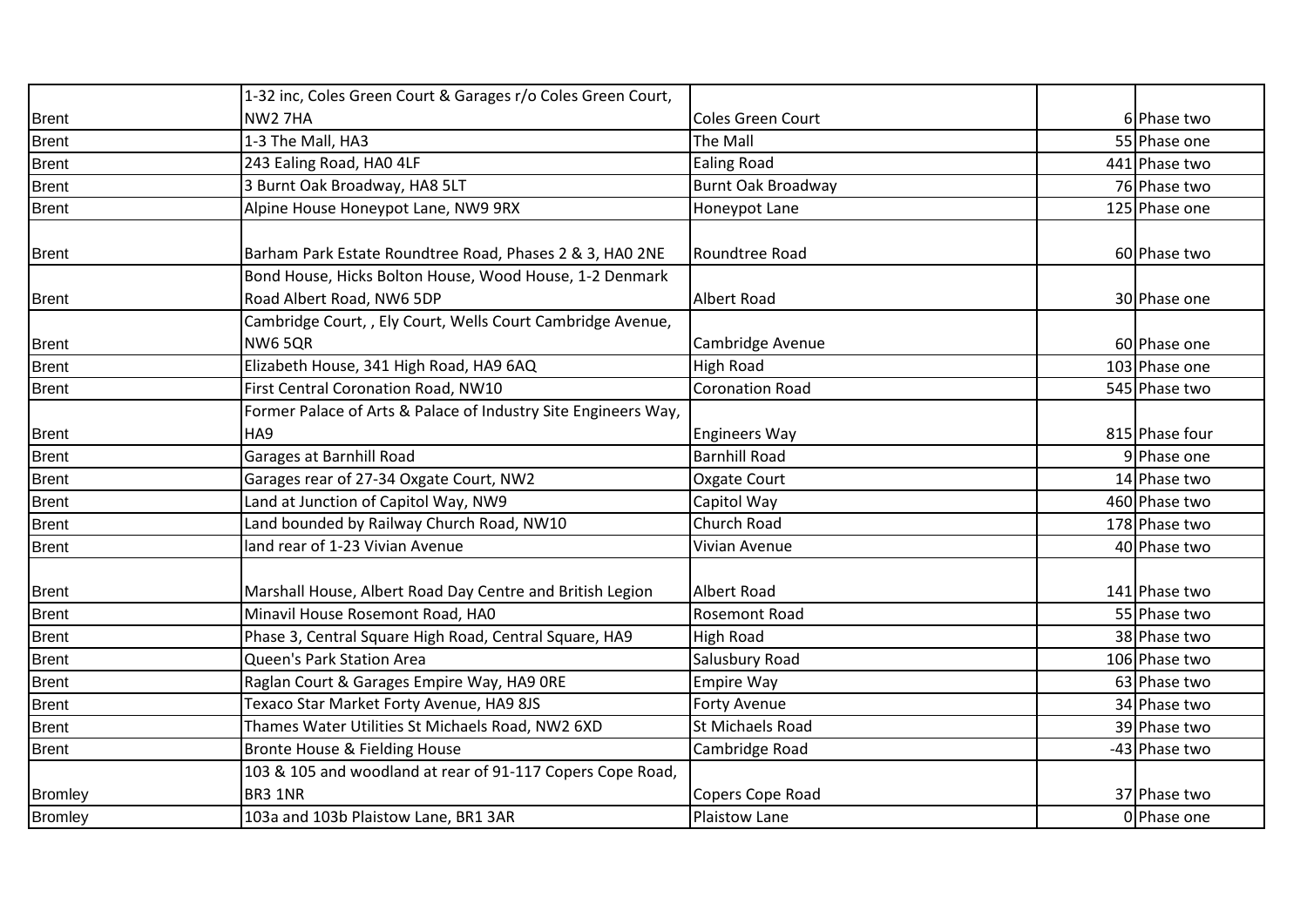| Bromley        | 112-114 Shortlands Road, BR2 OJP                                               | Shortlands Road        | -1 Phase two  |
|----------------|--------------------------------------------------------------------------------|------------------------|---------------|
| <b>Bromley</b> | 12 Hayne Road                                                                  | <b>HAYNE ROAD</b>      | 9 Phase two   |
| <b>Bromley</b> | 12-14 Kemerton Road, BR3 6NJ                                                   | <b>Kemerton Road</b>   | 12 Phase two  |
| <b>Bromley</b> | 12 Park Avenue, BR6 8LL                                                        | Park Avenue            | 0 Phase one   |
| <b>Bromley</b> | 187 Worlds End Lane, BR6 6AT                                                   | <b>Worlds End Lane</b> | 0 Phase one   |
| <b>Bromley</b> | 140 Worlds End Lane, BR6 6AS                                                   | Worlds End Lane        | 0 Phase one   |
| <b>Bromley</b> | 146 Worlds End Lane, BR6 6AS                                                   | <b>Worlds End Lane</b> | 0 Phase one   |
| <b>Bromley</b> | 15 Bickley Road, BR1 2ND                                                       | <b>Bickley Road</b>    | 8 Phase two   |
| <b>Bromley</b> | 160-166 Main Road, TN16 3BA                                                    | Main Road              | 19 Phase two  |
| <b>Bromley</b> | 17 St Georges Road, BR1 2AU                                                    | <b>St Georges Road</b> | 11 Phase two  |
| <b>Bromley</b> | 207 Worlds End Lane, BR6 6AT                                                   | <b>Worlds End Lane</b> | 0 Phase one   |
| <b>Bromley</b> | 213 Worlds End Lane, BR6 6AT                                                   | Worlds End Lane        | 0 Phase one   |
| <b>Bromley</b> | 225 Worlds End Lane, BR6 6AT                                                   | Worlds End Lane        | 0 Phase one   |
| <b>Bromley</b> | 2 Mounthurst Road, BR2 7QN                                                     | Mounthurst Road        | 5 Phase one   |
| <b>Bromley</b> | 38 Forest Drive, BR2 6EF                                                       | <b>Forest Drive</b>    | 0 Phase one   |
| <b>Bromley</b> | 39-41 and rear of 43 Oregon Square, BR6 8BH                                    | Oregon Square          | 6 Phase two   |
| <b>Bromley</b> | 39 Homestead Road, BR6 6HN                                                     | Homestead Road         | 0 Phase one   |
| <b>Bromley</b> | 49 Sunningvale Avenue, TN16 3BX                                                | Sunningvale Avenue     | 8 Phase one   |
| <b>Bromley</b> | Adjacent 7 Fordcroft Road, BR5 2DA                                             | <b>Fordcroft Road</b>  | 28 Phase two  |
| <b>Bromley</b> | Alkham Tower Bapchild Place, BR5 3PL                                           | <b>Bapchild Place</b>  | -14 Phase two |
|                |                                                                                |                        |               |
| <b>Bromley</b> | Anerley School For Boys Blocks D & E Versailles Road, SE20 8AX Versailles Road |                        | 96 Phase two  |
| <b>Bromley</b> | Anerley School For Boys Versailles Road, SE20 8AX                              | <b>Versailles Road</b> | 129 Phase one |
| <b>Bromley</b> | Angas Convalescent Home Church Approach, TN14 7QF                              | Church Approach        | Phase two     |
|                | Beaverwood Lodge Sports And Leisure Club Beaverwood Road,                      |                        |               |
| <b>Bromley</b> | BR7 6HF                                                                        | <b>Beaverwood Road</b> | 0 Phase one   |
|                |                                                                                |                        |               |
| <b>Bromley</b> | Blue Circle Sports Ground Crown Lane, Trinity Village, BR2 9PQ Crown Lane      |                        | 788 Phase two |
| <b>Bromley</b> | Brookside Kemnal Road, BR7 6LT                                                 | <b>Kemnal Road</b>     | 0 Phase one   |
| <b>Bromley</b> | Candle Hill, 46 - 52 Sundridge Avenue, BR1 2QD                                 | Sundridge Avenue       | 3 Phase two   |
| <b>Bromley</b> | Conifers Church Road, BR6 7SN                                                  | Church Road            | 0 Phase one   |
|                | Cromwell Cottage, Garthdee and Sunny Croft Chelsfield Lane,                    |                        |               |
| <b>Bromley</b> | <b>BR6 7RS</b>                                                                 | <b>Chelsfield Lane</b> | 5 Phase two   |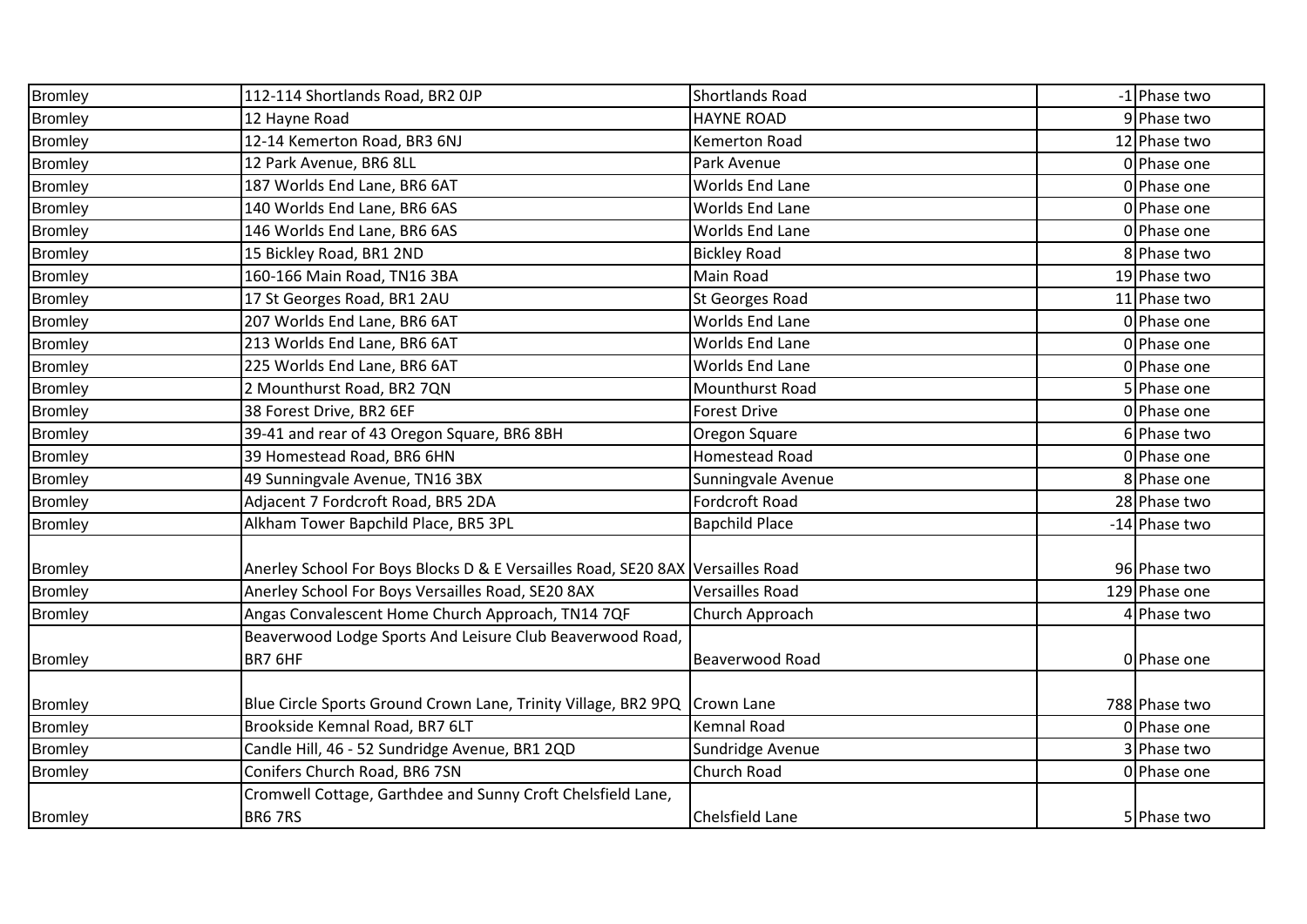| <b>Bromley</b> | Crystal Palace Park Crystal Palace Park Road, SE20 8DT      | Crystal Palace Park Road   | 180 Phase four  |
|----------------|-------------------------------------------------------------|----------------------------|-----------------|
| <b>Bromley</b> | Denton Court Birch Row, BR2 8DX                             | <b>Birch Row</b>           | 27 Phase two    |
| <b>Bromley</b> | Derwent House Camden Park Road, BR7 5HP                     | Camden Park Road           | 2 Phase one     |
| <b>Bromley</b> | Dunoran Home Park Farm Road, BR1 2PF                        | Park Farm Road             | 9 Phase two     |
| <b>Bromley</b> | Dylon International Ltd Worsley Bridge Road, SE26 5HD       | <b>Worsley Bridge Road</b> | 149 Phase two   |
| <b>Bromley</b> | Fair Acres Estate Fair Acres, BR2 9BL                       | <b>Fair Acres</b>          | 10 Phase two    |
| <b>Bromley</b> | Foxbury Conference Centre Kemnal Road, BR7 6LY              | Kemnal Road                | Phase two       |
| <b>Bromley</b> | Glenwood Pine Glade, BR6 8NT                                | Pine Glade                 | 0 Phase one     |
| <b>Bromley</b> | Hazeldene Sevenoaks Road, BR6 7SE                           | Sevenoaks Road             | 0 Phase one     |
| <b>Bromley</b> | Hollytop Cricket Ground Road, BR7 5HD                       | <b>Cricket Ground Road</b> | 0 Phase one     |
|                |                                                             |                            |                 |
| <b>Bromley</b> | Holy Innocents RC Primary School Mitchell Road, BR6 9JT     | Mitchell Road              | 9 Phase two     |
| <b>Bromley</b> | Holy Trinity Convent School Plaistow Lane, BR1 3LL          | Plaistow Lane              | 56 Phase two    |
| <b>Bromley</b> | Home Farm Kemnal Road, BR7 6LY                              | <b>Kemnal Road</b>         | Phase two       |
| <b>Bromley</b> | Invicta Works Chalk Pit Avenue, BR5 3JQ                     | <b>Chalk Pit Avenue</b>    | 39 Phase two    |
| <b>Bromley</b> | Johnson Court Chislehurst Road, BR6 ODS                     | Chislehurst Road           | 0 Phase one     |
| <b>Bromley</b> | Land at 89 Kings Hall Road, BR3 1LP                         | Kings Hall Road            | 10 Phase one    |
|                |                                                             |                            |                 |
| <b>Bromley</b> | Land at Georgian House Holwood Park Avenue, BR6 8NQ         | <b>Holwood Park Avenue</b> | 1 Phase one     |
| <b>Bromley</b> | Land At South Side Of Ringers Road, BR1 1HP                 | <b>Ringers Road</b>        | 160 Phase three |
| <b>Bromley</b> | Land R/O 86 To 94 High Street, BR1 1ED                      | <b>High Street</b>         | 38 Phase two    |
| <b>Bromley</b> | Laurel Farm Jail Lane, TN16 3AX                             | Jail Lane                  | 0 Phase one     |
| <b>Bromley</b> | Maunsell House, 160 Croydon Road, BR3 4DE                   | Croydon Road               | 49 Phase two    |
| <b>Bromley</b> | Multistorey Car Park Simpsons Road, BR2 OQL                 | <b>Simpsons Road</b>       | 200 Phase two   |
| <b>Bromley</b> | Mundendorrie Holwood Park Avenue, BR6 8NQ                   | Holwood Park Avenue        | 0 Phase one     |
|                | Part of Kent County Cricket Ground Worsley Bridge Road, BR3 |                            |                 |
| <b>Bromley</b> | 1RL                                                         | <b>Worsley Bridge Road</b> | 48 Phase two    |
| <b>Bromley</b> | Plot 1The Spinney, 31 Park Avenue, BR6 8LH                  | Park Avenue                | LPhase two      |
| <b>Bromley</b> | Ramsden Estate, Phase 3 Rye Crescent, BR5 4NS               | <b>Rye Crescent</b>        | -100 Phase one  |
| <b>Bromley</b> | Ravensbourne Westerham Road, BR2 6HE                        | Westerham Road             | Phase two       |
| <b>Bromley</b> | Ravensbourne Westerham Road, BR2 6HE                        | Westerham Road             | Phase two       |
| <b>Bromley</b> | Silverthorn Norsted Lane, BR6 7PQ                           | Norsted Lane               | 0 Phase one     |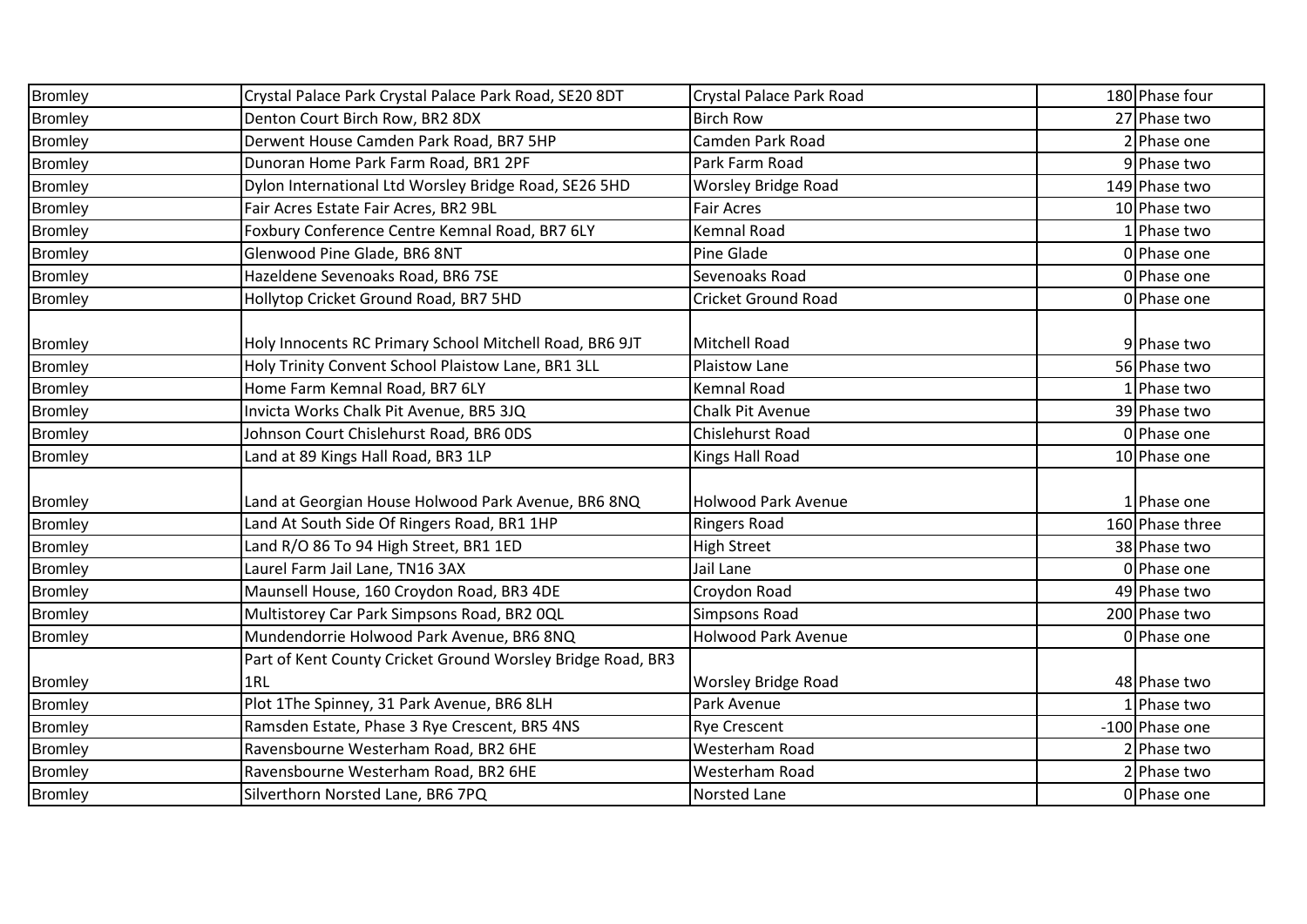|                | Sundridge Park Management Centre Ltd Plaistow Lane, BR1        |                            |                  |
|----------------|----------------------------------------------------------------|----------------------------|------------------|
| <b>Bromley</b> | 3TP                                                            | <b>Plaistow Lane</b>       | 67 Phase two     |
| <b>Bromley</b> | Sundridge Park Mansion Plaistow Lane, BR1 3JE                  | <b>Plaistow Lane</b>       | 14 Phase two     |
| <b>Bromley</b> | The Dormers Holwood Park Avenue, BR6 8NQ                       | <b>Holwood Park Avenue</b> | 0 Phase one      |
| <b>Bromley</b> | The Spinney Park Avenue, BR6 8LH                               | Park Avenue                | 2 Phase two      |
| <b>Bromley</b> | Westerham Riding School Grays Road, TN16 2HX                   | <b>Grays Road</b>          | 0 Phase one      |
| <b>Bromley</b> | Whitecroft Sevenoaks Road, BR6 7SE                             | Sevenoaks Road             | 0 Phase one      |
| Camden         | 103 Camley Street, NW1 OPF                                     | <b>Camley Street</b>       | 40 Phase one     |
| Camden         | 132-142 Hampstead Road, NW1 2PT                                | Hampstead Road             | 38 Phase five    |
| Camden         | 14 Templewood Avenue, NW3 7XA                                  | Templewood Avenue          | -5 Phase two     |
| Camden         | 150 Holborn                                                    | Holborn                    | 5 Phase two      |
| Camden         | 187-199 West End Lane, NW6 2LJ                                 | <b>West End Lane</b>       | 198 Phase two    |
|                | 57-84 & 85-112 Makepeace Mansions Makepeace Avenue, N6         |                            |                  |
| Camden         | 6DR                                                            | Makepeace Avenue           | 39 Phase two     |
| Camden         | Belsize Road Car Park, 131-179 Belsize Road                    | <b>Belsize Road</b>        | 100 Phase two    |
| Camden         | <b>Bacton Low Rise Estate</b>                                  | Haverstock Road            | 191 Phase two    |
|                | Coram Community Campus, 49 Mecklenburgh Square, WC1N           |                            |                  |
| Camden         | 2NY                                                            | Mecklenburgh Square        | 0 Phase one      |
| Camden         | Fitzroy Farm Fitzroy Park, N6 6HT                              | <b>Fitzroy Park</b>        | 0 Phase one      |
| Camden         | Guinness Court St Edmund's Terrace, NW8 7QE                    | St Edmund's Terrace        | 41 Phase two     |
| Camden         | Heath Park (formerly the Annexe) North End Way, NW3 7ET        | North End Way              | 0 Phase one      |
| Camden         | King's Cross Central, Zone J York Way, Kings Cross Central, N1 | York Way                   | 143 Phase one    |
| Camden         | Kings Cross Railway Lands York Way, NW1                        | York Way                   | 1626 Phase three |
| Camden         | Land at and bounded by 50-57 High Holborn, WC1V 6JF            | High Holborn               | 22 Phase two     |
| Camden         | Land North of St Edmund's Terrace, NW8 7QU                     | St Edmund's Terrace        | 26 Phase two     |
| Camden         | NETLEY PRIMARY SCHOOL                                          | <b>WILLIAM ROAD</b>        | 79 Phase two     |
| Camden         | Saatchi Block, 80 Charlotte Street, W1T 4QP                    | <b>Charlotte Street</b>    | 55 Phase two     |
|                | St Pancras Almshouses, Fraser Regnart Court Southampton        |                            |                  |
| Camden         | Road, NW5 4HU                                                  | Southampton Road           | -4 Phase two     |
| Camden         | Hawley Wharf, Water Lane and 39-45 Kentish Town Road           | <b>CASTLEHAVEN ROAD</b>    | 128 Phase four   |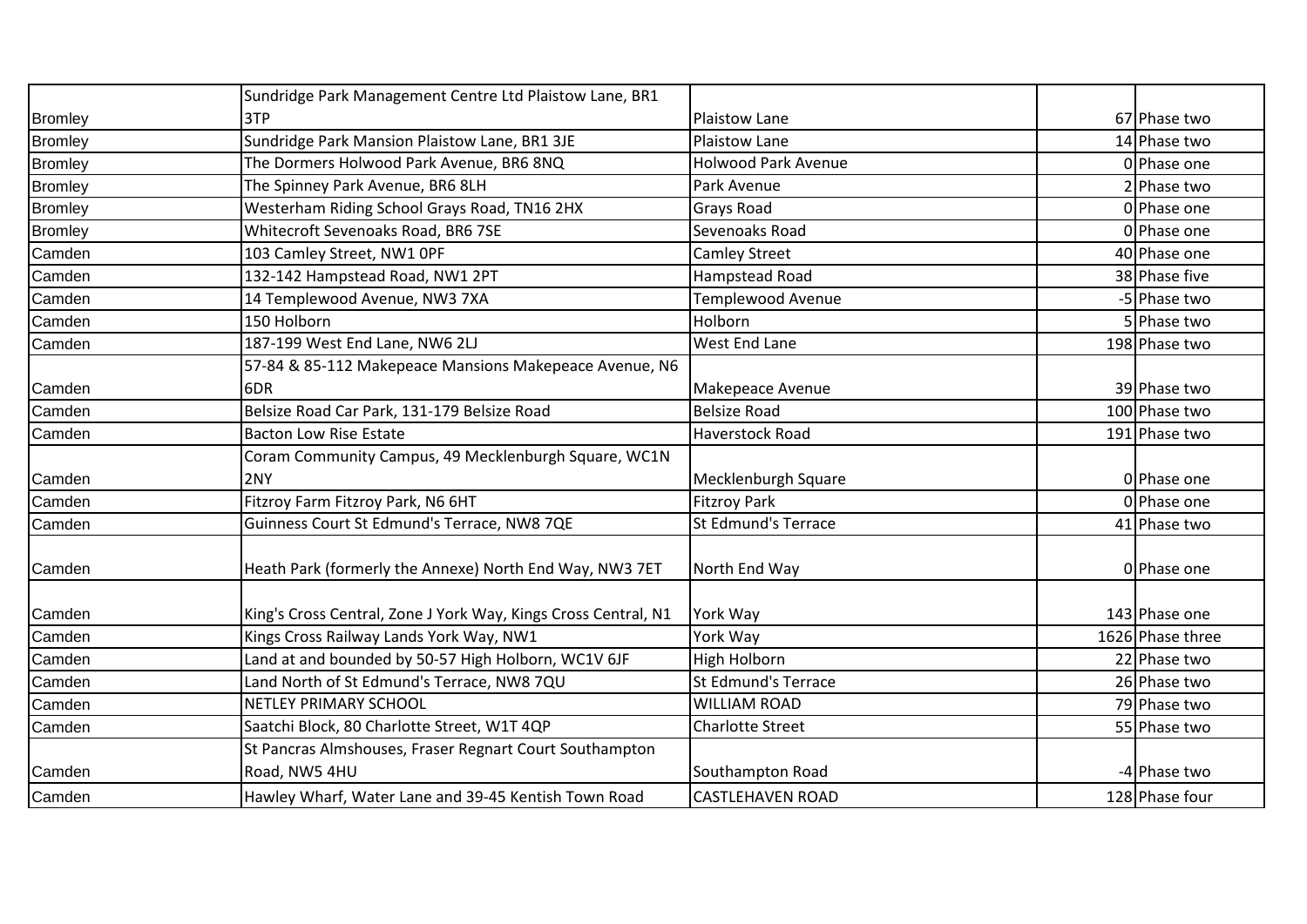| Camden  | Westminster Kingsway College, 45 Sidmouth Street, WC1H 8JB Sidmouth Street |                                       | 52 Phase one  |
|---------|----------------------------------------------------------------------------|---------------------------------------|---------------|
| Croydon | <b>Woodcote Village</b>                                                    | The South Border                      | 0 Phase one   |
| Croydon | Former Offices, Car Parks & Public House                                   | <b>CARGREEN ROAD AND STATION ROAD</b> | 22 Phase two  |
| Croydon | YMCA & Marco Polo House                                                    | Lansdowne Road                        | 397 Phase two |
| Croydon | Former Council Offices & Rear Of                                           | <b>Brighton Road</b>                  | 39 Phase one  |
| Croydon | <b>Residential Site</b>                                                    | Shirley Hills Road                    | 0 Phase one   |
| Croydon | Houses & Land R/of 253 - 257                                               | Caterham Drive                        | Phase two     |
| Croydon | <b>BMW House</b>                                                           | <b>Brighton Road</b>                  | 96 Phase two  |
| Croydon | Warehouse                                                                  | Chipstead Valley Road                 | 38 Phase two  |
| Croydon | <b>Meat Processing Plant</b>                                               | <b>Cherry Orchard Road</b>            | 55 Phase two  |
| Croydon | <b>Elderly Persons Home</b>                                                | <b>Addington Road</b>                 | 30 Phase one  |
| Croydon | Former Print Works & Car Sales Site, Shops & Car park                      | Willett Road, Thornton Road           | 49 Phase two  |
| Croydon | <b>Bedford House</b>                                                       | London Road                           | 99 Phase two  |
| Croydon | Commonwealth Lodge School                                                  | Woodcote lane                         | 2 Phase one   |
| Croydon | Croydon College                                                            | <b>College Road</b>                   | 241 Phase two |
| Croydon | Eltron Works,                                                              | <b>Whitehorse Road</b>                | 57 Phase one  |
| Croydon | <b>Former Goods Yard</b>                                                   | <b>Tennison Road</b>                  | 96 Phase one  |
| Croydon | <b>Hadleigh Garage</b>                                                     | Reddown Road                          | 53 Phase one  |
|         | Land adjacent to East Croydon Station & Cherry Orchard                     |                                       |               |
| Croydon | Gardens                                                                    | <b>Cherry Orchard Road</b>            | 451 Phase two |
| Croydon | Ruskin Square Development                                                  | Dingwall Road                         | 625 Phase two |
| Croydon | Disused allotments at rear of                                              | <b>Rickman Hill</b>                   | 10 Phase two  |
| Croydon | Oscar Close                                                                | <b>Russell Hill</b>                   | Phase two     |
| Croydon | Sites A & C south of Virgo Fidelis Convent                                 | <b>Central Hill</b>                   | 39 Phase two  |
| Croydon | Community Facilities & Land to West Side                                   | <b>Central Parade</b>                 | 251 Phase two |
| Croydon | Malvern House                                                              | <b>Foxley Road</b>                    | 19 Phase two  |
| Croydon | Norton House                                                               | Pondfield Road                        | 5 Phase two   |
| Croydon | Pinewood Motors,                                                           | <b>Brighton Road</b>                  | 94 Phase one  |
| Croydon | Purdue, Cullesden & Pine Crest                                             | <b>Firs Road</b>                      | 0 Phase one   |
| Croydon | Purley Baptist Church Banstead Road, CR8                                   | <b>Banstead Road</b>                  | 65 Phase two  |
| Croydon | Quest House,                                                               | <b>Cross Road</b>                     | 73 Phase two  |
| Croydon | Randolph and Pembroke Houses Wellesley Road, CRO                           | <b>Wellesley Road</b>                 | 755 Phase one |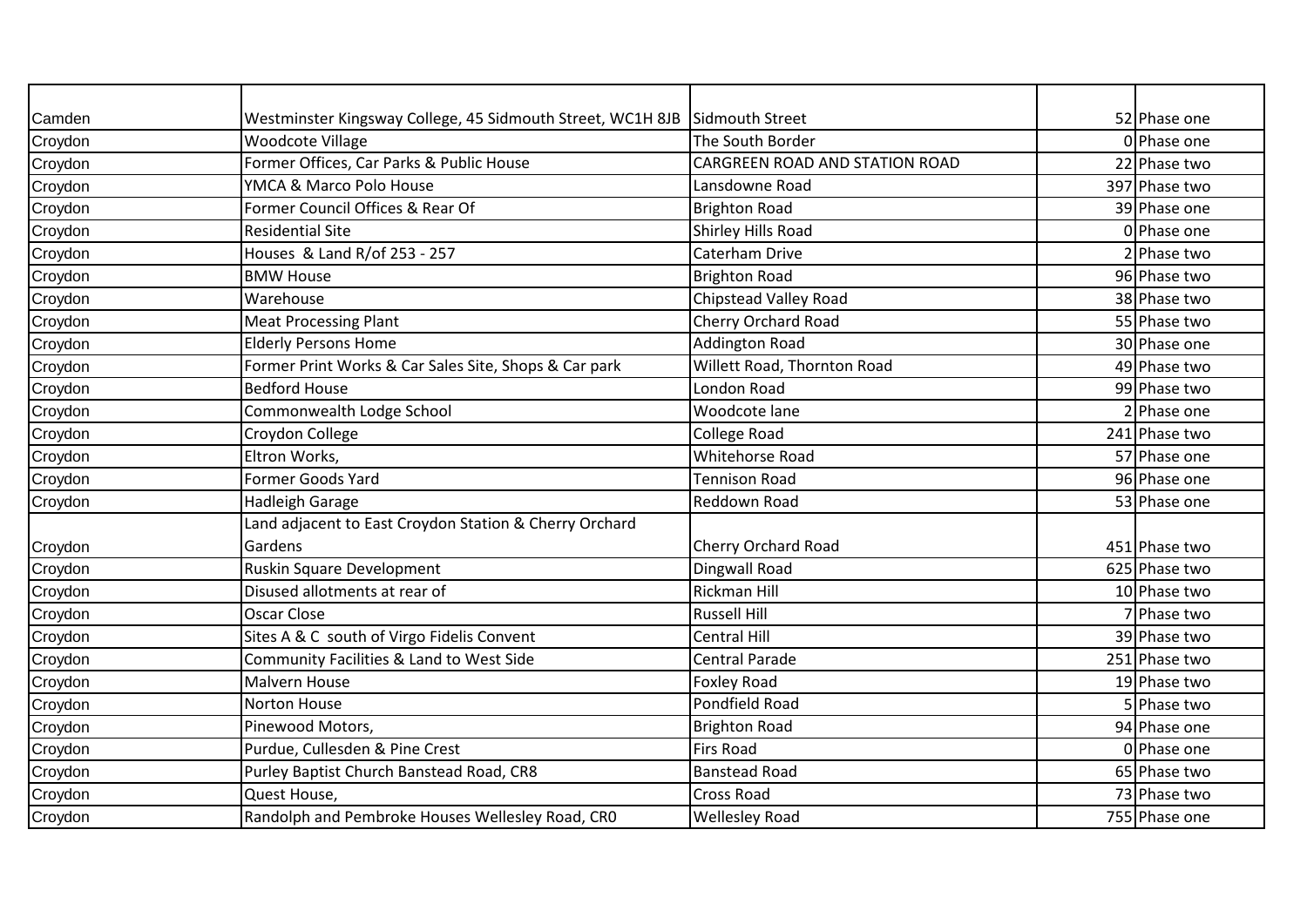| Croydon | Silver Lodge                                                 | <b>Silver Lane</b>           | 0 Phase one   |
|---------|--------------------------------------------------------------|------------------------------|---------------|
| Croydon | South London YMCA, 4a - 10 Sylvan Hill, SE19 2QF             | Sylvan Hill                  | 32 Phase two  |
| Croydon | Wandle Park Village                                          | Purley Way                   | 496 Phase two |
| Croydon | New South Quarter                                            | Purley Way                   | 796 Phase one |
| Croydon | 79 Limpsfield Road, Sanderstead                              | Limpsfield Road              | 26 Phase two  |
| Croydon | Victory Place & Carberry Work                                | Victory Place, Carberry Road | 33 Phase two  |
| Croydon | House & Gardens                                              | West Hill                    | 17 Phase two  |
| Croydon | House & Garden                                               | <b>Russell Hill</b>          | 10 Phase two  |
| Croydon | <b>IYLO Tower Site</b>                                       | Newgate                      | 181 Phase one |
| Croydon | Vacant Site & dwellings                                      | <b>Tavistock Road</b>        | 35 Phase two  |
| Ealing  | 1-20 Sir Alexander Close, W3 7JQ                             | <b>Sir Alexander Close</b>   | 4 Phase one   |
| Ealing  | 283-303 Uxbridge Road, W3 9QU                                | Uxbridge Road                | 85 Phase one  |
| Ealing  | 2 Creswick Road, W3 9HD                                      | Creswick Road                | 7 Phase one   |
| Ealing  | 41 - 159 Bromyard Avenue, W3 7JS                             | <b>Bromyard Avenue</b>       | 221 Phase one |
| Ealing  | 51 Drayton Green, W13 OJD                                    | <b>Drayton Green</b>         | 21 Phase two  |
| Ealing  | Land to read of 79-101 Uxbridge Road                         | <b>UXBRIDGE ROAD</b>         | 9 Phase two   |
| Ealing  | 81 - 85 and 58 - 62 Madeley Road, W5 2JH                     | Madeley Road                 | 18 Phase two  |
| Ealing  | Allen Court Ridding Lane, UB6 0JZ                            | <b>Ridding Lane</b>          | 24 Phase two  |
| Ealing  | Colonial Drive Colonial Drive, W4 5NU                        | <b>Colonial Drive</b>        | 124 Phase two |
|         | Cromer Court, Lytham Court, St Davids Court Dormers          |                              |               |
| Ealing  | Rise/Whitecote Road, UB1 3RG                                 | Dormers Rise/Whitecote Road  | -14 Phase two |
|         |                                                              |                              |               |
| Ealing  | Featherstone Primary School Featherstone Road, UB2 5AG       | <b>Featherstone Road</b>     | 143 Phase one |
| Ealing  | Former Boatyard Tentelow Lane, UB2 4LF                       | <b>Tentelow Lane</b>         | 30 Phase one  |
| Ealing  | Former Salisbury Depot Salisbury Road, UB2 5QJ               | Salisbury Road               | 103 Phase two |
| Ealing  | Greenman Lane Estate Singapore Road, W13                     | Singapore Road               | 289 Phase two |
| Ealing  | Hanwell Locks St Margaret's Road, W7 2NF                     | St Margaret's Road           | 73 Phase one  |
| Ealing  | Heath Lodge, 3 Church Road, W7 3HP                           | Church Road                  | 28 Phase one  |
| Ealing  | Land adjacent to 293 Norwood Road, UB2 4JJ                   | Norwood Road                 | 8 Phase one   |
| Ealing  | Land adj to Wallis Road, UB1 3LA                             | <b>Wallis Road</b>           | 14 Phase one  |
| Ealing  | Dickens Yard                                                 | <b>NEW BROADWAY</b>          | 695 Phase two |
|         | Phase 2, part Of South Acton Estate Bollo Bridge Road, South |                              |               |
| Ealing  | Acton Estate, W3                                             | <b>Bollo Bridge Road</b>     | 442 Phase one |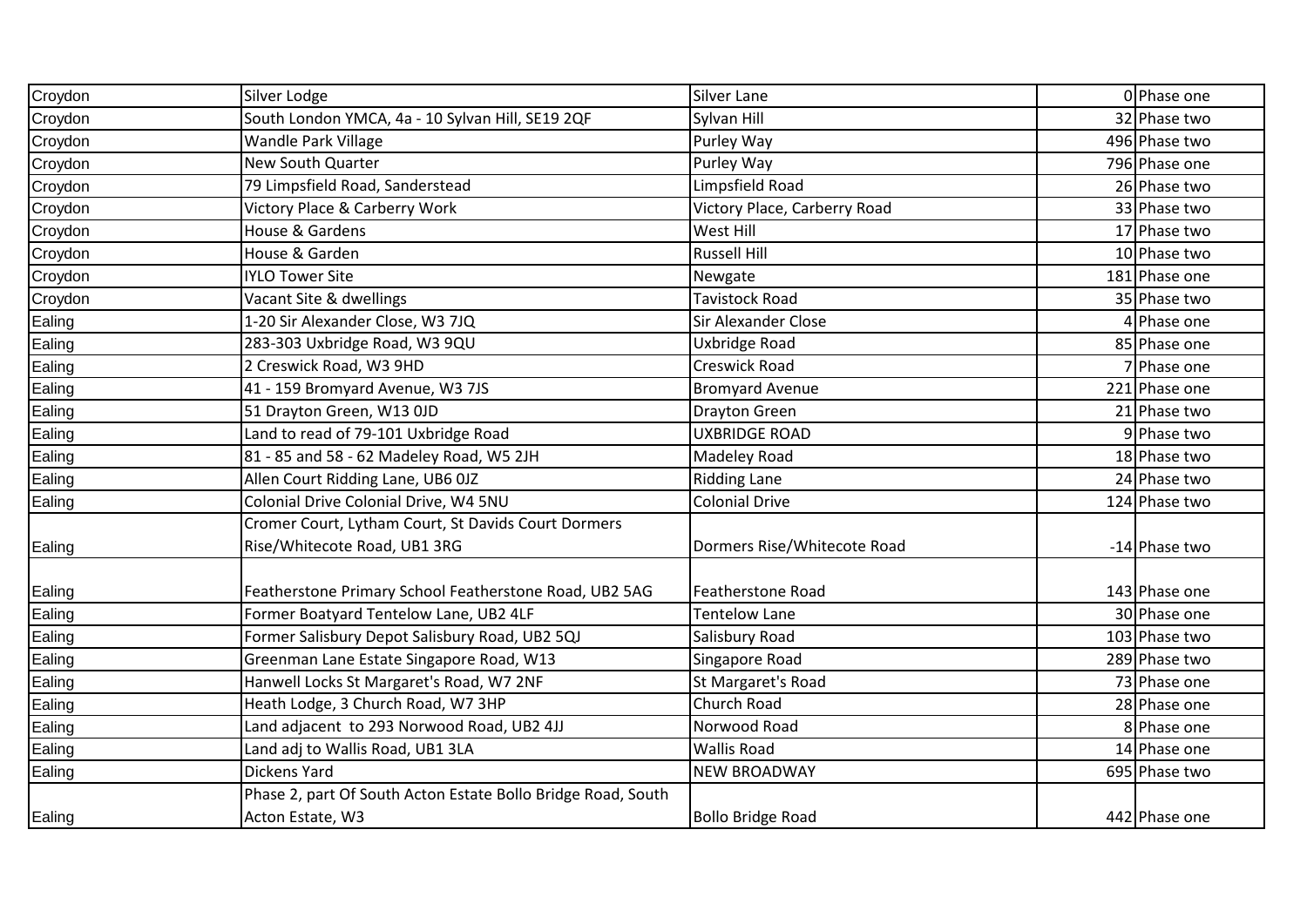|           | Phases 1 & 2:1-95, 2-26, 214-220, 251-303 Rectory Park        |                            |                 |
|-----------|---------------------------------------------------------------|----------------------------|-----------------|
| Ealing    | Avenue, UB5 6SL                                               | <b>Rectory Park Avenue</b> | 58 Phase two    |
| Ealing    | Servite House 45 Queens Walk, W5 1TL                          | Queens Walk                | 18 Phase one    |
| Ealing    | Southall Gas Works White Street, UB1 1QZ                      | <b>White Street</b>        | 3453 Phase five |
| Ealing    | Westel House 32-38 Uxbridge Road, W5 2BS                      | Uxbridge Road              | 129 Phase two   |
| Enfield   | 103 CAMLET WAY, EN4 ONL                                       | <b>CAMLET WAY</b>          | Phase two       |
| Enfield   | 1, ELLINGTON COURT HIGH STREET, N14 6LA                       | <b>HIGH STREET</b>         | 12 Phase two    |
| Enfield   | 27 BEECH HILL, EN4 OJN                                        | <b>BEECH HILL</b>          | LPhase two      |
| Enfield   | 357 COCKFOSTERS ROAD, EN4 OJT                                 | <b>COCKFOSTERS ROAD</b>    | 2 Phase four    |
| Enfield   | 6-14, And New River House Southbury Road, EN1 1NY             | Southbury Road             | 191 Phase one   |
| Enfield   | 65 & 67 Kingwell Road, EN4 OHZ                                | Kingwell Road              | Phase two       |
| Enfield   | 7 BROAD WALK, N21 3DA                                         | <b>BROAD WALK</b>          | 0 Phase one     |
| Enfield   | 80 CAMLET WAY, BARNET, EN4 ONX                                | <b>CAMLET WAY</b>          | 2 Phase two     |
| Enfield   | Land to rear of flats, Avenue Road, N14 4EN                   | <b>AVENUE ROAD</b>         | 8 Phase two     |
|           | BOILER HOUSE SITE, NORTH MIDDLESEX HOSPITAL WATERMILL         |                            |                 |
| Enfield   | LANE, North Middlesex Hospital, N18 1SA                       | <b>WATERMILL LANE</b>      | 81 Phase two    |
| Enfield   | CATHERINE COURT, CHASE ROAD, N14 4RB                          | <b>CHASE ROAD</b>          | 4 Phase two     |
| Enfield   | CHASE SIDE WORKS, CHELMSFORD ROAD, N14 4JN                    | <b>CHELMSFORD ROAD</b>     | 53 Phase one    |
| Enfield   | COVERED RESERVIOR DRAPERS ROAD, EN2 8LT                       | <b>DRAPERS ROAD</b>        | 45 Phase one    |
|           | Former North Middlesex Hospital housing site Watermill Lane,  |                            |                 |
| Enfield   | <b>N18</b>                                                    | <b>Watermill Lane</b>      | 78 Phase one    |
|           | Garden Land and lock up garages rear of 2-36 Caversham        |                            |                 |
| Enfield   | Avenue, N13                                                   | Caversham Avenue           | 9 Phase two     |
| Enfield   | GLASGOW STUD FARM BURNT FARM RIDE, EN2 9DY                    | <b>BURNT FARM RIDE</b>     | 10 Phase one    |
| Enfield   | HIGHMEAD ALPHA ROAD, N18 2SL                                  | <b>ALPHA ROAD</b>          | 57 Phase two    |
| Enfield   | Land at rear of 483-499 Green Lanes, N13 4BS                  | <b>Green Lanes</b>         | 35 Phase two    |
| Enfield   | PARKSIDE COACH HOUSE FERNY HILL, EN4 0QA                      | <b>FERNY HILL</b>          | 0 Phase one     |
| Enfield   | PUMPING STATION HADLEY ROAD, EN2 8LA                          | <b>HADLEY ROAD</b>         | 9 Phase two     |
| Enfield   | THE RIFLES PUBLIC HOUSE, 600 ORDNANCE ROAD, EN3 6JQ           | <b>ORDNANCE ROAD</b>       | 23 Phase two    |
| Greenwich | 1-3, 9-27, 33 & 37 Blackwall Lane, SE10                       | <b>Blackwall Lane</b>      | 136 Phase two   |
| Greenwich | 9 - 32 Brookhill Close, SE18 6TX                              | <b>Brookhill Close</b>     | 38 Phase two    |
|           | Blocks B, C & F - The Quarter, 43-81 Greenwich High Road, The |                            |                 |
| Greenwich | Quarter, SE10                                                 | <b>Greenwich High Road</b> | 227 Phase two   |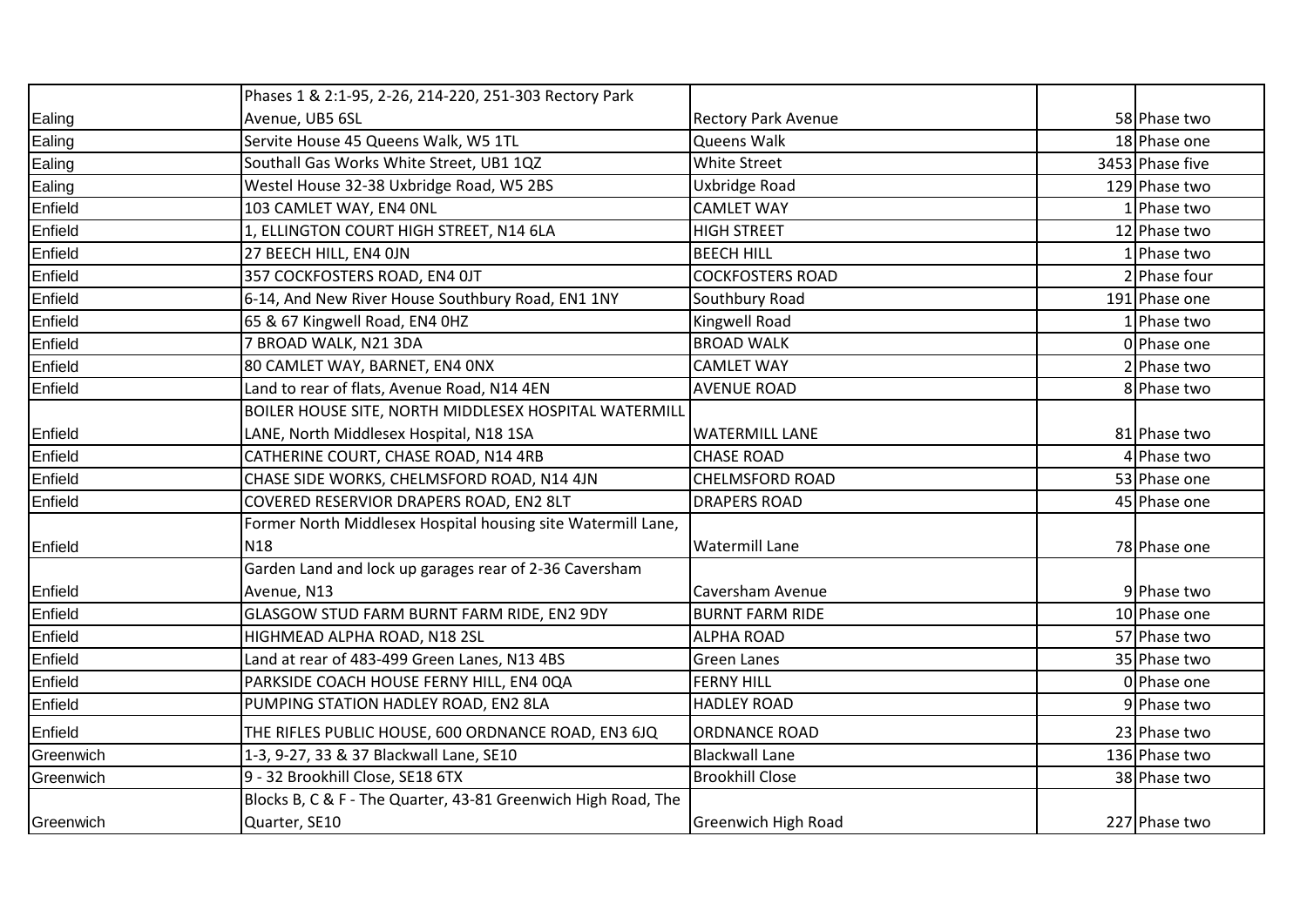| Greenwich | Broadwater Dock, Gallions Park West Camelot Close, SE28 0ES    | <b>Camelot Close</b>     | 70 Phase two     |
|-----------|----------------------------------------------------------------|--------------------------|------------------|
|           |                                                                |                          |                  |
| Greenwich | BROOKLANDS PARK (Formally Drake Court Home for the Aged)       | <b>BROOKLANDS PARK</b>   | 2 Phase two      |
| Greenwich | Coronet Cinema and 1-5 Well Hall Road, SE9 6SU                 | Well Hall Road           | 10 Phase one     |
| Greenwich | Former Eltham Baths Eltham Hill, SE9 5SU                       | <b>Eltham Hill</b>       | 78 Phase two     |
| Greenwich | Former Greenwich District Hospital Vanbrugh Hill, SE10 9HE     | Vanbrugh Hill            | 645 Phase three  |
|           |                                                                |                          |                  |
| Greenwich | Formerly Ferrier Estate Ferrier Estate, Kidbrooke Village, SE3 | <b>Ferrier Estate</b>    | 1763 Phase three |
| Greenwich | Former Montbelle Primary School Montbelle Road, SE9 3NY        | Montbelle Road           | 43 Phase two     |
| Greenwich | Greenwich Islamic Centre, 131 Plumstead Road, SE18 7DW         | Plumstead Road           | 0 Phase one      |
|           | Greenwich Millennium Village Phases 3, 4 and 5, Peartree Way,  |                          |                  |
| Greenwich | Greenwich Millenium Village, SE10                              | Peartree Way             | 1746 Phase four  |
|           |                                                                |                          |                  |
|           | Plots N0404, N0405, N0207, M0106, M0107, M109, M0110           |                          |                  |
|           | and M0118 of the Greenwich Peninsula Masterplan, Meridian      |                          |                  |
| Greenwich | Delta Site Phoenix Avenue, Greenwich Peninsula, SE10 0DX       | <b>Phoenix Avenue</b>    | 1505 Phase two   |
| Greenwich | Greenwich Reach East Thames Street, SE10                       | <b>Thames Street</b>     | 980 Phase one    |
|           | Greenwich Wharf (Lovell's, Grainte, Badcock's & Pipers)        |                          |                  |
| Greenwich | Banning Street, SE10 9PQ                                       | <b>Banning Street</b>    | 400 Phase two    |
| Greenwich | Grove Market Place, 60 Eltham High Street, SE9 5PT             | Eltham High Street       | 52 Phase two     |
|           | Hilton's Wharf (BPTW), 30 -52 Norman Road, Hilton's Wharf,     |                          |                  |
| Greenwich | SE10 9QX                                                       | Norman Road              | 87 Phase two     |
|           | Hilton's Wharf (Durkan) Norman Road, Hilton's Wharf, SE10      |                          |                  |
| Greenwich | 9QX                                                            | Norman Road              | 88 Phase two     |
| Greenwich | Kings Highway Garages Kings Highway, SE18 2HB                  | Kings Highway            | 87 Phase two     |
| Greenwich | Land at Creek Road/Bardsley Lane, SE10                         | Creek Road/Bardsley Lane | 106 Phase two    |
| Greenwich | Land at Enderby's Wharf Christchurch Way, SE10                 | Christchurch Way         | 770 Phase two    |
| Greenwich | Land at Love Lane, Love Lane, SE18 6HQ                         | Love Lane                | 960 Phase two    |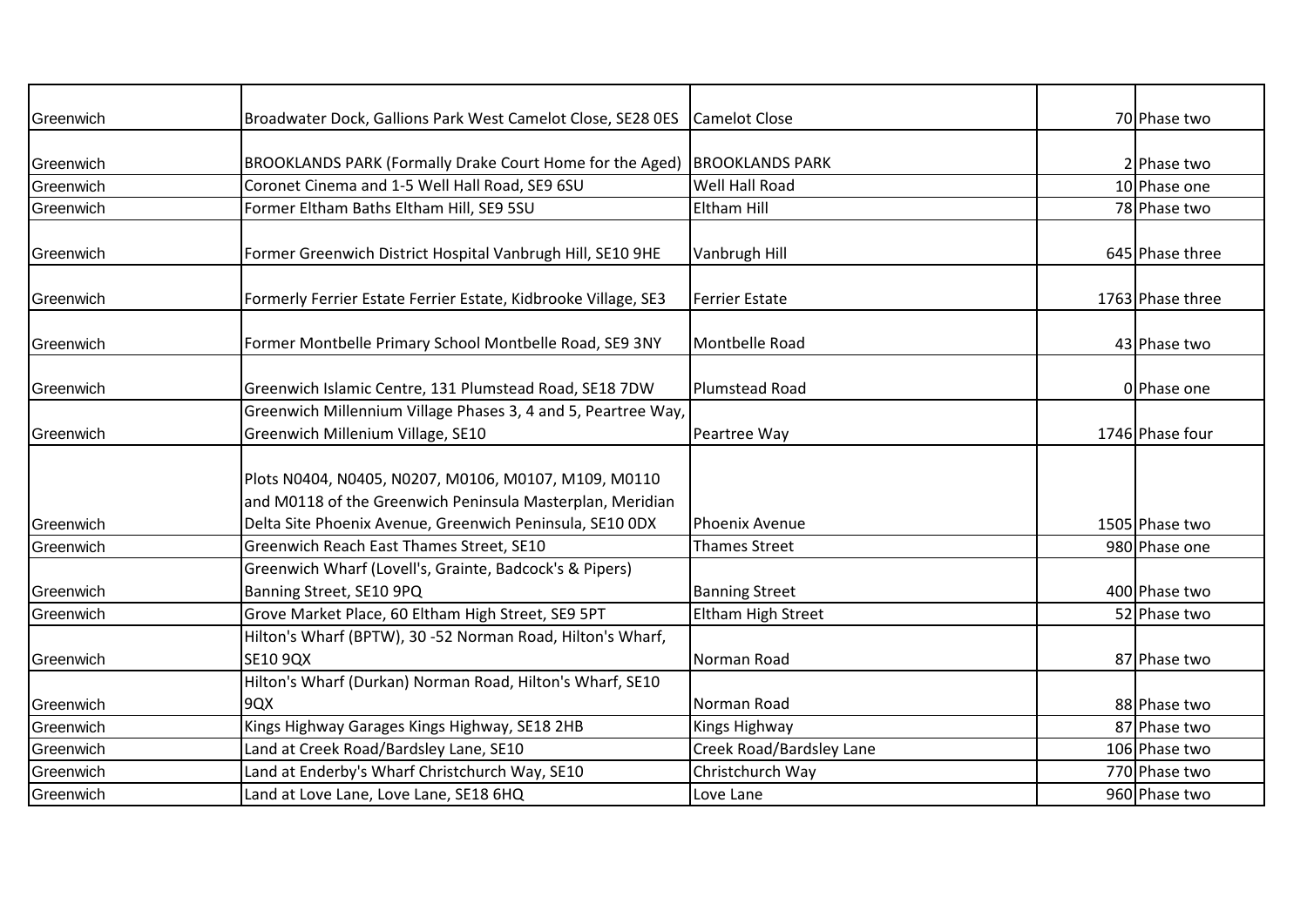|           | Land bounded by Norman Road Greenwich High Road, Former       |                                     |                 |
|-----------|---------------------------------------------------------------|-------------------------------------|-----------------|
| Greenwich | Greenwich Industrial Estate, SE10 8JF                         | <b>Greenwich High Road</b>          | 181 Phase two   |
|           |                                                               |                                     |                 |
| Greenwich | Land Rear of 40 Victoria Way, Greenwich Constellation, SE7    | Victoria Way                        | 212 Phase two   |
| Greenwich | Maritime Industrial Estate Horizon Way, SE7 7AY               | <b>Horizon Way</b>                  | 0 Phase one     |
|           | Mast Quay (Phase 2) Woolwich Church Street, Mast Quay, SE18   |                                     |                 |
| Greenwich | 5NP                                                           | <b>Woolwich Church Street</b>       | 204 Phase two   |
| Greenwich | Paynes & Borthwick Wharf Borthwick Street, SE8                | <b>Borthwick Street</b>             | 213 Phase two   |
|           | Plot M0114, Greenwich Peninsula John Harrison Way,            |                                     |                 |
| Greenwich | Greenwich Peninsula, SE10                                     | John Harrison Way                   | 207 Phase two   |
|           | The Academy (Fmr Royal Military Academy) Academy Road,        |                                     |                 |
| Greenwich | <b>SE18</b>                                                   | Academy Road                        | 328 Phase two   |
|           |                                                               |                                     |                 |
| Greenwich | Woolwich Arsenal DLR, 15 - 27 Woolwich New Road, SE18         | <b>Woolwich New Road</b>            | 51 Phase two    |
| Greenwich | Warren Masterplan                                             | <b>Beresford Street</b>             | 2968 Phase four |
| Hackney   | $1 - 12$                                                      | <b>WILTSHIRE ROW</b>                | 84 Phase one    |
| Hackney   | 14-16 Kenworthy Road, E9 5RB                                  | Kenworthy Road                      | -239 Phase one  |
| Hackney   | 18-42 Wharf Road, N1 7SW                                      | <b>Wharf Road</b>                   | 327 Phase one   |
| Hackney   | 199 - 205 Richmond Road, E8 3NJ                               | <b>Richmond Road</b>                | 97 Phase two    |
| Hackney   | 22 Micawber Street, N1 7EQ                                    | Micawber Street                     | 108 Phase one   |
| Hackney   | 38-40 Upper Clapton Road, E5 8BQ                              | <b>Upper Clapton Road</b>           | 75 Phase two    |
| Hackney   | 396 - 408 Seven Sisters Road, N4                              | Seven Sisters Road                  | 63 Phase one    |
| Hackney   | Alexandra National House Seven Sisters Road, N4 2PE           | Seven Sisters Road                  | 10 Phase one    |
| Hackney   | Colville Estate Southgate Road, Colville Estate, N1 5DB       | Southgate Road                      | 466 Phase four  |
| Hackney   | Eagle House, 159-189 City Road, N1 7EH                        | City Road                           | 276 Phase one   |
|           |                                                               |                                     |                 |
| Hackney   | Haggerston West Estate & Kingsland Estate Clarissa Street, E8 | <b>Clarissa Street</b>              | 275 Phase one   |
|           | James Taylor Building & sites A & C, Morningside Estate       |                                     |                 |
| Hackney   | Collent Street, Morningside Estate, E9 6SG                    | <b>Collent Street</b>               | 69 Phase two    |
| Hackney   | Kings Crescent Estate                                         | <b>BROWNSWOOD ROAD</b>              | 490 Phase four  |
| Hackney   | <b>Principal Place</b>                                        | Norton Folgate (Shoreditch High St) | 299 Phase two   |
|           | Woodberry Down Estate Seven Sisters Road, Woodberry Down      |                                     |                 |
| Hackney   | Estate, N4 2SB                                                | Seven Sisters Road                  | 2671 Phase five |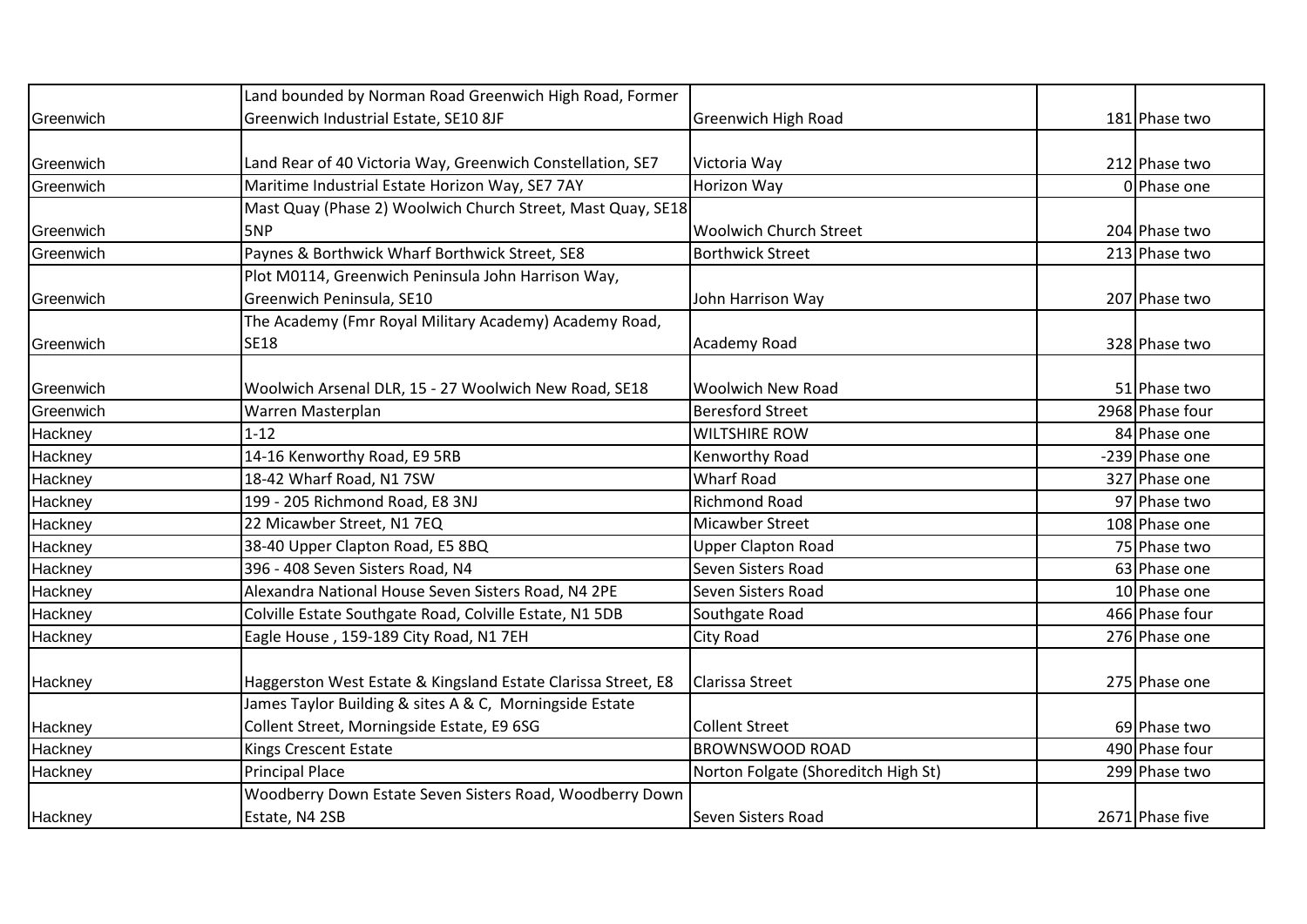| Hammersmith and Fulham        | 101 Farm Lane, SW6 1QJ                                     | Farm Lane                                | 50 Phase one    |
|-------------------------------|------------------------------------------------------------|------------------------------------------|-----------------|
| Hammersmith and Fulham        | <b>Baltic Sawills</b>                                      | Sulivan Road and Carnwath Road           | 149 Phase four  |
| Hammersmith and Fulham        | 405-409 King Street, W6 9NQ                                | King Street                              | 41 Phase one    |
| <b>Hammersmith and Fulham</b> | 49 to 68 Sulgrave Gardens, W6 7RB                          | <b>Sulgrave Gardens</b>                  | 10 Phase one    |
| Hammersmith and Fulham        | <b>Fulham Riverside</b>                                    | <b>Townmead Road</b>                     | 463 Phase two   |
| Hammersmith and Fulham        | Farm Lane                                                  | Farm Lane                                | 107 Phase two   |
| Hammersmith and Fulham        | 84 -90B Fulham High Street, SW6                            | <b>Fulham High Street</b>                | 58 Phase two    |
| Hammersmith and Fulham        | Car park Seagrave Road, W6                                 | Seagrave Road                            | 808 Phase two   |
|                               | Chelsea Creek, bounded by Imperial Road, Imperial Wharf,   |                                          |                 |
| Hammersmith and Fulham        | SW <sub>6</sub>                                            | <b>Imperial Road</b>                     | 489 Phase two   |
| Hammersmith and Fulham        | Goldhawk Industrial Estate                                 | <b>Brackenbury Road</b>                  | 57 Phase one    |
|                               | Hammersmith Embankment Chancellor's Road, Fulham Reach,    |                                          |                 |
| <b>Hammersmith and Fulham</b> | W <sub>6</sub>                                             | <b>Chancellor's Road</b>                 | 744 Phase two   |
| Hammersmith and Fulham        | Ibis Hotel                                                 | Lillie Road                              | 0 Phase one     |
| Hammersmith and Fulham        | Mecca Bingo Club                                           | <b>VANSTON PLACE</b>                     | 42 Phase one    |
| Hammersmith and Fulham        | Land adjacent to south side of (Phase 1)                   | Chelsea Creek Chelsea Harbour Drive      | 395 Phase three |
| Hammersmith and Fulham        | Land at rear of 44-74 Emlyn Road                           | Emlyn Road                               | 9 Phase two     |
| Hammersmith and Fulham        | Land North of Westfield Shopping Centre                    | Ariel Way                                | 1522 Phase five |
| Hammersmith and Fulham        | Samuel Lewis Trust Dwellings Lisgar Terrace                | <b>Lisgar Terrace</b>                    | 38 Phase two    |
| Hammersmith and Fulham        | Shepherd's Bush Market Market Lane, W12                    | Market Lane                              | 200 Phase two   |
| Hammersmith and Fulham        | Site of Janet Adegoke Lesiure Centre                       | <b>Bloemfontein Road</b>                 | 170 Phase one   |
| Hammersmith and Fulham        | <b>Apex Court</b>                                          | Woodger Rd                               | 30 Phase one    |
| Hammersmith and Fulham        | Imperial College                                           | <b>Wood Lane</b>                         | 192 Phase two   |
| Haringey                      | Frm GLS Supplies Depot Ferry Lane, Hale Village, N17       | Ferry Lane                               | 1210 Phase two  |
| Haringey                      | Furnival House, 50 Cholmeley Park, N6 5EW                  | <b>Cholmeley Park</b>                    | 15 Phase two    |
| Haringey                      | Hornsey Town Hall The Broadway, N8 9JJ                     | The Broadway                             | 123 Phase two   |
| Haringey                      | Land at Gilson Place, N10 1PJ                              | <b>Gilson Place</b>                      | 39 Phase two    |
|                               | Land at Haringey Heartlands Hornsey Park Road, Mayes Road, | Hornsey Park Road, Mayes Road, Clarendon |                 |
| Haringey                      | Clarendon Road, N8 OJX                                     | Road                                     | 1200 Phase two  |
| Haringey                      | Land rear of Corbett Grove, N22 8DQ                        | Corbett Grove                            | 6 Phase two     |
| Haringey                      | Omega Works Hermitage Road, N4 1NA                         | <b>Hermitage Road</b>                    | 66 Phase two    |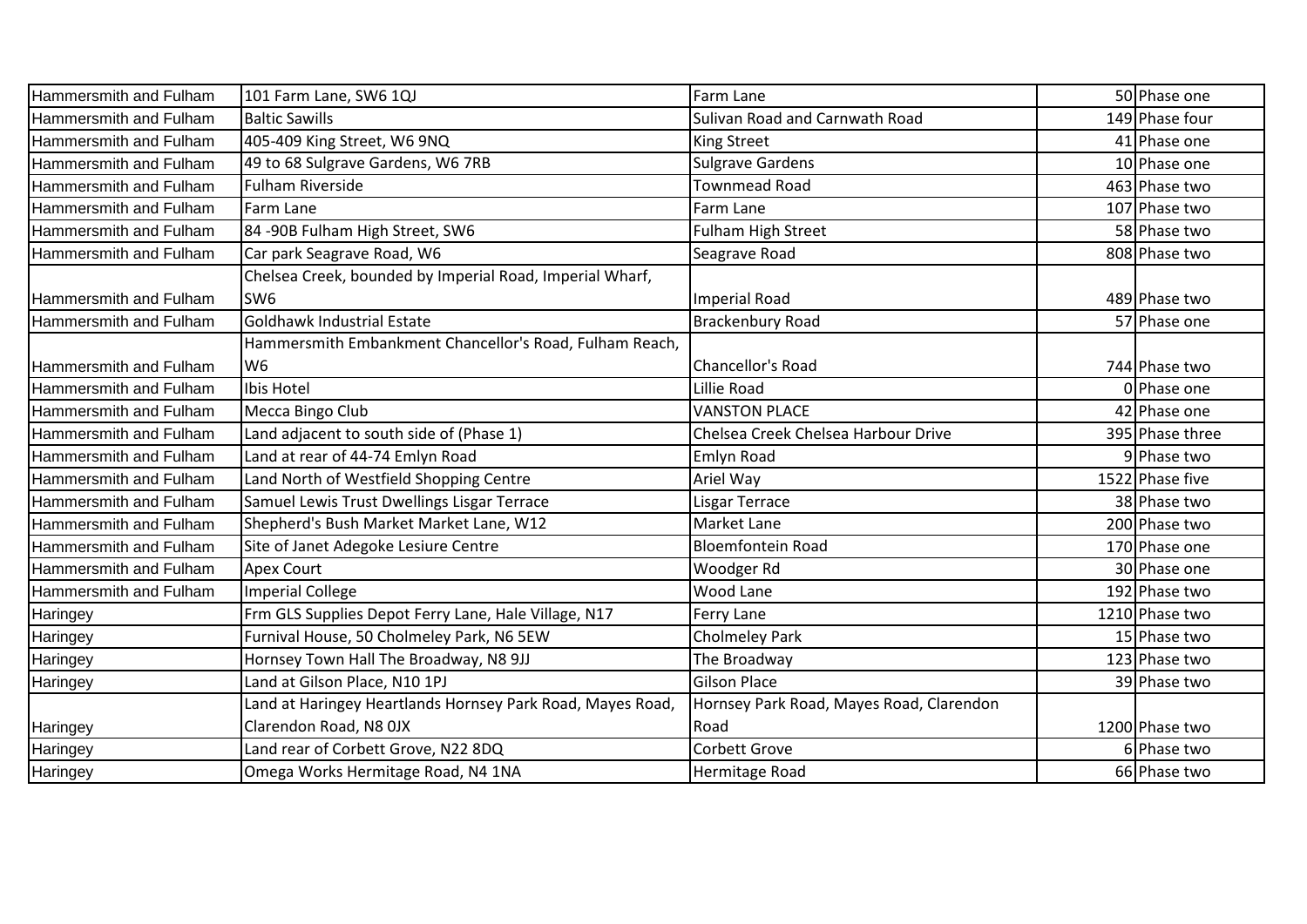|          | Tottenham Hotspur Stadium Development (Southern part of      |                           |                 |
|----------|--------------------------------------------------------------|---------------------------|-----------------|
|          | site Bill Nicholson Way, Tottenham Hotspur Stadium           |                           |                 |
| Haringey | Development, N17 0AL                                         | <b>Bill Nicholson Way</b> | 200 Phase two   |
|          |                                                              |                           |                 |
| Haringey | Tottenham Town Hall Town Hall Approach Road, N15 4RY         | Town Hall Approach Road   | 109 Phase one   |
| Harrow   | 1 - 110 Mill Farm Close, HA5 3SS                             | Mill Farm Close           | 42 Phase one    |
| Harrow   | 1 Strongbridge Close, HA2 0TZ                                | Strongbridge Close        | 37 Phase one    |
| Harrow   | Bentley Hyde Priory Drive, HA7 3HN                           | <b>Priory Drive</b>       | 0 Phase one     |
| Harrow   | Bentley Priory The Common, HA7 3HR                           | The Common                | 115 Phase three |
| Harrow   | Bradstowe House Headstone Road, HA1 1NW                      | <b>Headstone Road</b>     | 143 Phase one   |
| Harrow   | <b>CANNING ROAD</b>                                          | <b>CANNING ROAD</b>       | 79 Phase one    |
| Harrow   | Canons Court Stonegrove, HA8 7ST                             | Stonegrove                | 9 Phase one     |
| Harrow   | Cedars Oxhey Lane, HA5 4AL                                   | Oxhey Lane                | 0 Phase one     |
| Harrow   | Copse Farm Brookshill Drive, HA3 6SB                         | <b>Brookshill Drive</b>   | 3 Phase one     |
|          |                                                              |                           |                 |
| Harrow   | Edgware Town Football Club Burnt Oak Broadway, HA8 5AQ       | <b>Burnt Oak Broadway</b> | 189 Phase two   |
| Harrow   | Equitable House & Lyon House Lyon Road, HA1 2EW              | Lyon Road                 | 287 Phase two   |
|          | Gayton Road Car Park, Gayton Library & Sonia Court Gayton    |                           |                 |
| Harrow   | Road, HA1 2HH                                                | Gayton Road               | 374 Phase three |
| Harrow   | Government Buildings Honeypot Lane, HA7 1BB                  | Honeypot Lane             | 166 Phase one   |
| Harrow   | Jubilee House Merrion Avenue, HA7 4RS                        | <b>Merrion Avenue</b>     | 35 Phase one    |
| Harrow   | <b>KODAK SPORTS GROUND</b>                                   | <b>HARROW VIEW</b>        | 985 Phase four  |
| Harrow   | Little Heathfield Heathbourne Road, HA7 3JY                  | <b>Heathbourne Road</b>   | 0 Phase one     |
| Harrow   | Part of car park of Tesco store Station Road, HA1 2TU        | <b>Station Road</b>       | 14 Phase one    |
|          | Phases 7-9 of redevelopment of Government Buildings          |                           |                 |
| Harrow   | Honeypot Lane, Stanmore Place, HA7 1BB                       | Honeypot Lane             | 367 Phase two   |
| Harrow   | Prince Edward Playing Fields St. Davids Drive, HA8 6QH       | St. Davids Drive          | Phase one       |
|          |                                                              |                           |                 |
| Harrow   | Rayners Lane Estate Rayners Lane, Rayners Lane, HA2 OUZ      | Rayners Lane              | 18 Phase one    |
|          | Rayners Lane Phase F, 1-14 & 15-38 Swift Close, Rayners Lane |                           |                 |
| Harrow   | Estate, HA2 OTJ                                              | Swift Close               | 1 Phase one     |
| Harrow   | Royal National Orthopaedic Hospital Brockley Hill, HA7 4LP   | <b>Brockley Hill</b>      | 191 Phase three |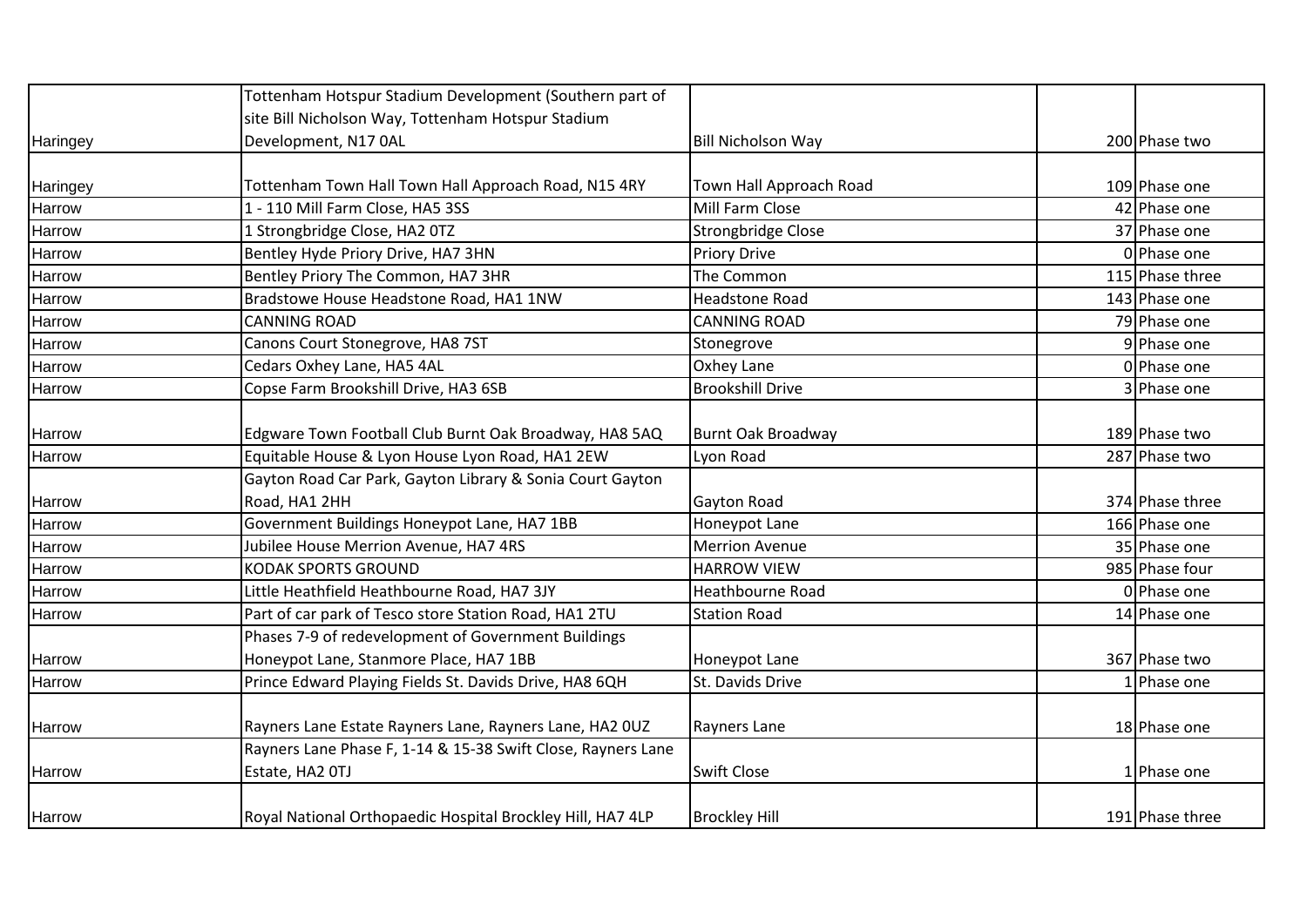| Harrow   | St. George's Field Pinner View, HA1 4RJ                  | <b>Pinner View</b>        | 27 Phase one  |
|----------|----------------------------------------------------------|---------------------------|---------------|
| Harrow   | Timbers, 41 Brookshill, HA3 6RT                          | Brookshill                | 1 Phase one   |
| Harrow   | Travis Perkins Site Neptune Road, HA1 4ES                | Neptune Road              | 0 Phase one   |
| Harrow   | Wood Farm Wood Lane, HA7 4LJ                             | Wood Lane                 | 9 Phase one   |
| Havering | 132 Lake Avenue, RM13 9SQ                                | Lake Avenue               | 7 Phase one   |
| Havering | 227-229 London Road, RM7 9EH                             | London Road               | 6 Phase one   |
| Havering | 23-55 North Street, RM1 1BA                              | North Street              | 79 Phase two  |
|          | 268 & 270 (and rear of 268-274 and 278-288) Pettits Lane |                           |               |
| Havering | North, RM1 4PJ                                           | <b>Pettits Lane North</b> | 7 Phase one   |
| Havering | 4 Hacton House, Hacton Lane, RM14 2XZ                    | <b>Hacton Lane</b>        | 0 Phase one   |
| Havering | 52 Parkstone Avenue, RM11 3LW                            | Parkstone Avenue          | Phase one     |
| Havering | Hilldene North                                           | <b>BRIDGWATER ROAD</b>    | 100 Phase two |
| Havering | Angel Way Retail Park Angel Way, RM1 1AD                 | Angel Way                 | 350 Phase two |
| Havering | Corner of Lambs Lane North, RM13 9EB                     | Lambs Lane North          | 28 Phase two  |
|          | Dovers Corner, Rainham & BoomesTrading Estates New Road, |                           |               |
| Havering | <b>RM13 8QT</b>                                          | New Road                  | 746 Phase two |
| Havering | Elmhurst Lodge                                           | <b>Torrance Close</b>     | 27 Phase one  |
| Havering | Former Dunningford School                                | Dunningford Close         | 113 Phase one |
| Havering | Former Edwin Lambert School                              | Malvern Road              | 35 Phase one  |
| Havering | Former Forest Lodge School Site                          | Lodge Lane                | 9 Phase one   |
| Havering | Former Harrow Lodge Campus                               | Hyland Way                | 44 Phase one  |
| Havering | Former Manor Primary School                              | Shaftesbury Road          | 30 Phase one  |
| Havering | Former Oldchurch Hospital Site Oldchurch Road, RM7 OBE   | Oldchurch Road            | 493 Phase two |
| Havering | Former Ruskins Site [Land adjacent to St Mary's Lane]    | St Mary's Lane            | Phase two     |
| Havering | Former White House Public House                          | Hacton Lane               | 1 Phase one   |
| Havering | Former Whitworth Centre Plot 1 Noak Hill Road, RM3 7YA   | Noak Hill Road            | 144 Phase one |
| Havering | Former Woolpack Public House & Car Park                  | Angel Way                 | 74 Phase one  |
| Havering | Four Oaks' The Chase, RM14 3BY                           | The Chase                 | 0 Phase one   |
| Havering | Hampden Lodge                                            | Clockhouse Lane           | 30 Phase one  |
| Havering | <b>Interwood Site</b>                                    | <b>Stafford Avenue</b>    | 73 Phase one  |
| Havering | 54 Nelmes Way                                            | Nelmes Way                | 2 Phase one   |
| Havering | Land to the East of Gooshays Drive, RM3 9LB              | Gooshays Drive            | 242 Phase two |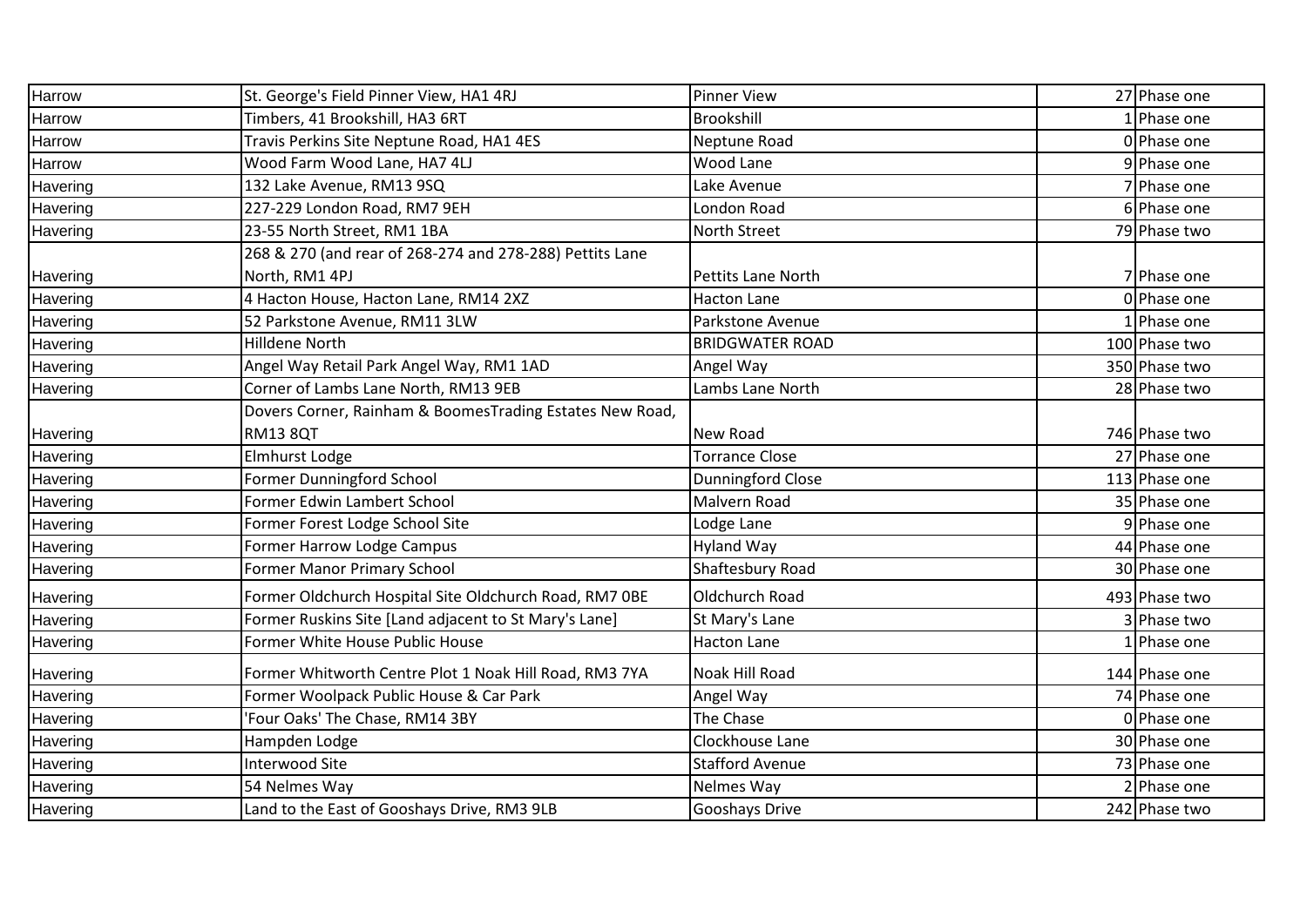| Havering   | 'One Oak', Orange Tree Hill,                                 | Orange Tree Hill             | 0 Phase one    |
|------------|--------------------------------------------------------------|------------------------------|----------------|
| Havering   | Former Harold Wood Hospital                                  | <b>Gubbins Lane</b>          | 810 Phase two  |
| Havering   | Site at Roneo Corner                                         | Rom Valley Way               | 141 Phase two  |
| Havering   | Snowdon Court                                                | <b>Squirrells Heath Road</b> | 53 Phase one   |
| Havering   | The Mardyke Estate Lowen Road, RM13 8DU                      | Lowen Road                   | 23 Phase two   |
| Havering   | Rainham Station Transport Interchange and Civic Square       | <b>WENNINGTON ROAD</b>       | 16 Phase one   |
| Havering   | Winifred Whittingham House                                   | Brookway                     | 36 Phase one   |
| Hillingdon | 103, 105 AND 107 DUCKS HILL ROAD, HA6 2SQ                    | <b>DUCKS HILL ROAD</b>       | 10 Phase two   |
| Hillingdon | 1 and 2 MERRIMANS WEST DRAYTON ROAD, UB8 3JZ                 | <b>WEST DRAYTON ROAD</b>     | Phase two      |
| Hillingdon | 20 LINKSWAY, HA6 2XB                                         | <b>LINKSWAY</b>              | 0 Phase one    |
| Hillingdon | 28 NICHOLAS WAY, HA6 2TT                                     | <b>NICHOLAS WAY</b>          | 0 Phase one    |
| Hillingdon | 452, 456, 460-470 (EVENS) AND REAR OF, BATH ROAD, UB7<br>0EB | <b>BATH ROAD</b>             | -2 Phase two   |
| Hillingdon | 61 - 96 KEITH PARK ROAD, UB10 OPQ                            | <b>KEITH PARK ROAD</b>       | 24 Phase one   |
| Hillingdon | 70 WOOD END GREEN ROAD, UB3 2SL                              | WOOD END GREEN ROAD          | 26 Phase two   |
| Hillingdon | BREAKSPEAR HOUSE BREAKSPEAR ROAD NORTH, UB9 6NA              | <b>BREAKSPEAR ROAD NORTH</b> | 17 Phase two   |
| Hillingdon | DAGENHAM MOTORS, JUNCTION ST JOHNS ROAD, UB8 2UY             | <b>ST JOHNS ROAD</b>         | 41 Phase one   |
| Hillingdon | FORMER ALLOTMENT SITE BURNS CLOSE, OB4 OEJ                   | <b>BURNS CLOSE</b>           | 79 Phase two   |
|            | FORMER HAYES & HARLINGTON STATION GOODS YARD 83-103          |                              |                |
| Hillingdon | <b>STATION ROAD, UB3</b>                                     | <b>STATION ROAD</b>          | 564 Phase one  |
| Hillingdon | FORMER MILL WORKS BURY STREET, HA4 7TA                       | <b>BURY STREET</b>           | 66 Phase one   |
| Hillingdon | FORMER RAF WEST DRAYTON PORTERS WAY, UB7 9                   | <b>PORTERS WAY</b>           | 574 Phase one  |
| Hillingdon | HAYES FOOTBALL CLUB CHURCH ROAD, UB3 2LE                     | <b>CHURCH ROAD</b>           | 183 Phase one  |
| Hillingdon | HAYES SOCIAL & SPORT CLUB, 143 CHURCH ROAD, UB3 2LE          | <b>CHURCH ROAD</b>           | 32 Phase one   |
| Hillingdon | HAYES SPORTS STADIUM JUDGE HEATH LANE, UB3                   | <b>JUDGE HEATH LANE</b>      | 261 Phase one  |
| Hillingdon | HILLINGDON ROAD, R A F UXBRIDGE, UB10 ORZ                    | <b>HILLINGDON ROAD</b>       | 1341 Phase two |
| Hillingdon | HONEYCROFT DAY CENTRE HONEYCROFT HILL, UB10 9NH              | <b>HONEYCROFT HILL</b>       | 26 Phase two   |
| Hillingdon | LAND AT 37-45 DUCKS HILL ROAD, HA6 2SF                       | <b>DUCKS HILL ROAD</b>       | 9 Phase two    |
| Hillingdon | LAND BETWEEN 11 BRACKENBRIDGE DRIVE, HA4 ONA                 | <b>BRACKENBRIDGE DRIVE</b>   | 6 Phase two    |
| Hillingdon | LAND EAST OF THE FORMER EMI SITE BLYTH ROAD, UB3 1SY         | <b>BLYTH ROAD</b>            | 132 Phase two  |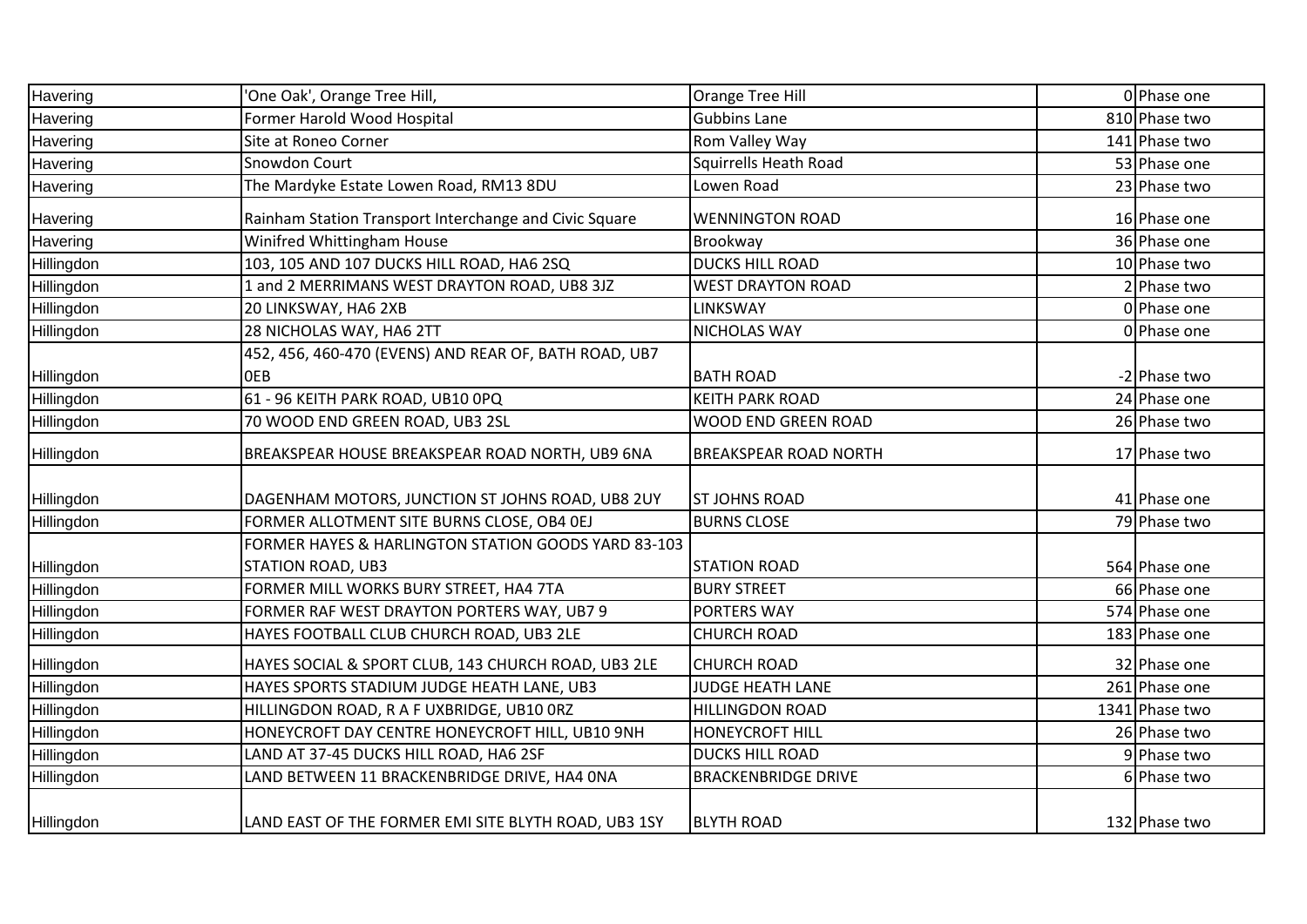|            | LAND FORMING P/O HAYES & HARLINGTON CONSERVATION             |                                   |               |
|------------|--------------------------------------------------------------|-----------------------------------|---------------|
| Hillingdon | CLUB, 141 CHURCH ROAD, UB3 2LE                               | <b>CHURCH ROAD</b>                | 14 Phase two  |
| Hillingdon | LYON COURT AND 28-30 PEMBROKE RAOD, HA4 8NE                  | <b>PEMBROKE RAOD</b>              | 43 Phase two  |
|            | NATS (PHASE TWO) PORTERS WAY, Drayton Garden Village,        |                                   |               |
| Hillingdon | UB7 9AX                                                      | <b>PORTERS WAY</b>                | 773 Phase one |
| Hillingdon | OAKHURST, 1 NORTHGATE, HA6 2TH                               | <b>NORTHGATE</b>                  | 2 Phase one   |
|            | PRONTO INDUSTRIAL ESTATE AND 585 - 591 UXBRIDGE ROAD,        |                                   |               |
| Hillingdon | UB4 8HP                                                      | <b>UXBRIDGE ROAD</b>              | 42 Phase two  |
| Hillingdon | RADISSON EDWARDIAN HOTEL, 140 BATH ROAD, UB3 5AW             | <b>BATH ROAD</b>                  | -4 Phase one  |
| Hillingdon | RAF EASTCOTE LIME GROVE, HA4 8BX                             | <b>LIME GROVE</b>                 | 385 Phase one |
| Hillingdon | R A F WEST RUISLIP HIGH ROAD, UB10 8                         | <b>HIGH ROAD</b>                  | 415 Phase one |
|            | (SITE E) LAND SOUTH EAST OF UXBRIDGE LIDO NORTH WAY,         |                                   |               |
| Hillingdon | UB8                                                          | <b>NORTH WAY</b>                  | 116 Phase one |
|            |                                                              |                                   |               |
| Hillingdon | SOUTHBOURNE DAY CENTRE, 161 ELLIOT AVENUE, HA4 9UA           | <b>ELLIOT AVENUE</b>              | 23 Phase one  |
| Hillingdon | THE STABLES GOULDS GREEN, UB8 3DG                            | <b>GOULDS GREEN</b>               | 1 Phase two   |
|            | WEST OF HIGH STREET, NORTH OF TROUT ROAD TROUT ROAD,         |                                   |               |
| Hillingdon | Reflections, UB7 7                                           | <b>TROUT ROAD</b>                 | 97 Phase one  |
|            | 13-47 (odd) and 14-48 (evens) Chester Road, Beavers Lane     |                                   |               |
| Hounslow   | Regen Proj, TW4 5HH                                          | <b>Chester Road</b>               | 98 Phase one  |
| Hounslow   | 26a-34 and 44-52 High Street, TW3 1TA                        | <b>High Street</b>                | 101 Phase two |
| Hounslow   | 31 Sutton Lane, TW3 3BB                                      | <b>Sutton Lane</b>                | 35 Phase one  |
| Hounslow   | 42 - 50 High Street and Goat Wharf, TW8 OBB                  | <b>High Street and Goat Wharf</b> | 86 Phase one  |
| Hounslow   | 537A Staines Road, TW14 8BP                                  | <b>Staines Road</b>               | 36 Phase one  |
|            | Axiom (FELTHAM TOWN CENTRE (SITE M21)) HIGH STREET,          |                                   |               |
| Hounslow   | TW13 4BH                                                     | <b>HIGH STREET</b>                | 36 Phase five |
|            | Block 324 to 358 (even) Beavers Lane, Beavers Lane Regen     |                                   |               |
| Hounslow   | Proj, TW4 6HJ                                                | <b>Beavers Lane</b>               | 20 Phase one  |
|            | Brentford Football and Sports Club Ltd, Griffin Park Braemar |                                   |               |
| Hounslow   | Road, TW8 ONT                                                | <b>Braemar Road</b>               | 125 Phase two |
|            | Buildings J & H, Thames Water Land Kew Bridge Road, Thames   |                                   |               |
| Hounslow   | Water Land, TW8 OEF                                          | Kew Bridge Road                   | 87 Phase two  |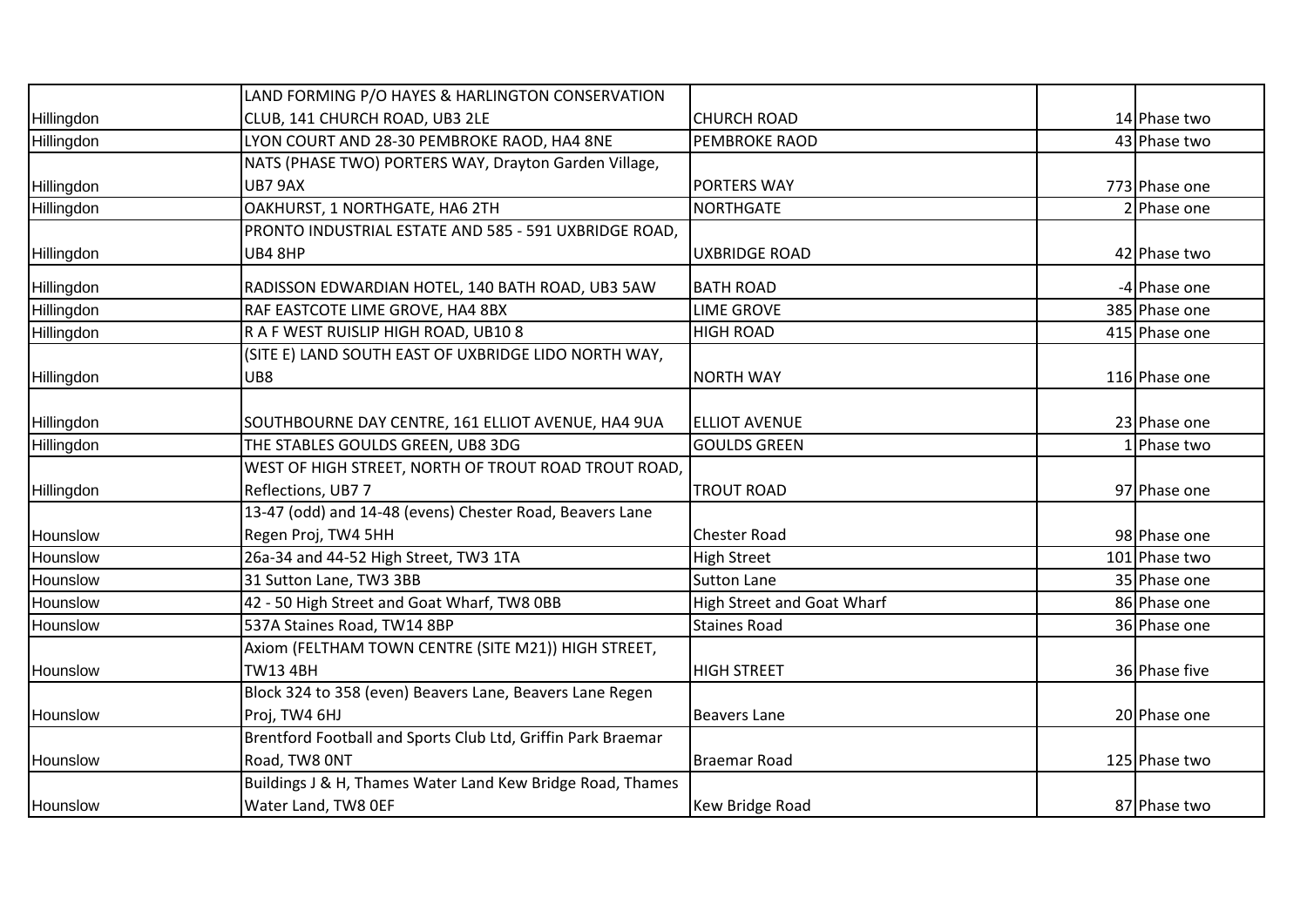| Hounslow  | Campion House, 112 Thornbury Road, TW7 4NN                       | Thornbury Road         | 38 Phase one    |
|-----------|------------------------------------------------------------------|------------------------|-----------------|
| Hounslow  | M2 - Alfa Laval                                                  | <b>Great West Road</b> | 206 Phase two   |
| Hounslow  | Former Thames Water Land Kew Bridge Road, TW8 OEF                | Kew Bridge Road        | 76 Phase two    |
| Hounslow  | Garages site Chinchilla Drive, TW4 7NP                           | Chinchilla Drive       | 16 Phase one    |
|           |                                                                  |                        |                 |
| Hounslow  | KEW BRIDGE PUMPING STATION AND THAMES WATER LAND                 | <b>KEW BRIDGE ROAD</b> | 249 Phase two   |
| Hounslow  | Land adjacent to Kew Bridge Kew Bridge Road, TW8 0ED             | Kew Bridge Road        | 308 Phase one   |
| Hounslow  | M6 - Commerce Road                                               | Commerce Road          | 520 Phase two   |
|           | Land fronting 210-304 and 1-13 Brabazon Road, Brabazon           |                        |                 |
| Hounslow  | Estate, TW5                                                      | <b>Brabazon Road</b>   | 37 Phase one    |
|           | Land to RO 2&3 De Havilland Road and Land adj to 12 & 14 Cob     |                        |                 |
| Hounslow  | Brabazon Estate, Brabazon Estate, TW5                            | <b>Brabazon Estate</b> | 10 Phase two    |
| Hounslow  | Lascar Works Site Staines Road, TW3 3JL                          | <b>Staines Road</b>    | 92 Phase one    |
| Hounslow  | Manor Lane Estate Manor Lane, TW13 4JF                           | Manor Lane             | 68 Phase one    |
| Hounslow  | Melbourne Works Inverness Road, TW3 3LT                          | <b>Inverness Road</b>  | 67 Phase two    |
|           |                                                                  |                        |                 |
| Hounslow  | Wallis House/Great West Quarter Great West Road, TW8 9BD         | <b>Great West Road</b> | 275 Phase two   |
| Hounslow  | Worton Hall Worton Road, TW7 6ER                                 | <b>Worton Road</b>     | 13 Phase one    |
| Islington | 14-18 & 20 - 26 Market Road, N7 9PW                              | Market Road            | 164 Phase one   |
| Islington | Transworld, 70 - 100 City Road, EC1Y 2BP                         | City Road              | 6 Phase two     |
|           | 2-10 (even) and 14 (including car parking area) Morris Place, N4 |                        |                 |
| Islington | 3JG                                                              | <b>Morris Place</b>    | 15 Phase one    |
| Islington | 257 (Formerly known as 259) City Road, EC1V 1AD                  | City Road              | 190 Phase one   |
| Islington | 261 City Road, EC1V 1LA                                          | City Road              | 308 Phase one   |
| Islington | Queensland Road Redevelopment                                    | Queensland Road        | 729 Phase one   |
| Islington | Aberdeen House, Lodge & Studios, Highbury Grove                  | <b>Highbury Grove</b>  | 72 Phase one    |
| Islington | 85 Canonbury Road (HC1)                                          | <b>CANONBURY ROAD</b>  | 90 Phase one    |
|           | Churnfield House, Six Acres Estate: land bounded by Pooles       |                        |                 |
| Islington | Park, N4 3PL                                                     | Pooles Park            | 92 Phase one    |
| Islington | City Central Estate                                              | <b>Central Street</b>  | 161 Phase one   |
| Islington | City North Islington Trading Estate                              | <b>Fonthill Road</b>   | 355 Phase two   |
| Islington | Former North London Mail Centre                                  | <b>Upper Street</b>    | 185 Phase two   |
| Islington | Kings Cross Triangle (KC2)                                       | York Way               | 114 Phase three |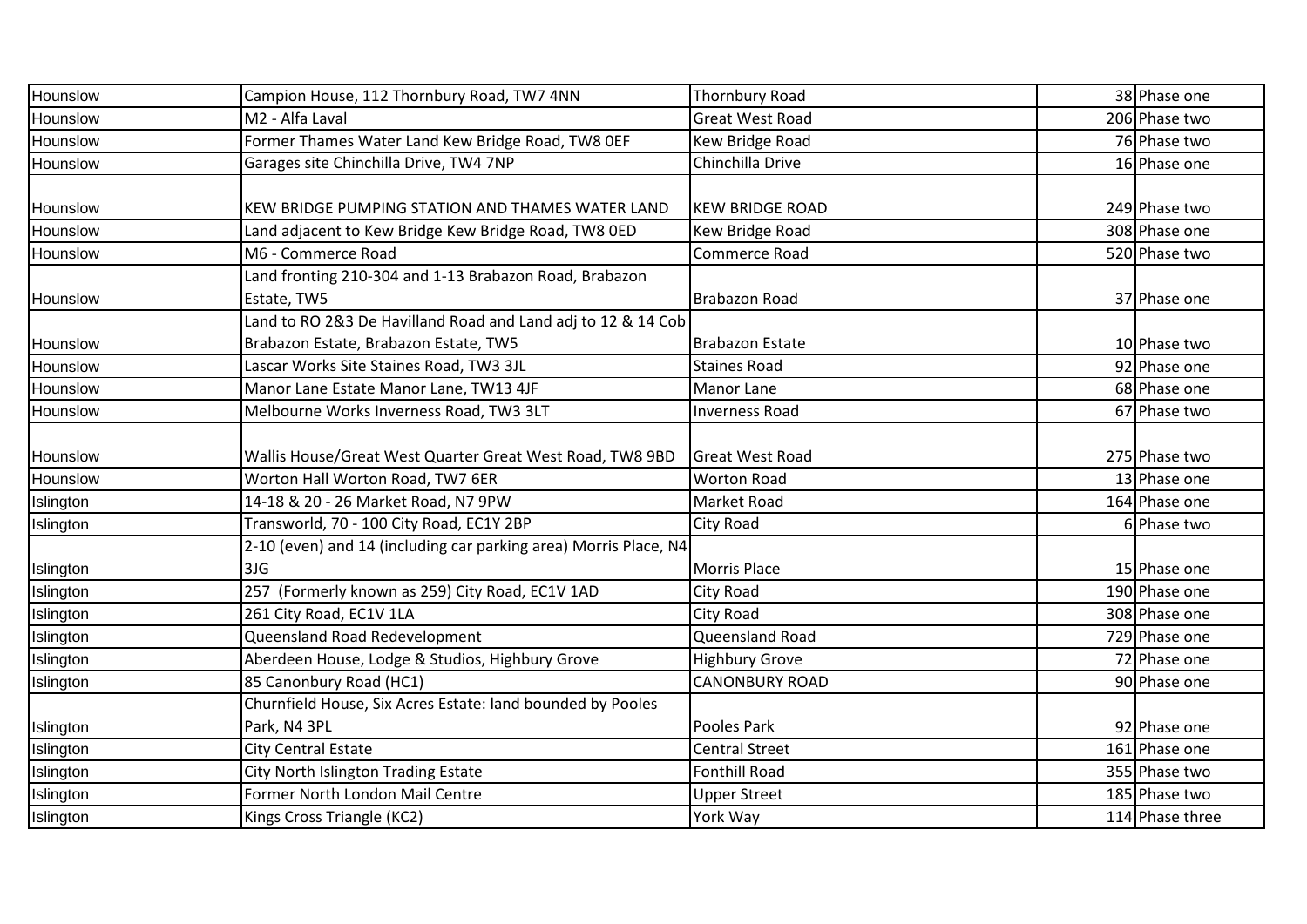|                        | Land adjacent to 55 Vulcan Way and beneath 1 -108 Vulcan  |                                             |                 |
|------------------------|-----------------------------------------------------------|---------------------------------------------|-----------------|
| Islington              | Way                                                       | Vulcan Way                                  | 17 Phase one    |
| Islington              | Former Moorfields School, 40 Bunhill Row                  | <b>Bunhill Row</b>                          | 65 Phase one    |
|                        |                                                           |                                             |                 |
| Islington              | National Children's Home Headquarters, 85 Highbury Park   | <b>Highbury Park</b>                        | 143 Phase one   |
| Islington              | Packington Estate Phases 3-6 Packington Square, N1 1XX    | Packington Square                           | 270 Phase two   |
|                        | Phase 2, Packington Estate: Land bounded by Packington    |                                             |                 |
| Islington              | Square, N1                                                | Packington Square                           | 9 Phase one     |
| Islington              | Royal Mail Sorting Office, 5-6 Almeida Street, N1         | Almeida Street                              | 76 Phase two    |
| Islington              | Tamworth House, 37 and 25 North Road, N7                  | North Road                                  | 83 Phase one    |
| Kensington and Chelsea | 20 (Depot at Victoria Gardens)                            | Victoria Gardens                            | 9 Phase two     |
| Kensington and Chelsea | Former TA Centre Site                                     | <b>Warwick Road</b>                         | 255 Phase two   |
| Kensington and Chelsea | The Power House (site cleared - vacant plot)              | <b>Chelsea Manor Street</b>                 | 34 Phase three  |
| Kensington and Chelsea | Charles House, 375 Kensington High Street, W14 8QH        | Kensington High Street                      | 519 Phase one   |
| Kensington and Chelsea | Commonwealth Institute (Former Tent in the Park)          | Kensington High Street (Holland Park)       | 62 Phase two    |
|                        |                                                           | Dovehouse Street (Manresa Road, London, SW3 |                 |
| Kensington and Chelsea | Former Chelsea College of Art and Design                  | 6LR)                                        | 25 Phase one    |
| Kensington and Chelsea | Former Jamahiriya School - Glebe Place                    | <b>Glebe Place</b>                          | 7 Phase three   |
| Kensington and Chelsea | Freston Road, Silchester Garages Site, W10 6TR            | <b>Freston Road</b>                         | 112 Phase two   |
| Kensington and Chelsea | Gordon House, The Orangery & Creek Lodge                  | Royal Hospital West Road                    | 1 Phase two     |
| Kensington and Chelsea | <b>Holland Park School Airlie Gardens</b>                 | <b>Airlie Gardens</b>                       | 72 Phase two    |
| Kensington and Chelsea | <b>Holland Park School Southern Site</b>                  | Campden Hill                                | 69 Phase two    |
| Kensington and Chelsea | Homebase site                                             | <b>Warwick Road</b>                         | 243 Phase three |
| Kensington and Chelsea | Kensington Park Hotel, 16 De Vere Gardens, W8 5AF         | De Vere Gardens                             | 97 Phase two    |
| Kensington and Chelsea | Kensington Sports Centre (KALC)                           | Walmer Road                                 | 29 Phase two    |
| Kensington and Chelsea | Land and buildings at rear                                | <b>Freston Road</b>                         | 9 Phase two     |
|                        | Lots Road Power Station and Chelsea Creek Lots Road, SW10 |                                             |                 |
| Kensington and Chelsea | 0QG                                                       | Lots Road                                   | 420 Phase three |
| Kensington and Chelsea | Nell Gwynn House Sloane Avenue, SW3 3AX                   | Sloane Avenue                               | 1 Phase two     |
| Kensington and Chelsea | Odeon Cinema, 263-265 Kensington High Street, W8 6NA      | Kensington High Street                      | 40 Phase three  |
| Kensington and Chelsea | Princess Louise Hospital                                  | Pangbourne Avenue                           | 36 Phase one    |
| Kensington and Chelsea | Site B at 321-337 Kensal Road, W10 5DA                    | <b>Kensal Road</b>                          | 145 Phase two   |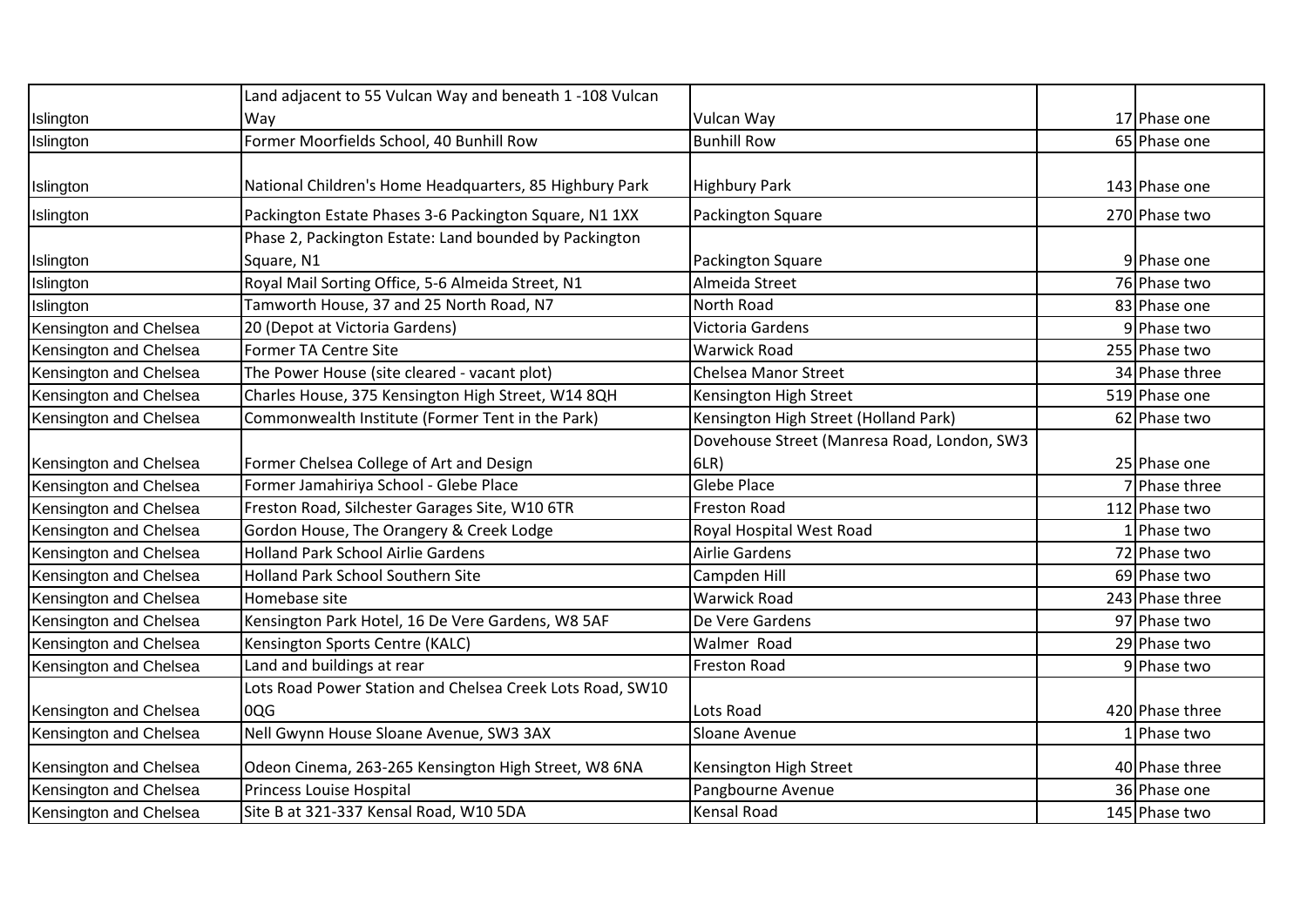|                        | West London Telephone Exchange, 213-215 Warwick Road,                     |                            |                  |
|------------------------|---------------------------------------------------------------------------|----------------------------|------------------|
| Kensington and Chelsea | <b>W14 8PU</b>                                                            | <b>Warwick Road</b>        | 158 Phase three  |
| Kensington and Chelsea | <b>Wornington Green Estate</b>                                            | <b>Wornington Road</b>     | 462 Phase three  |
| Kensington and Chelsea | <b>Holland Park Avenue</b>                                                | <b>Holland Park Avenue</b> | 50 Phase two     |
| Kingston upon Thames   | 15-19 Langley Road                                                        | Langley Road               | 34 Phase one     |
| Kingston upon Thames   | 16 - 18 Brook Gardens                                                     | <b>Brook Gardens</b>       | 0 Phase one      |
| Kingston upon Thames   | 28-32 Somerset Avenue                                                     | Somerset Avenue            | 5 Phase one      |
| Kingston upon Thames   | Amberwood, Golf Club Drive                                                | <b>Golf Club Drive</b>     | 0 Phase one      |
| Kingston upon Thames   | Amy Woodgate House and Coombe Oak, Warren Road                            | <b>Warren Road</b>         | 4 Phase two      |
| Kingston upon Thames   | Birchglades, Coombe Park                                                  | Coombe Park                | Phase two        |
| Kingston upon Thames   | <b>Brycbox House, Cocks Crescent</b>                                      | <b>Cocks Crescent</b>      | 50 Phase one     |
| Kingston upon Thames   | Fairlawn and Sherwood, Warren Road                                        | <b>Warren Road</b>         | 4 Phase one      |
| Kingston upon Thames   | Kingston Power Station Skerne Road, KT2 5UR                               | <b>Skerne Road</b>         | 347 Phase one    |
|                        |                                                                           |                            |                  |
| Kingston upon Thames   | Land Adjoining 24-26 Dinton Road and 219 Park Road, KT2 5LE Park Road     |                            | 5 Phase one      |
| Kingston upon Thames   | Red Lion PH, 2 Red Lion Road, KT6 7QQ                                     | <b>Red Lion Road</b>       | 47 Phase one     |
| Kingston upon Thames   | <b>Three Gables</b>                                                       | Coombe Wood Road           | 1 Phase one      |
| Kingston upon Thames   | Weeton Spring, 2 The Drive, KT2 7NY                                       | The Drive                  | 0 Phase one      |
| Lambeth                | 15 Stockwell Green, SW9 9JF                                               | <b>Stockwell Green</b>     | 38 Phase one     |
| Lambeth                | 170-174 and 176-188 Acre Lane, SW2 5UL                                    | <b>Acre Lane</b>           | 57 Phase one     |
|                        | Land Bounded by Wandsworth Road, Parry Street and                         |                            |                  |
| Lambeth                | Bondway                                                                   | <b>Wandsworth Road</b>     | 520 Phase two    |
| Lambeth                | 187 - 191 Clapham Road, SW9 OQE                                           | Clapham Road               | 65 Phase one     |
| Lambeth                | 25 - 33 Macaulay Road, SW4 0QP                                            | Macaulay Road              | 117 Phase two    |
| Lambeth                | 34 - 36 Bedford Road, SW4 7HJ                                             | <b>Bedford Road</b>        | 40 Phase three   |
| Lambeth                | 35 - 51 Bedford Road, SW4 7SG                                             | <b>Bedford Road</b>        | 75 Phase one     |
| Lambeth                | 368 - 372 Coldharbour Lane, SW9 8PL                                       | Coldharbour Lane           | 141 Phase one    |
| Lambeth                | Former Beaufoy Institute                                                  | <b>Black Prince Road</b>   | 75 Phase one     |
| Lambeth                | 4 6 8 10 12 12a 12b 14a And 14b Union Road, SW9 9AT                       | <b>Union Road</b>          | 77 Phase one     |
| Lambeth                | Parliament House, 81 Black Prince Road                                    | <b>BLACK PRINCE ROAD</b>   | 101 Phase two    |
| Lambeth                | Clapham Park Estate Poynders Road, Clapham Park Estate, SW2 Poynders Road |                            | 1093 Phase three |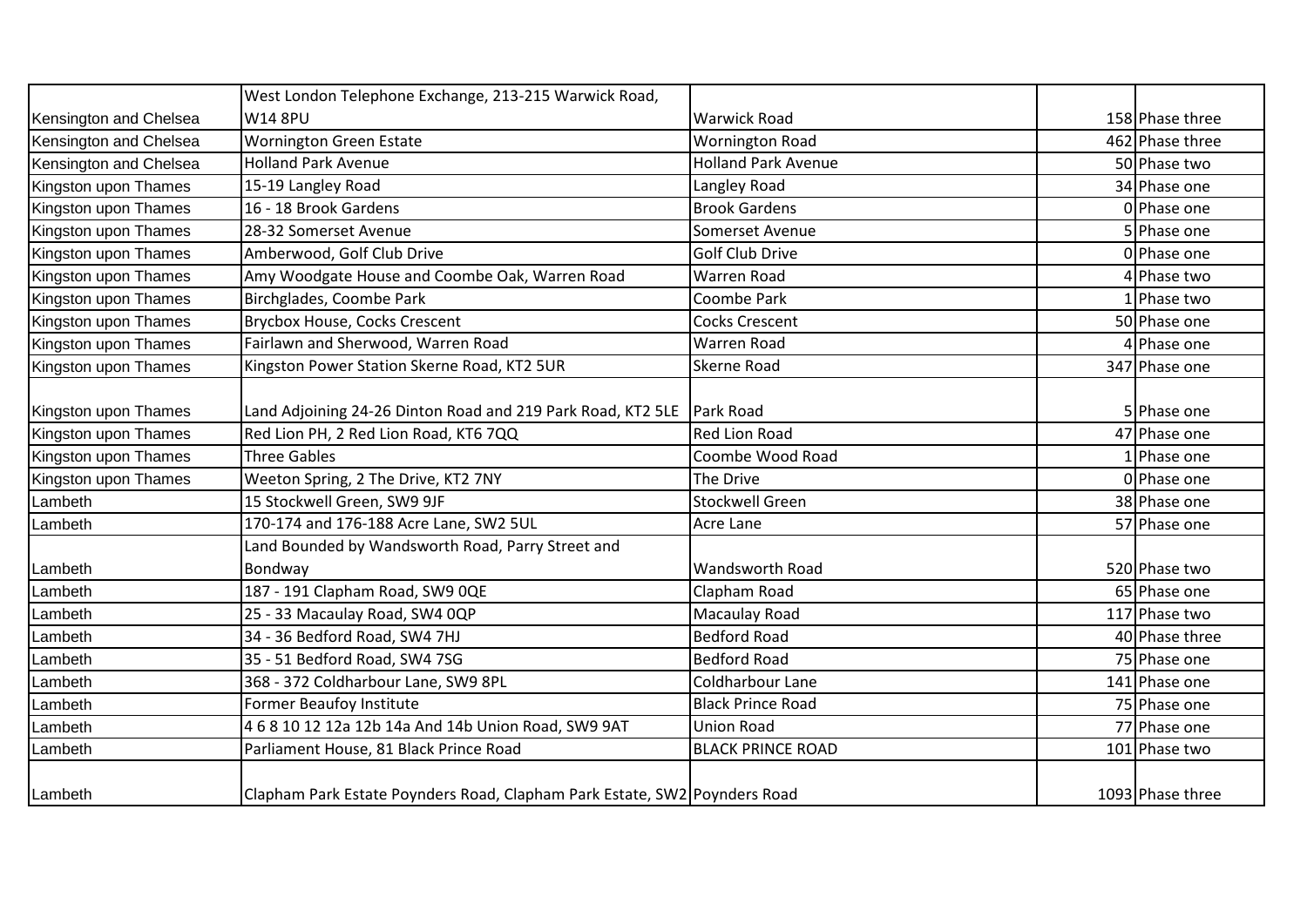|          | ICE RINK, CHURCH, BUS GARAGE, 382, 386 - 390 STREATHAM      |                                                 |                 |
|----------|-------------------------------------------------------------|-------------------------------------------------|-----------------|
| Lambeth  | HIGH ROAD, SW16 6HX                                         | <b>STREATHAM HIGH ROAD</b>                      | 250 Phase one   |
| Lambeth  | Former Annie McCall Hospital and 37 and 39                  | Jeffrey's Road                                  | 30 Phase two    |
| Lambeth  | Former Lilian Baylis School                                 | <b>Lollard Street</b>                           | 149 Phase two   |
| Lambeth  | Land at St Agnes Place St Agnes Place, SE11                 | St Agnes Place                                  | 52 Phase one    |
|          | Land Bounded By Barrhill Road, Blairderry Road And Ardwell  |                                                 |                 |
| Lambeth  | Road, SW2 4RT                                               | Barrhill Road, Blairderry Road And Ardwell Road | 66 Phase one    |
|          | Land Bounded By Doon Street & Upper Ground, Doon Street     |                                                 |                 |
| Lambeth  | Tower, SE1                                                  | Doon Street & Upper Ground                      | 236 Phase one   |
|          |                                                             |                                                 |                 |
| Lambeth  | Loughborough Park Estate Loughborough Park Road, SW9        | Loughborough Park Road                          | 135 Phase two   |
| Lambeth  | Myatts Field North Housing Estate Akerman Road, SW9         | Akerman Road                                    | 503 Phase two   |
| Lambeth  | Redmayne House Sidney Road, SW9 ODN                         | <b>Sidney Road</b>                              | 30 Phase two    |
| Lambeth  | <b>St George Tower Site</b>                                 | <b>BRIDPORT TERRACE</b>                         | 223 Phase one   |
|          | Various sites within Stockwell Park & Rosart Estates Rosart |                                                 |                 |
| Lambeth  | Street, SW9                                                 | <b>Rosart Street</b>                            | 201 Phase two   |
| Lambeth  | <b>Vauxhall Cross</b>                                       | <b>WANDSWORTH ROAD</b>                          | 291 Phase two   |
| Lambeth  | Wentworth House and 142-170 Streatham Hill, SW2             | <b>Streatham Hill</b>                           | 233 Phase three |
| Lambeth  | Plot Opposite 251-275 Milkwood Road                         | Milkwood Road                                   | 42 Phase one    |
| Lambeth  | Vauxhall Sky Gardens, 143-161                               | <b>Wandsworth Road</b>                          | 239 Phase two   |
|          |                                                             | 1-21 WYNNE & 1-12 BOWER HOUSES, and 58-60       |                 |
| Lewisham | New Cross Gate Kender Estate                                | <b>BESSON STREET</b>                            | 173 Phase two   |
| Lewisham | Courts, 335-337 Bromley Road                                | <b>BROMLEY ROAD</b>                             | 117 Phase one   |
| Lewisham | 5 St Norbert Road                                           | <b>ST NORBERT ROAD</b>                          | 32 Phase one    |
| Lewisham | <b>Boones Almshouses</b>                                    | <b>BELMONT PARK</b>                             | 58 Phase one    |
| Lewisham | Cannon Wharf, Plough Way                                    | 35 EVELYN STREET                                | 679 Phase three |
| Lewisham | Former Catford Greyhound Stadium                            | <b>ADENMORE ROAD</b>                            | 589 Phase two   |
| Lewisham | Oxestalls Road, The Wharves                                 | <b>OXESTALLS ROAD</b>                           | 905 Phase three |
| Lewisham | <b>Excalibur Estate Renewal</b>                             | <b>BAUDWIN ROAD</b>                             | 207 Phase two   |
| Lewisham | Former Our Lady of Lourdes Infants School                   | <b>Cedars Close</b>                             | 9 Phase one     |
| Lewisham | <b>Former United Dairies Depot</b>                          | 2 BARING ROAD                                   | 75 Phase one    |
| Lewisham | Heathside and Lethbridge Estate Renewal                     | <b>BLACKHEATH HILL</b>                          | 627 Phase three |
| Lewisham | Deptford Project, Octavious Street                          | <b>OCTAVIUS STREET</b>                          | 132 Phase one   |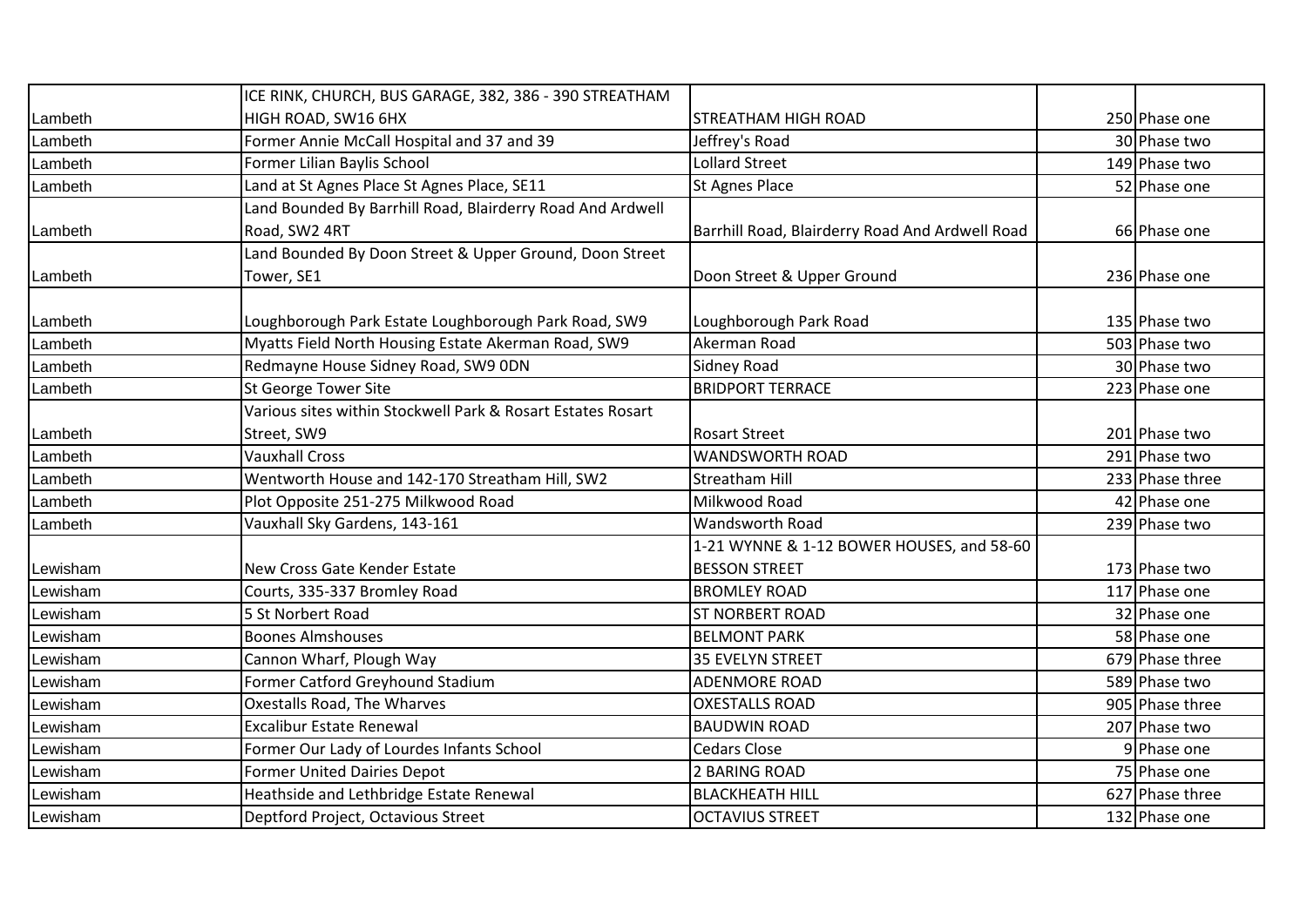| Lewisham | Loampit Vale, East and West of Elmira Street                | <b>LOAMPIT VALE</b>          | 200 Phase two   |
|----------|-------------------------------------------------------------|------------------------------|-----------------|
| Lewisham | Rear of 15 - 17A Tyson Road                                 | <b>TYSON ROAD</b>            | 71 Phase one    |
| Lewisham | 58-64 Lee High Road                                         | LEE HIGH ROAD                | 40 Phase one    |
| Lewisham | Lewisham Gateway                                            | Lewisham High Street         | 800 Phase three |
| Lewisham | Marine Wharf West, Plough Way                               | PLOUGH WAY                   | 532 Phase two   |
| Lewisham | <b>Merchant Taylors Almshouses</b>                          | <b>BRANDRAM ROAD</b>         | 5 Phase one     |
| Lewisham | Neptune Works, Grinstead Road                               | <b>GRINSTEAD ROAD</b>        | 199 Phase two   |
| Lewisham | Marlowe Business Centre and Clifton Medical Centre          | <b>BATAVIA ROAD</b>          | 114 Phase one   |
| Lewisham | <b>Surrey Canal Triangle</b>                                | <b>SURREY CANAL ROAD</b>     | 2400 Phase four |
| Lewisham | Thurston Road Industrial Estate, West of Jerrard Street     | <b>JERRARD STREET</b>        | 406 Phase two   |
| Lewisham | 120, 122a, 136 and 136a Tanners Hill                        | <b>ST JOHNS</b>              | 58 Phase two    |
| Merton   | 106 Bond Road, CR4 3EN                                      | <b>Bond Road</b>             | 5 Phase one     |
| Merton   | 115 Ridgway, SW19 4RB                                       | Ridgway                      | 9 Phase one     |
| Merton   | 175 Burlington Road, KT3                                    | <b>Burlington Road</b>       | 52 Phase two    |
| Merton   | 44-46 Eastway, SM4 4HR                                      | Eastway                      | 4 Phase one     |
| Merton   | Hartfield Road                                              | <b>HARTFIELD ROAD</b>        | 50 Phase three  |
|          | Brown & Root House, 125 High Street Collier's Wood, Phase 1 |                              |                 |
| Merton   | & 2, SW19 2JG                                               | High Street Collier's Wood   | 218 Phase three |
| Merton   | Former Atkinson Morley Hospital Copse Hill, SW20            | Copse Hill                   | 59 Phase two    |
| Merton   | Former Rowan High School Rowan Road, SW16 5JF               | Rowan Road                   | 217 Phase one   |
| Merton   | <b>HIGH STREET WIMBLEDON</b>                                | <b>HIGH STREET WIMBLEDON</b> | 8 Phase two     |
| Merton   | <b>MORDEN ROAD</b>                                          | <b>MORDEN ROAD</b>           | 34 Phase three  |
| Merton   | Part of 120 -122 Home Park Road, SW19 7HU                   | Home Park Road               | 0 Phase one     |
| Merton   | Segas House, 49 Western Road, CR4 3ED                       | Western Road                 | 137 Phase two   |
| Merton   | Land Opposite Land Adj 11 (Macey Scaffold)                  | Batsworth Road, Mitcham      | 14 Phase two    |
| Newham   | Vacant Land, 26-34 Tidal Basin Road, E16 1AD                | <b>Tidal Basin Road</b>      | 170 Phase two   |
|          | Area 7 & 1C Newham Way, Canning Town & Custom House,        |                              |                 |
| Newham   | E16                                                         | Newham Way                   | 1103 Phase two  |
| Newham   | Barrier Park East North Woolwich Road, E16                  | North Woolwich Road          | 765 Phase two   |
|          |                                                             |                              |                 |
|          |                                                             |                              |                 |
| Newham   | Broadway Chambers, Central House, 2 Broadway, E15 4QS       | Broadway                     | 342 Phase two   |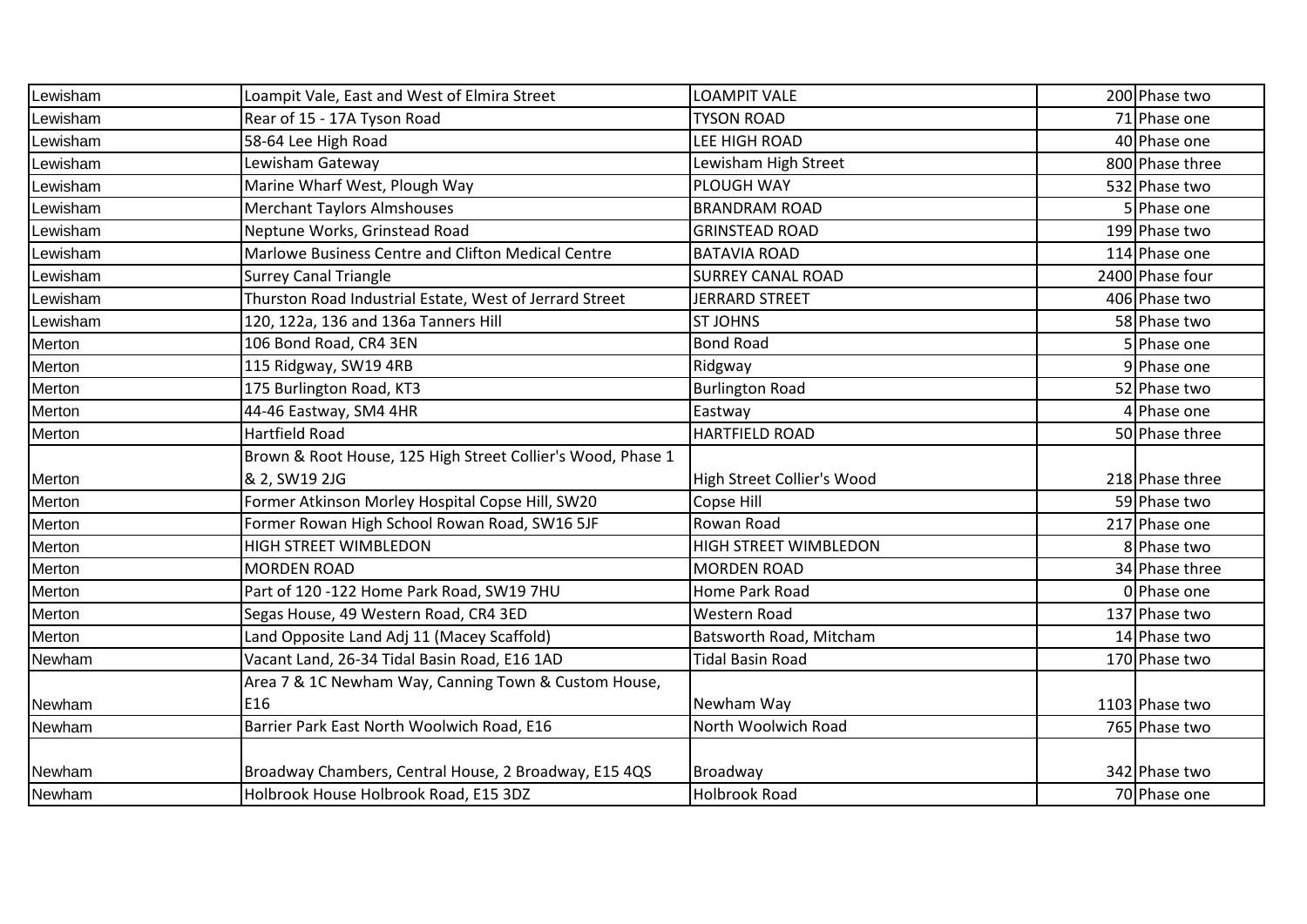|                      | Kier Hardie Primary School Edwin Street, Canning Town Area 3, |                              |                 |
|----------------------|---------------------------------------------------------------|------------------------------|-----------------|
| Newham               | E16 1PZ                                                       | <b>Edwin Street</b>          | 412 Phase one   |
| Newham               | Minoco Wharf North Woolwich Road, E16 2BG                     | North Woolwich Road          | 3385 Phase four |
| Newham               | Former Plaistow Hospital, Samson Street                       |                              | 138 Phase two   |
|                      | Rathbone Market redevelopment site Barking Road, Rathbone     |                              |                 |
| Newham               | Market, E16                                                   | <b>Barking Road</b>          | 572 Phase three |
|                      |                                                               |                              |                 |
| Newham               | Site We8 The Pumping Station Site Tidal Basin Road, E16 1AD   | Tidal Basin Road             | 161 Phase two   |
| Redbridge            | 501 High Road, IG1 1TZ                                        | <b>High Road</b>             | 105 Phase two   |
| Redbridge            | 581-587 High Road, IG8 ORD                                    | <b>High Road</b>             | 10 Phase one    |
| Redbridge            | 61-63 & rear of 59-91 Wanstead Park Road, IG1 3TQ             | <b>Wanstead Park Road</b>    | 35 Phase two    |
|                      |                                                               |                              |                 |
| Redbridge            | Barnardos, Scotch House Tanners Lane, Phase III, IG6 1QG      | <b>Tanners Lane</b>          | 144 Phase one   |
| Redbridge            | Britannia Music Co Ltd Site, 60-70 Roden Street, IG1 2XX      | <b>Roden Street</b>          | 336 Phase two   |
| Redbridge            | Former Dairycrest Depot, 84 Chigwell Road, E18 1NN            | Chigwell Road                | 68 Phase two    |
|                      |                                                               |                              |                 |
| Redbridge            | Grove Farm, rear of 951-1009 and 1009 High Road, RM6 4FH      | <b>High Road</b>             | 104 Phase two   |
| Redbridge            | Land at Five Oaks Lane, IG7                                   | <b>Five Oaks Lane</b>        | 424 Phase three |
| Redbridge            | Land At Roding Lane North, IG8 8ND                            | Roding Lane North            | 28 Phase one    |
| Richmond upon Thames | 32 Clare Lawn Avenue, SW14 8BG                                | Clare Lawn Avenue            | 0 Phase one     |
| Richmond upon Thames | Former Goods Yard Land At Queens Ride, SW13                   | Queens Ride                  | 14 Phase one    |
|                      |                                                               |                              |                 |
| Richmond upon Thames | Former Normansfield Hospital Kingston Road, TW11 9JH          | Kingston Road                | 89 Phase one    |
| Richmond upon Thames | Grove House, 100 High Street                                  | <b>HIGH STREET</b>           | Phase one       |
|                      | International Mail Express & Hydrex Houses Orchard Road,      |                              |                 |
| Richmond upon Thames | TW9 4NR                                                       | <b>Orchard Road</b>          | 89 Phase one    |
|                      | Land to north of Rugby Football Union Stadium Rugby Road,     |                              |                 |
| Richmond upon Thames | <b>TW1 1DG</b>                                                | <b>Rugby Road</b>            | 115 Phase three |
|                      |                                                               |                              |                 |
| Richmond upon Thames | Somerset House And 14 Elmtree Road Somerset Road, TW11        | Somerset Road                | 58 Phase one    |
| Richmond upon Thames | The Maples Upper Teddington Road, KT1                         | <b>Upper Teddington Road</b> | 5 Phase one     |
| Richmond upon Thames | Twickenham Railway Station London Road, TW1 1BD               | London Road                  | 115 Phase two   |
| Southwark            | 153-163 Harper Road, SE1 6AE                                  | Harper Road                  | 52 Phase two    |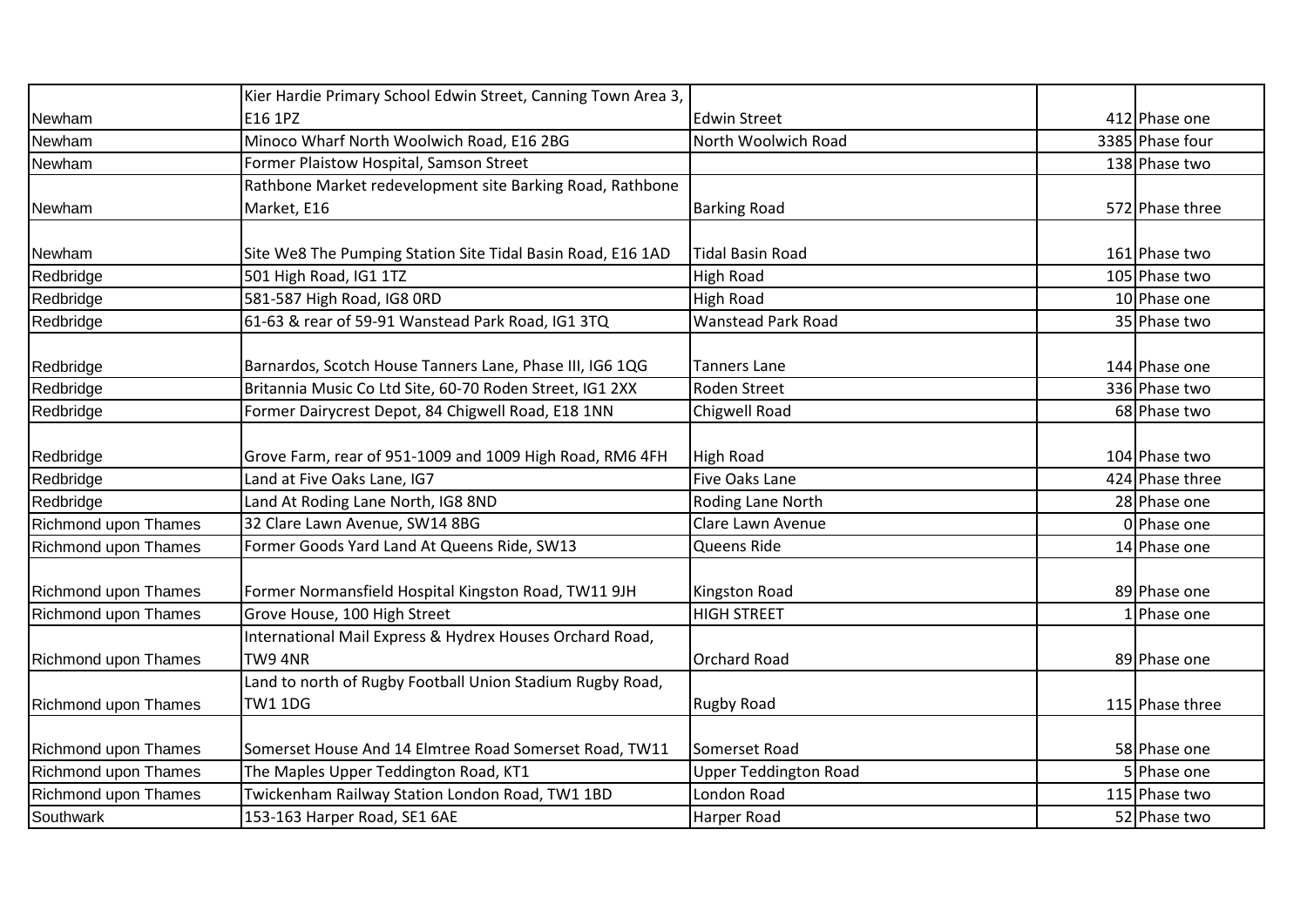| Southwark | 20 Blackfriars Road, SE1 8NY                            | <b>Blackfriars Road</b>    | 286 Phase three |
|-----------|---------------------------------------------------------|----------------------------|-----------------|
| Southwark | 237 and land rear of 221 - 23 Walworth Road             | <b>Walworth Road</b>       | 54 Phase two    |
| Southwark | 430-432 Old Kent Road, SE1 5AG                          | Old Kent Road              | 64 Phase two    |
| Southwark | 434 - 452 Old Kent Road, SE1 5AG                        | Old Kent Road              | 85 Phase two    |
| Southwark | Willow walk hostel                                      | <b>WILLOW WALK</b>         | 21 Phase three  |
| Southwark | 89A                                                     | <b>LONG LANE</b>           | 22 Phase three  |
| Southwark | Aylesbury Estate. Phase 1a, 1-41 Bradenham, SE17 2ES    | Bradenham                  | 260 Phase one   |
| Southwark | Bermondsey Spa Site C5                                  | <b>Grange Walk</b>         | 160 Phase one   |
|           | CANADA WATER SITE C (DECATHLON) SURREY QUAYS ROAD,      |                            |                 |
| Southwark | <b>SE16 2XU</b>                                         | <b>SURREY QUAYS ROAD</b>   | 430 Phase two   |
| Southwark | Oakmayne Plaza, Castle Industrial Estate                | <b>Elephant Road</b>       | 373 Phase two   |
| Southwark | Century House, 82-84 Tanner Street, SE1 3PH             | <b>Tanner Street</b>       | 154 Phase one   |
| Southwark | Chambers Wharf Chambers Street, SE16 4XQ                | <b>Chambers Street</b>     | 587 Phase two   |
| Southwark | <b>Edmund Street</b>                                    | <b>Edmund Street</b>       | -96 Phase two   |
| Southwark | <b>E&amp;C LEISURE CENTRE/SWIMMING POOL</b>             | <b>ELEPHANT AND CASTLE</b> | 284 Phase two   |
| Southwark | Downtown (CWAAP 3)                                      | Downtown Road              | 212 Phase two   |
| Southwark | 122-148 IVYDALE ROAD                                    | <b>IVYDALE ROAD</b>        | 11 Phase one    |
| Southwark | Kings Reach Tower Stamford Street, SE1 9LS              | Stamford Street            | 173 Phase two   |
|           | Land adjacent Lambeth College & Potters Fields, 1 Tower |                            |                 |
| Southwark | Bridge Road, SE1                                        | <b>Tower Bridge Road</b>   | 356 Phase two   |
| Southwark | LAND AT ROYAL ROAD, SE17 3NR                            | <b>ROYAL ROAD</b>          | 96 Phase two    |
| Southwark | Land bounded by Wadding Street, SE17                    | <b>Wadding Street</b>      | 140 Phase two   |
| Southwark | Quebec Way Industrial Estate Quebec Way, SE16           | Quebec Way                 | 366 Phase two   |
| Southwark | REAR OF175-205 HOLLYDALE ROAD, SE15 2BS                 | <b>HOLLYDALE ROAD</b>      | 22 Phase two    |
| Southwark | Rotherhithe Street, SE16 5LJ                            | Rotherhithe Street         | 28 Phase two    |
| Southwark | 1 Blackfriars                                           | <b>BLACKFRIARS ROAD</b>    | 96 Phase three  |
|           | Silwood Estate (Phase 4B) Silwood Street, Silwwod       |                            |                 |
| Southwark | Estate, Phase 4B, SE16                                  | Silwood Street             | 64 Phase two    |
| Southwark | Site A, Canada Water Surrey Quays Road, SE16            | <b>Surrey Quays Road</b>   | 668 Phase one   |
|           |                                                         |                            |                 |
| Southwark | Site F,S AND U (PHASE 3 AND 4) BERMONDSEY SPA, SE16 4TB | <b>BERMONDSEY SPA</b>      | 242 Phase two   |
| Southwark | Site of London Park Hotel                               | <b>Newington Butts</b>     | 470 Phase two   |
| Southwark | Surrey Quays Leisure Site Surrey Quays Road, SE16 1LL   | <b>Surrey Quays Road</b>   | 509 Phase two   |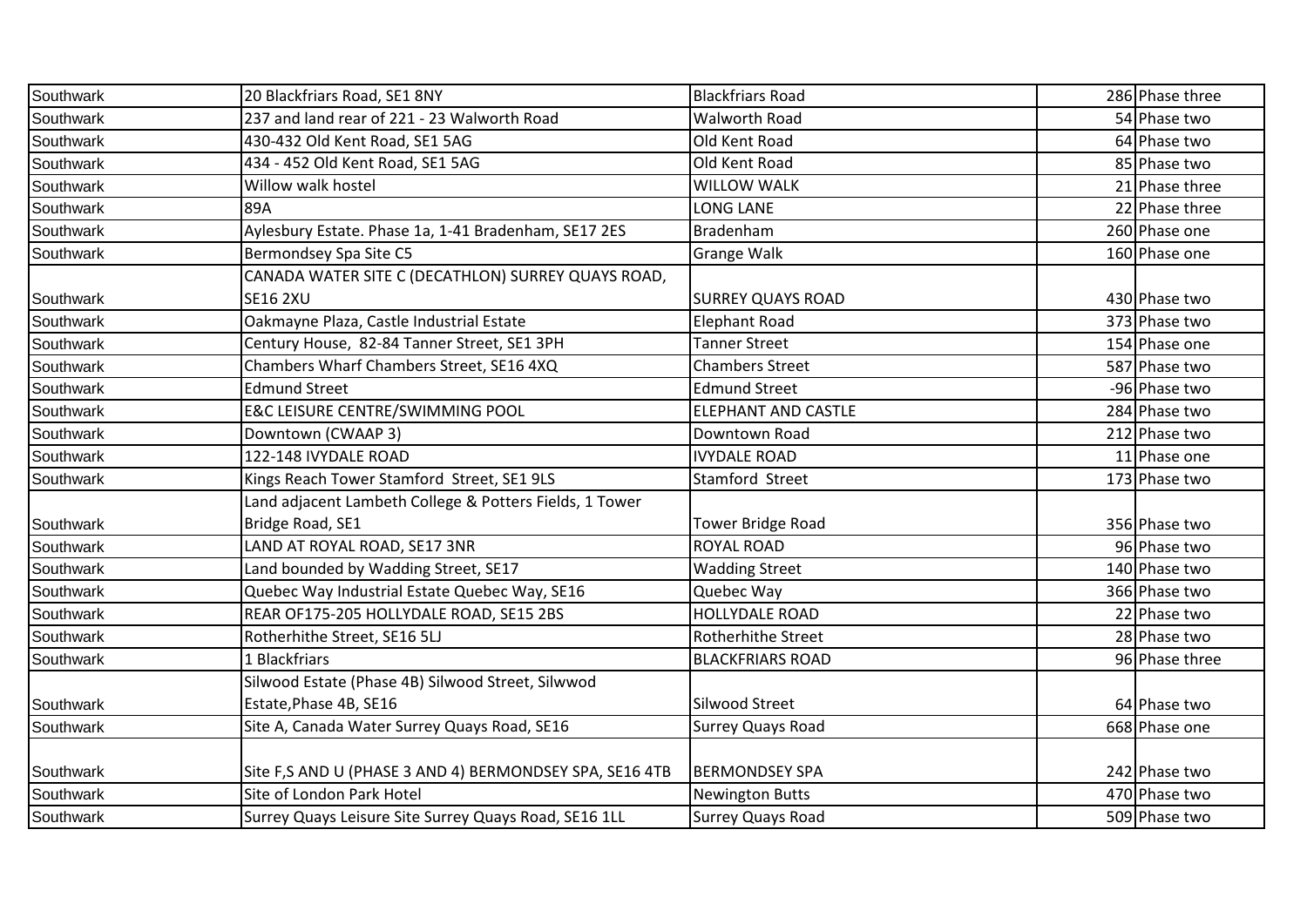| Southwark            | <b>WHITSTABLE DAY NURSERY</b>                                | <b>STEVENS STREET</b>     | 25 Phase three  |
|----------------------|--------------------------------------------------------------|---------------------------|-----------------|
| Southwark            | Heygate estate                                               |                           | 1257 Phase two  |
| Sutton               | 41-51 DUKE OF EDINBURGH ROAD                                 | Duke of Edinburgh Road    | 4 Phase two     |
| Sutton               | <b>BAWTREE HOUSE</b>                                         | 75 Worcester Road         | 15 Phase two    |
| Sutton               | 2, 2A, 4 and 4A ROTHERFIELD ROAD                             | Rotherfield Road          | 5 Phase one     |
| Sutton               | <b>DURAND CLOSE</b>                                          | <b>Durand Close</b>       | 203 Phase one   |
| Sutton               | <b>ELIZABETH HOUSE</b>                                       | Park Lane                 | 45 Phase one    |
| Sutton               | CARSHALTON WAR MEMORIAL HOSPITAL                             | The Park                  | 13 Phase one    |
| Sutton               | <b>GLASTONBURY CENTRE</b>                                    | <b>Hartland Road</b>      | 20 Phase one    |
| Sutton               | HALLMEAD DAY CENTRE                                          | <b>Anton Crescent</b>     | 26 Phase one    |
| Sutton               | <b>HAREDON HOUSE</b>                                         | 810 London Road           | 9 Phase two     |
| Sutton               | <b>HULVERSTON CLOSE</b>                                      | <b>Brighton Road</b>      | 16 Phase one    |
| Sutton               | MAYFIELD PARK (FMR ORCHARD HILL)                             | <b>Fountain Drive</b>     | 186 Phase one   |
| Sutton               | <b>SUTHERLAND HOUSE</b>                                      | <b>29 BRIGHTON ROAD</b>   | 96 Phase one    |
| Sutton               | <b>CEDAR CLOSE</b>                                           | Cedar Close               | 5 Phase one     |
| <b>Tower Hamlets</b> | 18 Gillender Street, E3                                      | Gillender Street          | 109 Phase two   |
| <b>Tower Hamlets</b> | 18 to 36 Thomas Road, E14 7BJ                                | <b>Thomas Road</b>        | 64 Phase two    |
| <b>Tower Hamlets</b> | 191 - 205 Cambridge Heath Road, E2 6JR                       | Cambridge Heath Road      | 141 Phase two   |
| <b>Tower Hamlets</b> | 2 - 10 Bow Common Lane, E3 4AX                               | <b>Bow Common Lane</b>    | 157 Phase one   |
| <b>Tower Hamlets</b> | 21 Wapping Lane, E1W 2RH                                     | <b>Wapping Lane</b>       | 379 Phase two   |
| <b>Tower Hamlets</b> | 25 Dalgleish Street, E14 7UB                                 | Dalgleish Street          | 60 Phase two    |
| <b>Tower Hamlets</b> | 2 Trafalgar Way, E14                                         | <b>Trafalgar Way</b>      | 414 Phase two   |
| <b>Tower Hamlets</b> | 32 - 42 Bethnal Green Road, E2                               | <b>Bethnal Green Road</b> | 360 Phase one   |
| <b>Tower Hamlets</b> | 45 Millharbour, E14                                          | Millharbour               | 132 Phase two   |
| <b>Tower Hamlets</b> | 47 Millharbour, E14                                          | Millharbour               | 143 Phase two   |
|                      | 49 To 59 Millharbour and 23 To 39 Pepper Street Millharbour, |                           |                 |
| <b>Tower Hamlets</b> | E14                                                          | Millharbour               | 89 Phase two    |
| <b>Tower Hamlets</b> | 61 TO 75                                                     | <b>ALIE STREET</b>        | 235 Phase three |
| <b>Tower Hamlets</b> | 64 Tredegar Road, E3 2EP                                     | <b>Tredegar Road</b>      | 88 Phase two    |
| <b>Tower Hamlets</b> | Bow Enterprise Park Cranwell Close, E3 3QY                   | <b>Cranwell Close</b>     | 557 Phase two   |
| <b>Tower Hamlets</b> | Brownfield Estate Brownfield Street, E14 6                   | <b>Brownfield Street</b>  | 114 Phase one   |
| <b>Tower Hamlets</b> | Brownfield Estate Burcham Street, E14                        | <b>Burcham Street</b>     | 25 Phase two    |
| <b>Tower Hamlets</b> | Building C, New Providence Wharf Blackwall Way, E14          | <b>Blackwall Way</b>      | 484 Phase one   |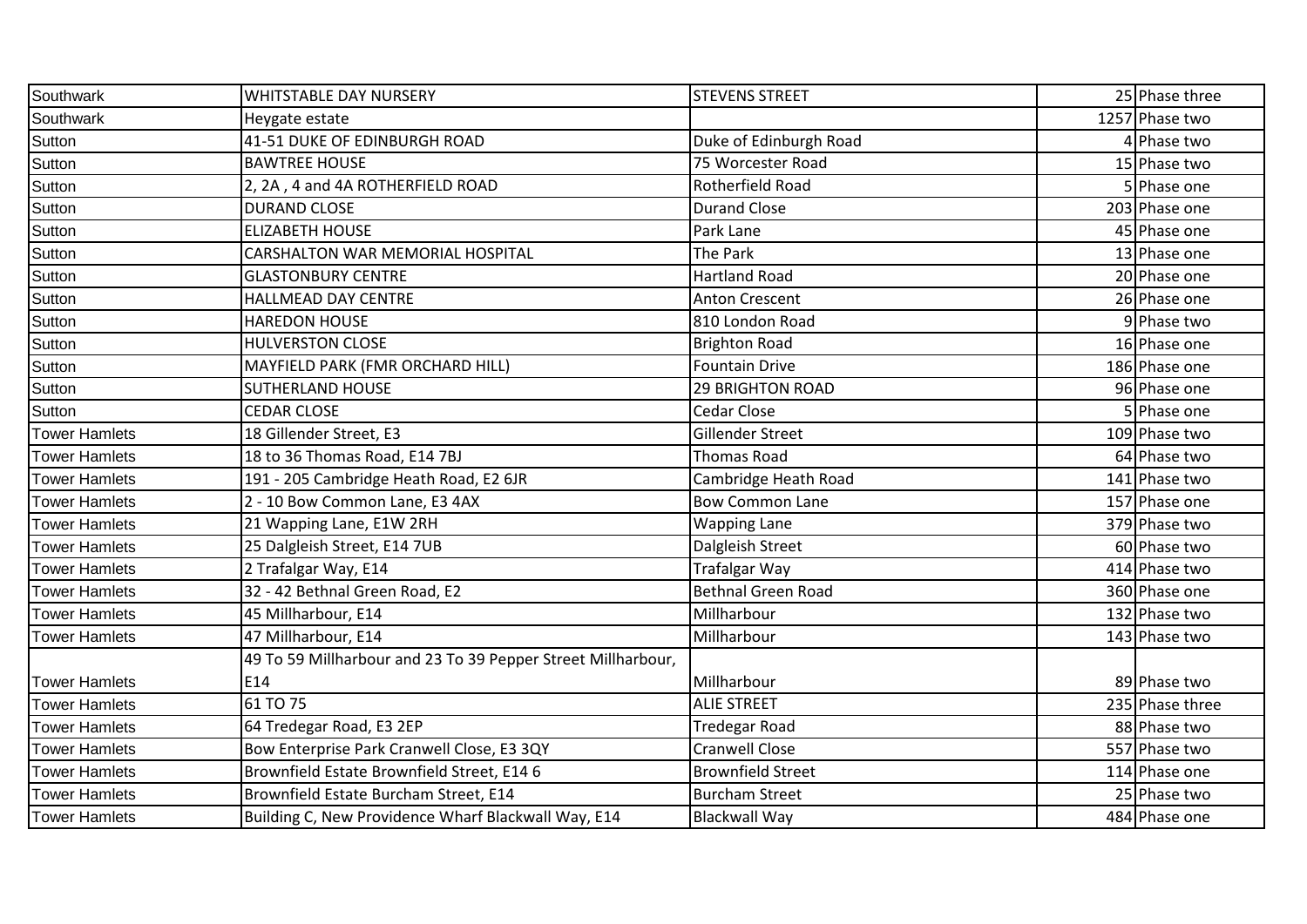| Tower Hamlets        | Car Park At South East Junction Prestons Road, E14        | <b>Prestons Road</b>      | 141 Phase four |
|----------------------|-----------------------------------------------------------|---------------------------|----------------|
| <b>Tower Hamlets</b> | Caspian Works and 1-3 Yeo Street, E3                      | Yeo Street                | 390 Phase one  |
| <b>Tower Hamlets</b> | City Pride Public House, 15 Westferry Road, E14 8JH       | <b>Westferry Road</b>     | 832 Phase two  |
|                      | Former Blessed John Roche Secondary School Upper North    |                           |                |
| <b>Tower Hamlets</b> | Street, E14 6ER                                           | <b>Upper North Street</b> | 490 Phase one  |
|                      | Former Blessed John Roche Secondary School Upper North    |                           |                |
| <b>Tower Hamlets</b> | Street, E14 6ER                                           | Upper North Street        | 239 Phase two  |
| <b>Tower Hamlets</b> | Former Goodmans Fields Site, 74 Alie Street, E1 8EU       | <b>Alie Street</b>        | 864 Phase two  |
| <b>Tower Hamlets</b> | Former Safeways, 2 Gladstone Place, E3                    | <b>Gladstone Place</b>    | 208 Phase two  |
| <b>Tower Hamlets</b> | Fulneck, 150 Mile End Road, E1 4UW                        | Mile End Road             | 48 Phase one   |
| <b>Tower Hamlets</b> | Gun Wharf, 241 Old Ford Road, E2                          | Old Ford Road             | 121 Phase one  |
| <b>Tower Hamlets</b> | Holland Estate Commercial Street, E1                      | <b>Commercial Street</b>  | 166 Phase two  |
| <b>Tower Hamlets</b> | INDESCON COURT, 20 MILLHARBOUR, E14 9TN                   | <b>MILLHARBOUR</b>        | 361 Phase two  |
|                      |                                                           |                           |                |
| <b>Tower Hamlets</b> | Land bounded by Carron Street Cordelia Street, E14 6NN    | Cordelia Street           | 85 Phase one   |
| <b>Tower Hamlets</b> | Land bounded by Limehouse Cut St Anne Street, E14         | <b>St Anne Street</b>     | 233 Phase two  |
| <b>Tower Hamlets</b> | Land part of 31 Three Colts Lane, E2                      | Three Colts Lane          | 67 Phase two   |
| <b>Tower Hamlets</b> | Leamouth Peninsula North Orchard Place, E14               | <b>Orchard Place</b>      | 1884 Phase two |
|                      |                                                           |                           |                |
| <b>Tower Hamlets</b> | Leopold Estate, land bounded by Bow Common Lane, E3       | <b>Bow Common Lane</b>    | 328 Phase two  |
| <b>Tower Hamlets</b> | Leven Wharf Leven Road                                    | <b>LEVEN ROAD</b>         | 66 Phase three |
| <b>Tower Hamlets</b> | Mildmay Mission Hospital Hackney Road, E2 7NA             | Hackney Road              | 139 Phase two  |
| <b>Tower Hamlets</b> | Mile End Treby Street, The Eric And Treby Estate, E3      | <b>Treby Street</b>       | 150 Phase one  |
|                      | Bound by Shandy St, White Horse Lane, Duckett St Ocean    |                           |                |
| <b>Tower Hamlets</b> | Estate (Site E & F)                                       | Ben Jonson Road           | 366 Phase two  |
|                      |                                                           |                           |                |
| <b>Tower Hamlets</b> | Phases 4 & 5, Former St Andrews Hospital Devas Street, E3 | <b>Devas Street</b>       | 313 Phase two  |
| <b>Tower Hamlets</b> | Royal Mint Street, E1                                     | <b>Royal Mint Street</b>  | 354 Phase two  |
| <b>Tower Hamlets</b> | Site At 12 - 50 Furze Street, E1                          | <b>Furze Street</b>       | 129 Phase two  |
| <b>Tower Hamlets</b> | Site At 443 - 451 Westferry Road, E14                     | <b>Westferry Road</b>     | 189 Phase two  |
| <b>Tower Hamlets</b> | Site at NW Cnr of Yeo Street a                            | <b>VIOLET ROAD</b>        | 73 Phase two   |
| <b>Tower Hamlets</b> | St Georges Estate Cable Street, E1                        | Cable Street              | 193 Phase one  |
| <b>Tower Hamlets</b> | Suttons Wharf North PALMERS ROAD, E3                      | <b>PALMERS ROAD</b>       | 419 Phase one  |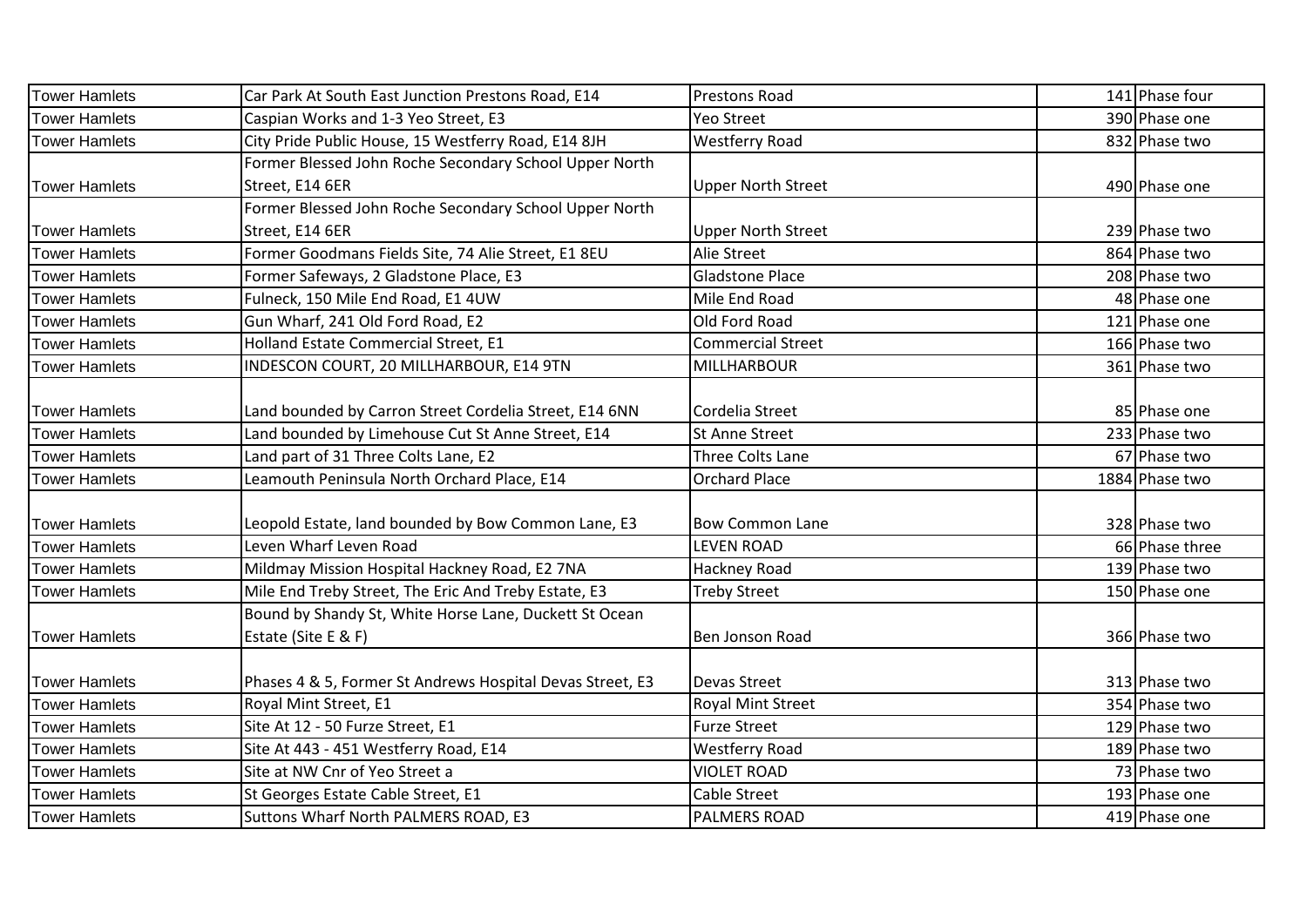| <b>Tower Hamlets</b>  | The Bede Estate Bow Common Lane, E1 2EY                                     | <b>Bow Common Lane</b>      | 119 Phase one   |
|-----------------------|-----------------------------------------------------------------------------|-----------------------------|-----------------|
|                       |                                                                             |                             |                 |
| <b>Tower Hamlets</b>  | The London Docklands Sport Arena, 36 Limeharbour, E14                       | Limeharbour                 | 421 Phase two   |
| <b>Tower Hamlets</b>  | Tweed House Teviot Street, E14 6RE                                          | Teviot Street               | 62 Phase two    |
| <b>Tower Hamlets</b>  | Whatman House Wallwood Street, E14                                          | Wallwood Street             | 30 Phase two    |
| <b>Tower Hamlets</b>  | Wood Wharf Prestons Road, E14                                               | <b>Prestons Road</b>        | 1639 Phase two  |
| <b>Tower Hamlets</b>  | Dollar Bay                                                                  | Lawn House Close            | 103 Phase two   |
|                       |                                                                             |                             |                 |
| Tower Hamlets         | 1 Commercial Street And 111 To 120 Whitechapel High Street                  | Commercial Street           | 217 Phase one   |
| <b>Waltham Forest</b> | 123 Chingford Mount Road, Walton House, E4 8LT                              | <b>Chingford Mount Road</b> | 61 Phase one    |
| <b>Waltham Forest</b> | 1-2 Station Approach Hoe Street, E17 9QF                                    | <b>Hoe Street</b>           | 69 Phase one    |
| <b>Waltham Forest</b> | 36 -58 Claude Road, E10 6ND                                                 | Claude Road                 | -8 Phase one    |
| <b>Waltham Forest</b> | 51-61 Hall Lane, E4 8HW                                                     | Hall Lane                   | 21 Phase two    |
| <b>Waltham Forest</b> | Billet Works and Kimberley Industrial Estate (Site BHL7)                    | <b>Billet Road</b>          | 344 Phase three |
| <b>Waltham Forest</b> | Former Chingford Municipal Offices (SSA Site 04)                            | The Ridgeway                | 93 Phase two    |
| <b>Waltham Forest</b> | Former Grange Road Industrial Estate                                        | <b>GRANGE ROAD</b>          | 39 Phase one    |
| <b>Waltham Forest</b> | Essex Wharf (NOF Site 22)                                                   | Lea Bridge Road             | 124 Phase two   |
|                       |                                                                             |                             |                 |
| <b>Waltham Forest</b> | Former C & A Warehouse, 1,2,3,4, & 12 Jubilee Avenue, E4 9JD Jubilee Avenue |                             | 159 Phase one   |
| <b>Waltham Forest</b> | Glyn Hopkin Site (NOF Site 5)                                               | <b>Ruckholt Road</b>        | 116 Phase two   |
| <b>Waltham Forest</b> | Hammond Court Maude Road, E17 7DQ                                           | Maude Road                  | 8 Phase one     |
| <b>Waltham Forest</b> | Arcade Site (WTC Site 7)                                                    | <b>HOE STREET</b>           | 121 Phase two   |
| <b>Waltham Forest</b> | Leyton Municipal Offices High Road, E10 5QJ                                 | <b>High Road</b>            | 16 Phase one    |
| <b>Waltham Forest</b> | Paper Mill Place, 24 Sutherland Road (Site BHL5)                            | <b>Sutherland Road</b>      | 82 Phase one    |
| <b>Waltham Forest</b> | Phase 4, Beaumont Road Estate Beaumont Road, E10                            | <b>Beaumont Road</b>        | -27 Phase one   |
| <b>Waltham Forest</b> | Station Car Park & 454 - 458 Larkshall Road, E4 9HH                         | Larkshall Road              | 44 Phase one    |
| <b>Waltham Forest</b> | Unity Works (North Portion of Site BHL4 South)                              | <b>Sutherland Road</b>      | 110 Phase two   |
| <b>Waltham Forest</b> | Walthamstow Greyhound Stadium (SSA Site 13)                                 | Chingford Road              | 294 Phase two   |
| <b>Waltham Forest</b> | Webbs Industrial Estate (Site BHL6)                                         | <b>Blackhorse Lane</b>      | 235 Phase three |
| <b>Waltham Forest</b> | Whitehouse Estate                                                           | Leyton Green Road           | 5 Phase one     |
| Wandsworth            | 181-207 Tooting High Street, SW17 0SZ                                       | <b>Tooting High Street</b>  | 112 Phase three |
| Wandsworth            | 1 Nine Elms Lane, Market Towers, SW8 5NQ                                    | Nine Elms Lane              | 487 Phase three |
| Wandsworth            | 3-4 and land at rear (21-23) Osiers Road, SW18                              | <b>Osiers Road</b>          | 152 Phase two   |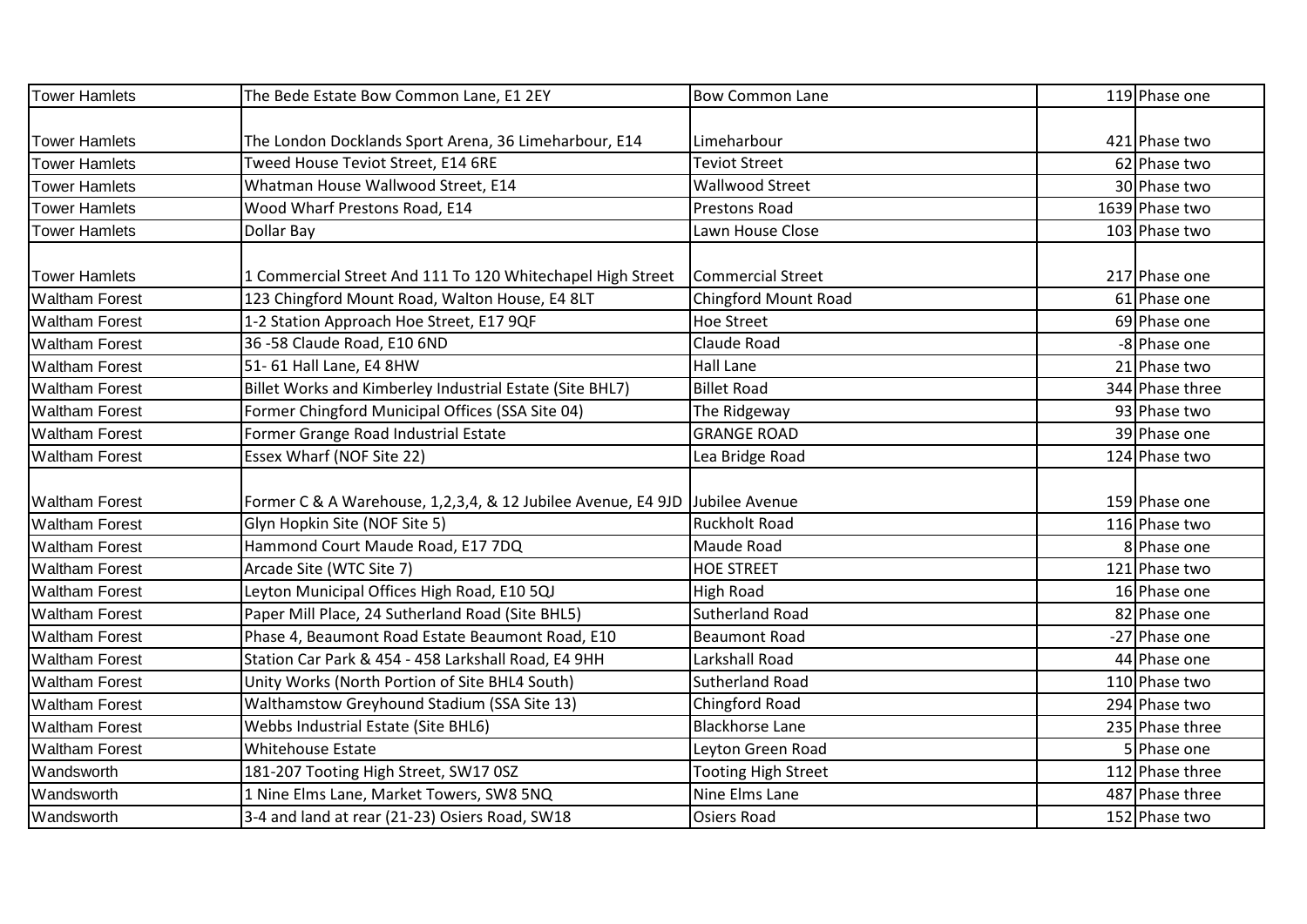| Wandsworth | 475-491 Battersea Park Road, SW11 4LR                                         | Battersea Park Road        | 64 Phase two    |
|------------|-------------------------------------------------------------------------------|----------------------------|-----------------|
| Wandsworth | 77-83 Upper Richmond Road, SW15 2TT                                           | <b>Upper Richmond Road</b> | 96 Phase one    |
| Wandsworth | Battersea Reach (former Gargoyle Wharf)                                       | York Road, Battersea Reach | 373 Phase two   |
| Wandsworth | Arton Wilson House, 85 Roehampton Lane, SW15 5NY                              | Roehampton Lane            | 134 Phase one   |
| Wandsworth | Battersea Power Station Kirtling Street, SW8                                  | <b>Kirtling Street</b>     | 3444 Phase four |
|            | Battersea Reach (former Gargoyle Wharf) York Road, Battersea                  |                            |                 |
| Wandsworth | Reach, SW18 1TP                                                               | <b>York Road</b>           | 557 Phase two   |
| Wandsworth | Cockpen House, 20-30 Buckhold Road, SW18 4WW                                  | <b>Buckhold Road</b>       | 207 Phase one   |
| Wandsworth | Elmwood Court, 38 Battersea Park Road, SW11 4JE                               | <b>Battersea Park Road</b> | 22 Phase three  |
| Wandsworth | Eltringham Street Depot Eltringham Street, SW11                               | Eltringham Street          | 139 Phase two   |
|            |                                                                               |                            |                 |
| Wandsworth | Former Putney Hospital site Lower Richmond Road, SW15 1HW Lower Richmond Road |                            | 25 Phase two    |
| Wandsworth | Garages Woking Close, SW15 5JZ                                                | <b>Woking Close</b>        | 21 Phase three  |
| Wandsworth | Kersfield House, 11 Kersfield Road, SW15 3HJ                                  | <b>Kersfield Road</b>      | 9 Phase one     |
|            | Land at 31-33 Parkgate Road and 2-18 and 22-40 Elcho Street,                  |                            |                 |
| Wandsworth | <b>SW11</b>                                                                   | <b>Elcho Street</b>        | 158 Phase four  |
| Wandsworth | Land at Highcliffe Drive, SW15                                                | <b>Highcliffe Drive</b>    | 20 Phase one    |
|            |                                                                               |                            |                 |
| Wandsworth | Main Site, Ballymore Ponton Road, Embassy Gardens, SW8                        | Ponton Road                | 1626 Phase four |
| Wandsworth | Marco Polo House, 346 Queenstown Road, SW8 4NQ                                | Queenstown Road            | 456 Phase two   |
| Wandsworth | Peabody Estate St Johns Hill, SW11 1TY                                        | St Johns Hill              | 174 Phase two   |
|            |                                                                               |                            |                 |
| Wandsworth | Putney Place, 84-88 Upper Richmond Road, Oracle, SW15 2ST                     | <b>Upper Richmond Road</b> | 148 Phase two   |
|            | Queen Marys Hospital site, 171 Roehampton Lane, Queen                         |                            |                 |
| Wandsworth | Marys Place, SW15 5PN                                                         | Roehampton Lane            | 359 Phase one   |
| Wandsworth | Site of Elsley School Elsley Road, SW11 5JL                                   | <b>Elsley Road</b>         | 42 Phase two    |
| Wandsworth | Springfield Hospital Site, 61 Glenburnie Road, SW17 7DJ                       | Glenburnie Road            | 839 Phase three |
|            |                                                                               |                            |                 |
| Wandsworth | New Covent Garden Market, Flower Market, Nine Elms, SW8                       | Nine Elms Lane             | 2491 Phase four |
| Wandsworth | St James Court 2 Florence Way, SW12 8EW                                       | Florence Way               | 31 Phase two    |
|            | St Paul 's Church and Vicarage, 23-31 Plough Road, St Peter                   |                            |                 |
| Wandsworth | with St Paul Church and Vicarage, SW11 2DE                                    | Plough Road                | 65 Phase four   |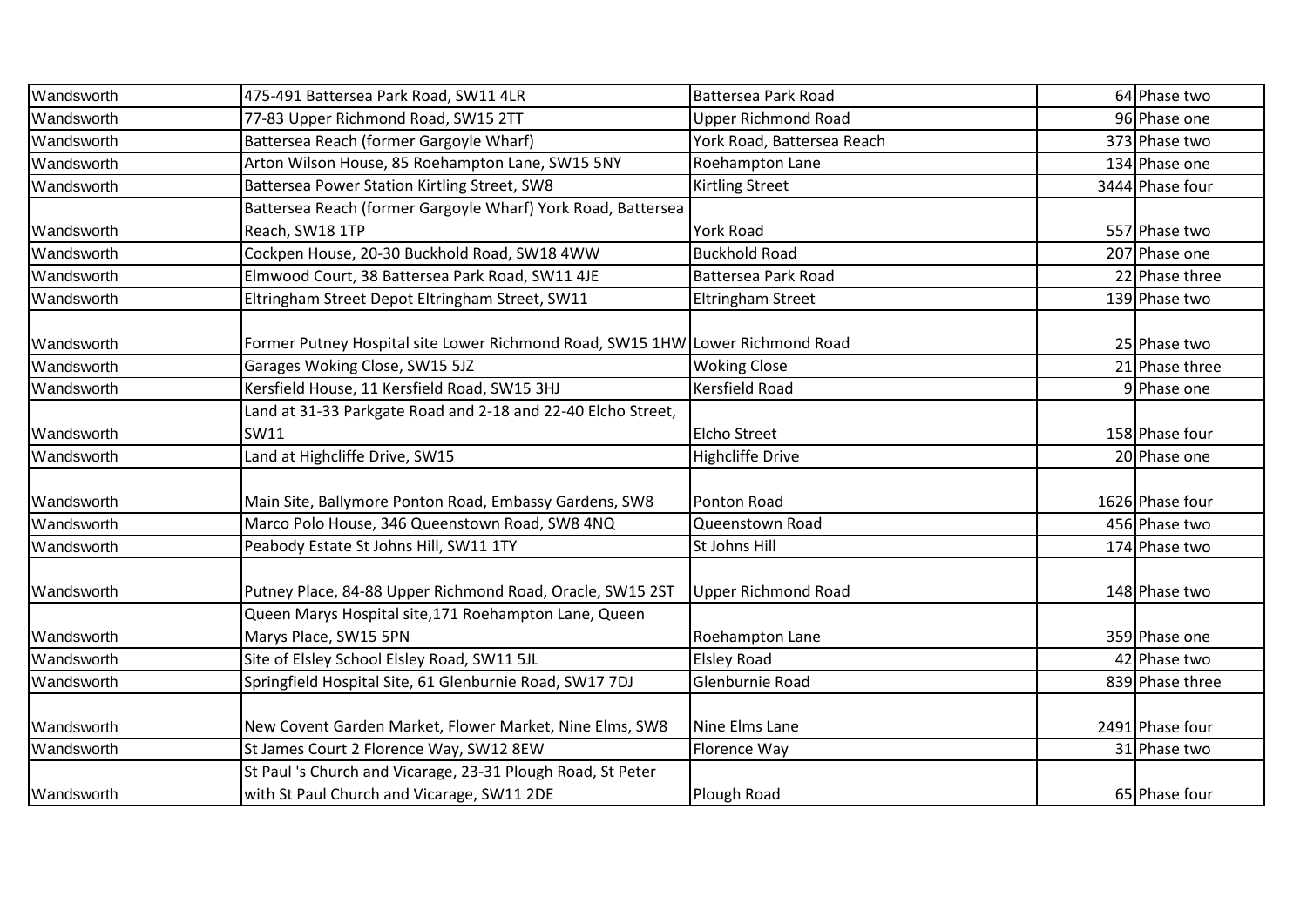|                            | The Post Office Sorting Depot Ponton Road, Nine Elms                                      |                               |                               |
|----------------------------|-------------------------------------------------------------------------------------------|-------------------------------|-------------------------------|
| Wandsworth                 | Parkside, SW8                                                                             | Ponton Road                   | 1870 Phase five               |
|                            | Tideway Industrial Estate, 87 Kirtling Street, Riverlight, SW8                            |                               |                               |
| Wandsworth                 | 5BP                                                                                       | <b>Kirtling Street</b>        | 806 Phase two                 |
|                            |                                                                                           |                               |                               |
| Wandsworth                 | Tileman House, 131-133 Upper Richmond Road, SW15 2TR                                      | <b>Upper Richmond Road</b>    | 68 Phase two                  |
|                            |                                                                                           |                               |                               |
| Wandsworth                 | Units 1-20 Enterprise Way Osiers Road, Osiers Gate, SW18                                  | <b>Osiers Road</b>            | 275 Phase one                 |
| Wandsworth                 | 3-9 Business Village                                                                      | <b>Broomhill Road</b>         | 209 Phase three               |
|                            |                                                                                           |                               |                               |
| Wandsworth                 | Wandsworth Riverside Quarter - Phase III Point Pleasant, SW18 Point Pleasant              |                               | 504 Phase two                 |
| Wandsworth                 | Westfield House, 30 Knaresborough Drive, SW18 4QQ                                         | Knaresborough Drive           | 193 Phase two                 |
| Westminster                | 10-11 Babmaes Street, SW1Y 4LD                                                            | <b>Babmaes Street</b>         | 14 Phase one                  |
| Westminster                | 1-12 Clarges Street, W1J 8AD                                                              | <b>Clarges Street</b>         | 36 Phase two                  |
| Westminster                | 1-7 Smith's Court, W1D 7DW                                                                | Smith's Court                 | 14 Phase one                  |
| Westminster                | 190 Strand, WC2R 1NB                                                                      | Strand                        | 204 Phase two                 |
| Westminster                | 1 Tenterden Street, W1S 1HZ                                                               | <b>Tenterden Street</b>       | 4 Phase two                   |
| Westminster                | 33-39 Knightsbridge, SW1X 7LX                                                             | Knightsbridge                 | -12 Phase one                 |
| Westminster                | 55-65 North Wharf Road, W2 1LA                                                            | North Wharf Road              | 100 Phase two                 |
| Westminster                | 70 Horseferry Road, SW1P 2AX                                                              | Horseferry Road               | 129 Phase two                 |
| Westminster                | Abell House & Cleland House John Islip Street, SW1P 4LH                                   | John Islip Street             | 275 Phase one                 |
|                            |                                                                                           |                               |                               |
| Westminster                | Amberley Road Centre Amberley Road, W9 2JJ<br>Arundel Great Court Surrey Street, WC2R 2NE | Amberley Road                 | 47 Phase two                  |
| Westminster<br>Westminster |                                                                                           | <b>Surrey Street</b>          | 151 Phase two<br>24 Phase two |
|                            | Audley Square Garage, 5 Audley Square, W1K 1DS                                            | <b>Audley Square</b>          |                               |
| Westminster                | Buckingham Palace Road, Victoria Circle, SW1E 5EF                                         | <b>Buckingham Palace Road</b> | 108 Phase one                 |
| Westminster                | Chelsea Barracks Chelsea Bridge Road, SW1W 8RF                                            | Chelsea Bridge Road           | 449 Phase two                 |
| Westminster                | <b>BOLSOVER STREET</b>                                                                    | <b>41 BOLSOVER STREET</b>     | 100 Phase three               |
| Westminster                | Dudley House North Wharf Road, W2 1LE                                                     | North Wharf Road              | 38 Phase two                  |
| Westminster                | <b>EDGWARE ROAD</b>                                                                       | <b>EDGWARE ROAD</b>           | -3 Phase three                |
| Westminster                | Johnson House Cundy Street, SW1W 9JY                                                      | <b>Cundy Street</b>           | 11 Phase one                  |
| Westminster                | Kingsgate House, 66-74 Victoria Street, SW1E 6SQ                                          | Victoria Street               | 102 Phase one                 |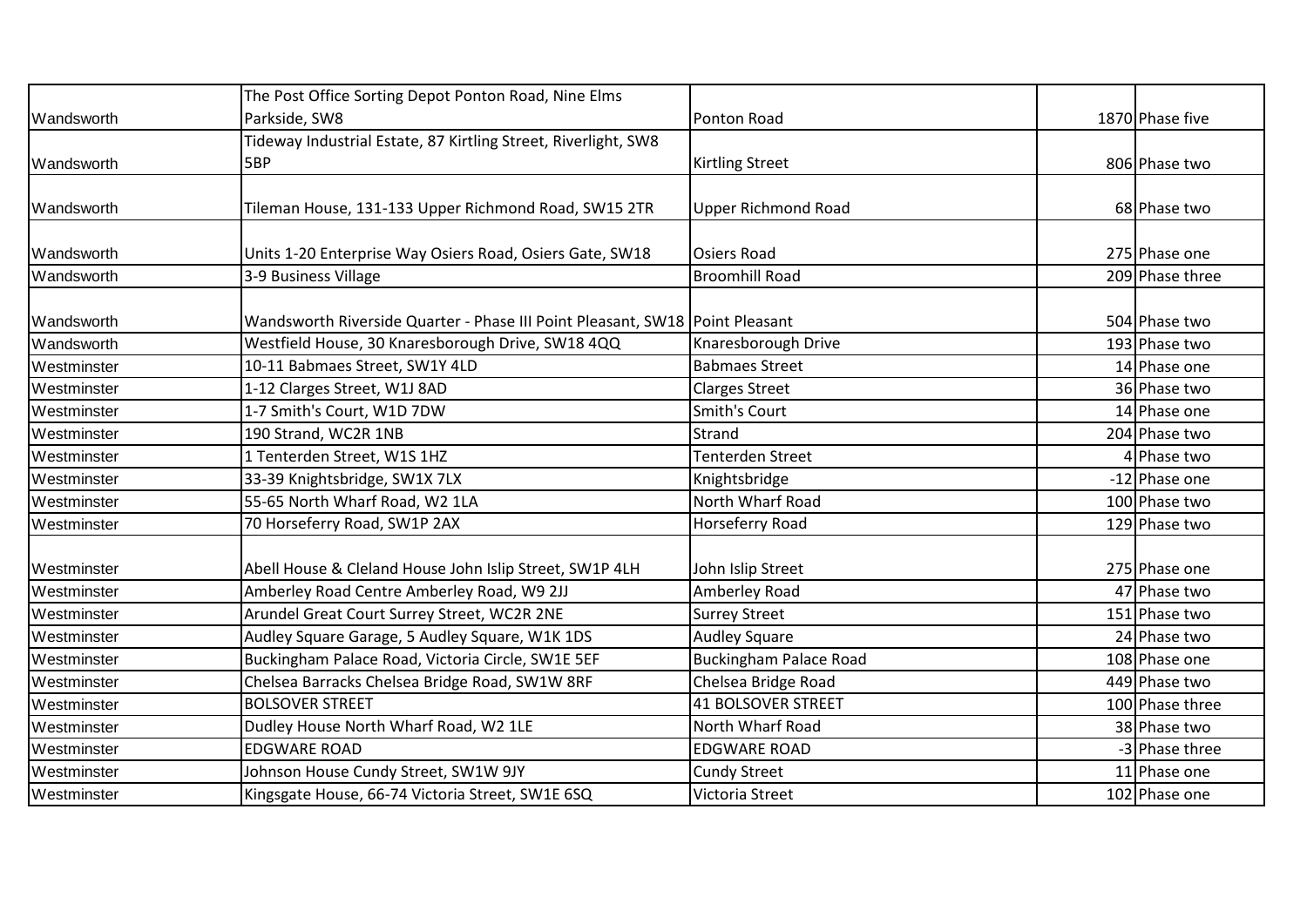|                                              | Land at Grand Union Building (Paddington Basin ph 3) Harbet |                        |                  |
|----------------------------------------------|-------------------------------------------------------------|------------------------|------------------|
| Westminster                                  | Road, W2 1JU                                                | <b>Harbet Road</b>     | 201 Phase two    |
| Westminster                                  | Middlesex Hospital Mortimer Street, W1W 7EY                 | <b>Mortimer Street</b> | 291 Phase one    |
|                                              | North Westminster Community School North Wharf Road, W2     |                        |                  |
| Westminster                                  | 1LF                                                         | North Wharf Road       | 482 Phase two    |
| Westminster                                  | PORTEUS ROAD COUNCIL ESTATE                                 | JOHN AIRD COURT        | 9 Phase two      |
| Westminster                                  | Riverwalk House, 157-161 Millbank, SW1P 4RR                 | Millbank               | 121 Phase one    |
| Westminster                                  | St Johns Wood Barracks Ordnance Hill, NW8 6PT               | Ordnance Hill          | 117 Phase two    |
| Westminster                                  | Trocadero, 13 Coventry Street, W1W 7DH                      | <b>Coventry Street</b> | 7 Phase two      |
| LLDC <sup>*</sup>                            | St Mary of Eton Church complex, Eastway                     |                        | 27 Phase two     |
| $LLDC^{\,*}$                                 | Chobham Far, Leyton Road                                    |                        | 1036 Phase three |
| LLDC <sup>*</sup>                            | Rick Roberts Way, Stratford High Street                     |                        | 400 Phase four   |
| LLDC <sup>*</sup>                            | Bromley by Bow, South Site                                  |                        | 455 Phase five   |
| LLDC <sup>*</sup>                            | Bromley by Bow, North Site                                  |                        | 741 Phase three  |
| LLDC <sup>*</sup>                            | <b>Strand East (Sugar House Lane)</b>                       |                        | 1200 Phase three |
| LLDC <sup>*</sup>                            | High Street, Stratford                                      |                        | 173 Phase three  |
| LLDC <sup>*</sup>                            | Land at Pudding Mill Lane                                   |                        | 1260 Phase four  |
| LLDC <sup>*</sup>                            | Site bordering Great Eastern Road and Angel Lane            |                        | 300 Phase three  |
| LLDC <sup>*</sup>                            | Cherry Park, Stratford City                                 |                        | 1105 Phase four  |
| LLDC <sup>*</sup>                            | The international Quarter, Stratford City                   |                        | 334 Phase four   |
|                                              | Queen Elizabeth Olympic Park, South of the ArcelorMittal    |                        |                  |
| LLDC <sup>*</sup>                            | Orbit                                                       |                        | 959 Phase four   |
| LLDC <sup>*</sup>                            | Queen Elizabeth Olympic Park, South of Aquatics             |                        | 133 Phase three  |
| LLDC <sup>*</sup>                            | Queen Elizabeth Olympic Park, North of Aquatics             |                        | 1572 Phase four  |
| $\ensuremath{\mathsf{LLDC}}\xspace$ $^\star$ | Chobham Manor, Queen Elizabeth Olympic Park                 |                        | 850 Phase three  |
| LLDC <sup>*</sup>                            | Sweetwater, Queen Elizabeth Olympic Park                    |                        | 760 Phase three  |
| LLDC <sup>*</sup>                            | Eastwick (part of - 2) Queen Elizabeth Olympic Park         |                        | 409 Phase three  |
| LLDC <sup>*</sup>                            | Stratford City (north of the International Station)         |                        | 2672 Phase four  |
| LLDC <sup>*</sup>                            | Eastwick (part of - 1) Queen Elizabeth Olympic Park         |                        | 481 Phase three  |

\* The SHLAA system classified these sites as allocated sites rather than approvals.

## **Site list B - Allocations**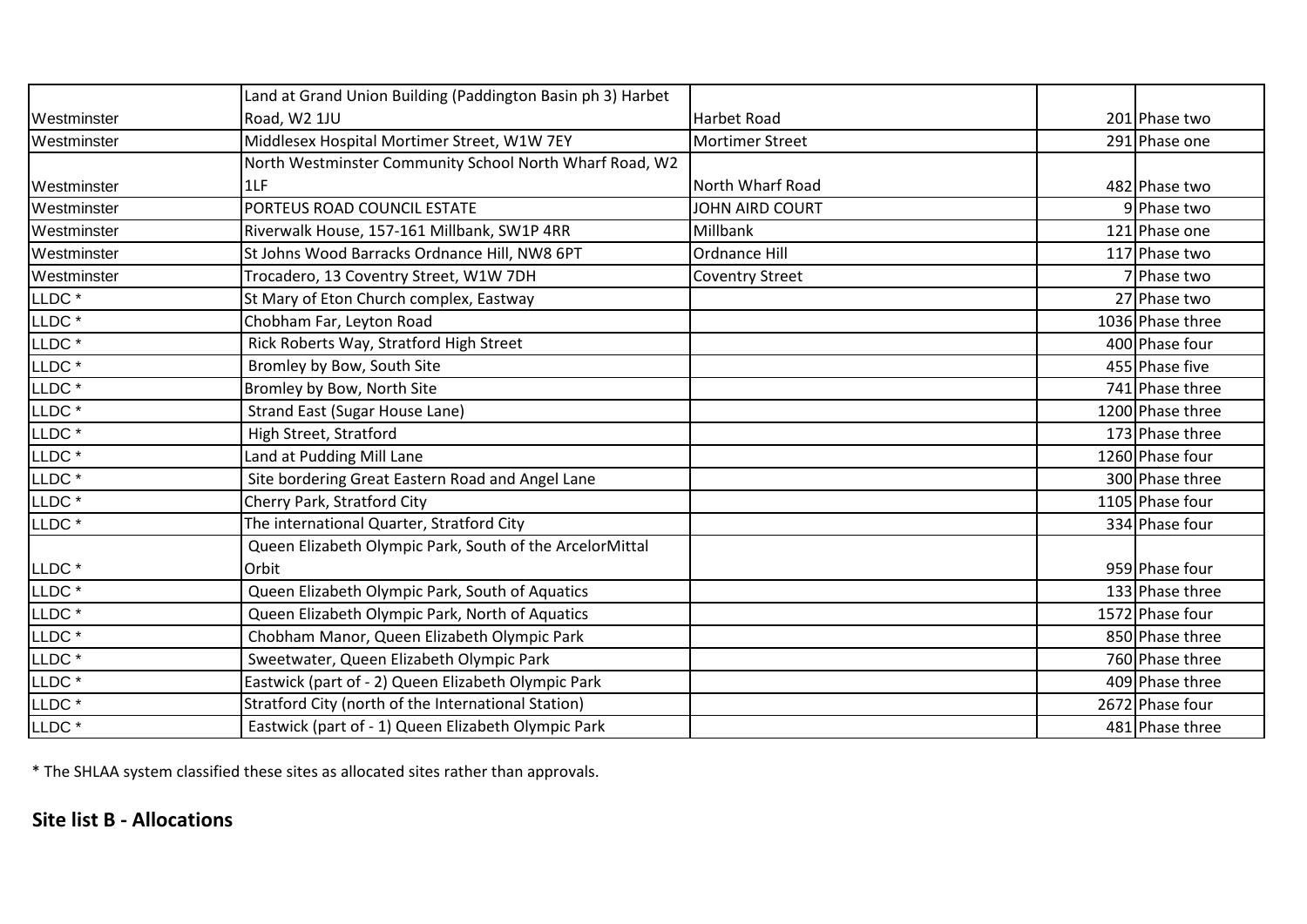| <b>Borough Name</b>  | <b>Site Name</b>                                             | <b>Street Name</b>                | <b>Estimated</b> |
|----------------------|--------------------------------------------------------------|-----------------------------------|------------------|
|                      |                                                              |                                   | completion       |
| Barking and Dagenham | 245A High Road                                               | <b>HIGH ROAD</b>                  | Phase two        |
| Barking and Dagenham | <b>Cultural Industries</b>                                   | <b>ABBEY ROAD</b>                 | Phase three      |
| Barking and Dagenham | Althorne Way                                                 | <b>ALTHORNE WAY</b>               | Phase two        |
| Barking and Dagenham | Barking Station, 16 - 48 Cambridge Road                      | <b>CAMBRIDGE ROAD</b>             | Phase three      |
| Barking and Dagenham | <b>Chelmer Crescent Garages</b>                              |                                   | Phase two        |
| Barking and Dagenham | Dagenham Leisure Park                                        | <b>COOK ROAD</b>                  | Phase five       |
| Barking and Dagenham | Farr Avenue Shops                                            | <b>FARR AVENUE</b>                | Phase two        |
| Barking and Dagenham | FRESH WHARF ESTATE                                           | <b>HIGHBRIDGE ROAD</b>            | Phase three      |
| Barking and Dagenham | From 2 to 58 High Road                                       | <b>HIGH ROAD</b>                  | Phase four       |
| Barking and Dagenham | Barking Rugby Club and Goresbrook Leisure Centre             | Cook Road                         | Phase three      |
| Barking and Dagenham | South Dagenham West                                          | <b>CHEQUERS LANE</b>              | Phase two        |
| Barking and Dagenham | Vicarage Field                                               | <b>STATION PARADE/Ripple Road</b> | Phase three      |
| Barking and Dagenham | Abbey Retail Park                                            | <b>ABBEY ROAD</b>                 | Phase two        |
| Barking and Dagenham | Longbridge Road                                              | 24 - 60 Longbridge Road           | Phase three      |
| Barking and Dagenham | Mayesbrook Residential Care Home                             | <b>BEVAN AVENUE</b>               | Phase two        |
| Barking and Dagenham | Abbey Leisure Centre                                         | <b>AXE STREET</b>                 | Phase two        |
| Barking and Dagenham | Gascoigne Estate                                             | <b>ABBEY ROAD</b>                 | Phase three      |
| Barking and Dagenham | South Dagenham East                                          | <b>NEW ROAD</b>                   | Phase four       |
| Barking and Dagenham | THE ABBEY RETAIL PARK                                        | <b>HIGHBRIDGE ROAD</b>            | Phase three      |
| Barking and Dagenham | King William Street Quarter                                  | <b>Linton Road</b>                | Phase one        |
| Barking and Dagenham | <b>Upney Lane Clinic</b>                                     | <b>Upney Lane</b>                 | Phase one        |
| Barking and Dagenham | <b>Becontree Heath</b>                                       | <b>WOOD LANE</b>                  | Phase four       |
| Barking and Dagenham | <b>WOODWARD LIBRARY</b>                                      | WOODWARD ROAD                     | Phase two        |
| <b>Barnet</b>        | Tesco (21 TO 67) BALLARDS LANE                               | <b>BALLARDS LANE</b>              | Phase four       |
| Barnet               | British Library Colindale Avenue                             | <b>COLINDALE AVENUE</b>           | Phase three      |
| <b>Barnet</b>        | Peel Centre West                                             | Aerodrome Road                    | Phase four       |
|                      | COLINDALE Underground station building and car park (Site 14 |                                   |                  |
| <b>Barnet</b>        | in Colindale AAP)                                            | <b>COLINDALE AVENUE</b>           | Phase four       |
| <b>Barnet</b>        | 126 - 128 COLINDALE AVENUE                                   | <b>COLINDALE AVENUE</b>           | Phase three      |
| <b>Barnet</b>        | <b>EDGWARE FORUMSIDE</b>                                     | STATION ROAD AND EDGWARE ROAD     | Phase four       |
| <b>Barnet</b>        | <b>EUROPEAN DESIGN CENTRE and Imperial House</b>             | The Hyde                          | Phase three      |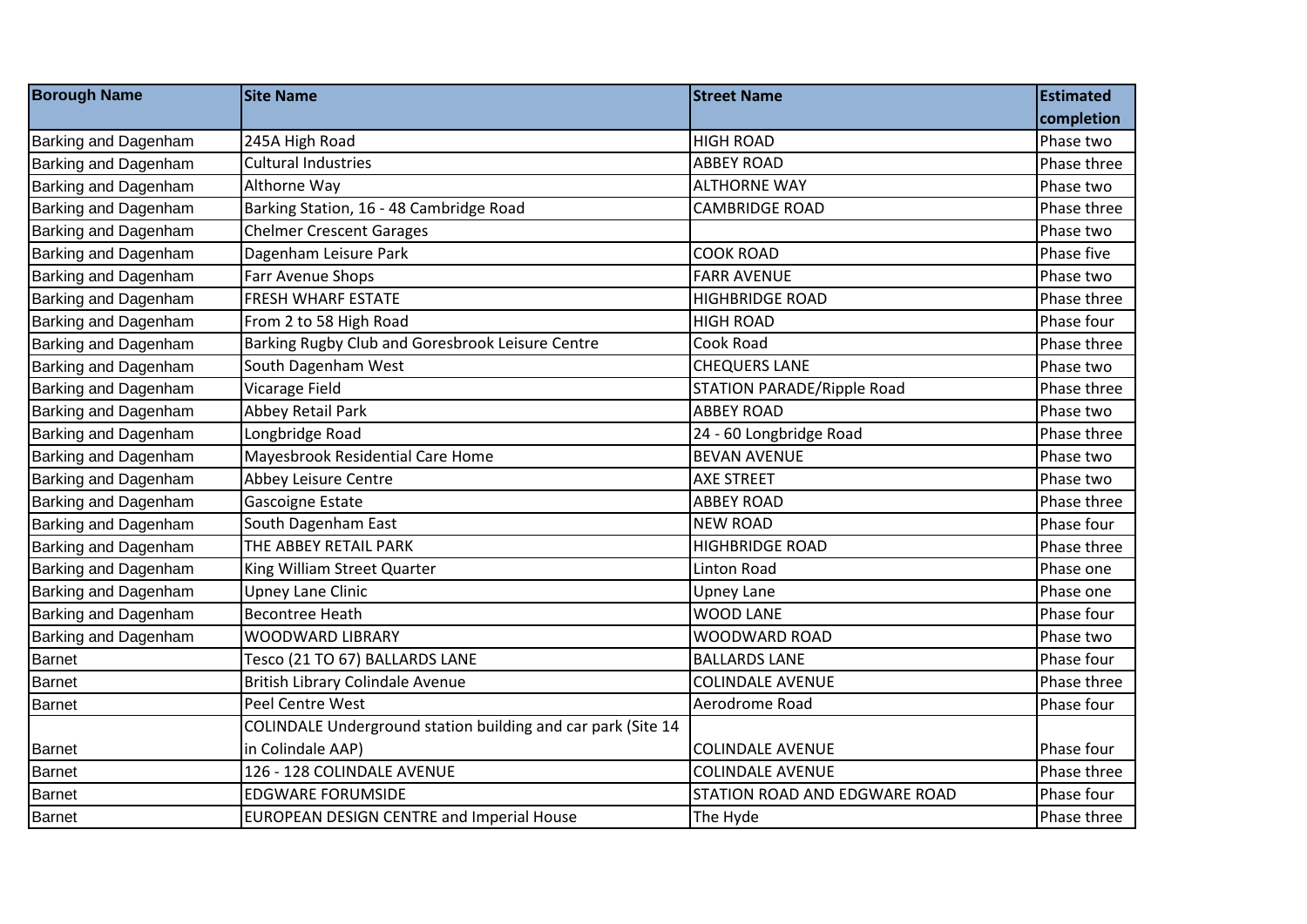| <b>Barnet</b> | FINCHLEY CENTRAL STATION CAR PARK (and land to the east) |                             | Phase three |
|---------------|----------------------------------------------------------|-----------------------------|-------------|
| Barnet        | <b>Station Road</b>                                      | <b>STATION ROAD</b>         | Phase three |
| <b>Barnet</b> | <b>Barnet College Site</b>                               | Grahame Park Way            | Phase three |
| Barnet        | <b>Granville Road Estate</b>                             | <b>GRANVILLE ROAD</b>       | Phase two   |
| <b>Barnet</b> | J SAINSBURY PLC                                          | <b>EAST BARNET ROAD</b>     | Phase four  |
| <b>Barnet</b> | McDONALDS RESTAURANT                                     | <b>COLINDEEP LANE</b>       | Phase four  |
| <b>Barnet</b> | <b>MERIT HOUSE</b>                                       | THE HYDE                    | Phase four  |
| <b>Barnet</b> | MIDDLESEX UNIVERSITY ACCOMMODATION                       | <b>AERODROME ROAD</b>       | Phase three |
| <b>Barnet</b> | <b>NEW BARNET GAS WORKS</b>                              | <b>ALBERT ROAD</b>          | Phase three |
| <b>Barnet</b> | Former Optex Site and Surrounding Land                   | <b>VICTORIA ROAD</b>        | Phase two   |
| <b>Barnet</b> | Land adjacent to Coppies Grove                           | <b>OAKLEIGH ROAD SOUTH</b>  | Phase four  |
| <b>Barnet</b> | North London Business Park                               | <b>OAKLEIGH ROAD SOUTH</b>  | Phase three |
| <b>Barnet</b> | <b>Territorial Army Centre</b>                           | <b>ST. ALBANS ROAD</b>      | Phase three |
| <b>Barnet</b> | Land around Premier House and along Station Road         | <b>Station Road</b>         | Phase three |
| <b>Barnet</b> | 290 to 298 Nether Street                                 | <b>Nether Street</b>        | Phase three |
| <b>Barnet</b> | Marie Foster                                             | <b>Wood Street</b>          | Phase three |
| <b>Barnet</b> | Homebase store                                           | <b>Woodberry Grove</b>      | Phase four  |
| <b>Barnet</b> | 795 to 811 High Road                                     | <b>High Road</b>            | Phase three |
| <b>Barnet</b> | 762 - 782 High Road                                      | <b>High Road</b>            | Phase three |
| Bexley        | Erith Western Gateway                                    | <b>ERITH HIGH STREET</b>    | Phase three |
| Bexley        | Former Lamorbey Swimming Centre                          | <b>Station Road, Sidcup</b> | Phase three |
| <b>Brent</b>  |                                                          | 355 EDGWARE ROAD            | Phase three |
| <b>Brent</b>  | Apex House & Karma House                                 | <b>OLYMPIC WAY</b>          | Phase two   |
| <b>Brent</b>  | Abbey Estate                                             | <b>Beresford Avenue</b>     | Phase two   |
| <b>Brent</b>  | Abbey Ind                                                | <b>MOUNT PLEASANT</b>       | Phase two   |
| <b>Brent</b>  | <b>Alperton House</b>                                    | <b>Bridgewater Road</b>     | Phase two   |
| <b>Brent</b>  | <b>Asiatic Carpets</b>                                   | <b>High Road</b>            | Phase two   |
| Brent         | <b>Atlip Road Site</b>                                   | <b>Ealing Road</b>          | Phase two   |
| <b>Brent</b>  | BRENT HOUSE 349-357                                      | <b>HIGH ROAD</b>            | Phase three |
| <b>Brent</b>  | <b>BROOK AVENUE</b>                                      | <b>BROOK AVENUE</b>         | Phase three |
| <b>Brent</b>  | Car Park                                                 | <b>BROOK AVENUE</b>         | Phase two   |
| <b>Brent</b>  | <b>CAPITOL INDUSTRAIL ESTATE</b>                         | <b>CAPITOL WAY</b>          | Phase two   |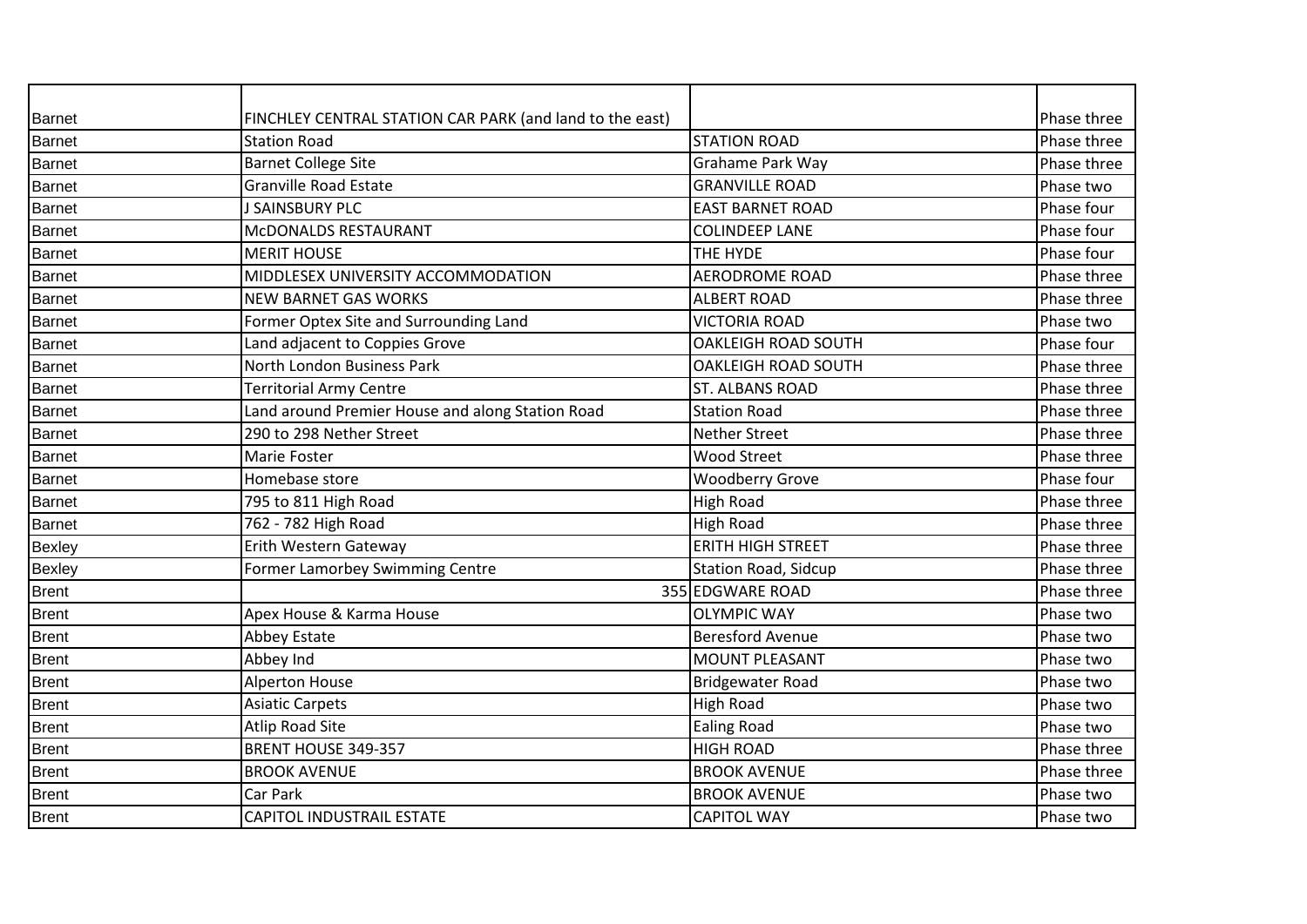| <b>Brent</b>   | <b>CHANCEL HOUSE</b>                               | <b>NEASDEN LANE</b>               | Phase three |
|----------------|----------------------------------------------------|-----------------------------------|-------------|
| <b>Brent</b>   | <b>Chiltern Cutting</b>                            | <b>ECCLESTONE PLACE</b>           | Phase four  |
| <b>Brent</b>   | Church End Local Centre                            | High Road, Church End             | Phase two   |
| <b>Brent</b>   | <b>Clock Cottage</b>                               | Kenton Road                       | Phase two   |
| <b>Brent</b>   | Amex House                                         | North End Road                    | Phase two   |
| <b>Brent</b>   | <b>EURO CAR PARTS LTD</b>                          | <b>FULTON ROAD</b>                | Phase four  |
| Brent          | <b>Stadium Retail Park</b>                         | <b>FULTON ROAD</b>                | Phase four  |
| <b>Brent</b>   | Harlesden Plaza                                    | Crownhill Road                    | Phase three |
| <b>Brent</b>   | 333 Edgware Road                                   | <b>EDGWARE ROAD</b>               | Phase three |
| <b>Brent</b>   | Colindale Retail Park                              | <b>EDGWARE ROAD</b>               | Phase three |
| <b>Brent</b>   | Homebase                                           | 473 High Road                     | Phase two   |
| <b>Brent</b>   | Watkin Road                                        |                                   | Phase four  |
| <b>Brent</b>   | First Way                                          | Wembley Stadium Industrial Estate | Phase four  |
| <b>Brent</b>   | Birse Crescent & Neasden Town Centre Car Park      | Neasden Lane                      | Phase two   |
| <b>Brent</b>   | South Way Site adjacent to Wembley Stadium Station | South Way                         | Phase three |
| <b>Brent</b>   | Mahatma Gandhi House                               | <b>WEMBLEY HILL ROAD</b>          | Phase two   |
| <b>Brent</b>   | <b>MORRISONS STORES PLC</b>                        | <b>HONEYPOT LANE</b>              | Phase two   |
| Brent          | Northfields Industrial Estate                      | <b>Beresford Avenue</b>           | Phase two   |
| <b>Brent</b>   | Olympic Office Centre, Fulton Way, Wembley.        | <b>FULTON ROAD</b>                | Phase three |
| <b>Brent</b>   | Wembley West End                                   | <b>Ealing Road</b>                | Phase three |
| <b>Brent</b>   | Sainsbury's Superstore                             | <b>Draycott Avenue</b>            | Phase two   |
| <b>Brent</b>   | <b>SARENA HOUSE</b>                                | <b>GROVE PARK</b>                 | Phase three |
| <b>Brent</b>   | <b>Allied Manufacture</b>                          | <b>Grove Park</b>                 | Phase three |
| <b>Brent</b>   | Chiltern Line Cutting North                        | <b>High Road</b>                  | Phase two   |
| <b>Brent</b>   | <b>Moberley Sports Centre</b>                      | Chamberlayne Road                 | Phase two   |
| <b>Bromley</b> | <b>Bromley Civic Centre</b>                        | Kentish Way                       | Phase three |
| <b>Bromley</b> | Corner of Ravensbourne Road and High Street        | <b>High Street</b>                | Phase three |
| <b>Bromley</b> | <b>DHSS Building</b>                               | <b>Westmoreland Road</b>          | Phase three |
| <b>Bromley</b> | Site at Tweedy Road / London Road                  | Tweedy Road/London Road           | Phase three |
| <b>Bromley</b> | West of High Street                                | <b>High Street</b>                | Phase three |
| Camden         | 100 Avenue Road, Swiss Cottage                     | <b>AVENUE ROAD</b>                | Phase two   |
| Camden         | 21-31 New Oxford Street                            | <b>New Oxford Street</b>          | Phase two   |
| Camden         | 24-58 ROYAL COLLEGE STREET                         | <b>ROYAL COLLEGE STREET</b>       | Phase two   |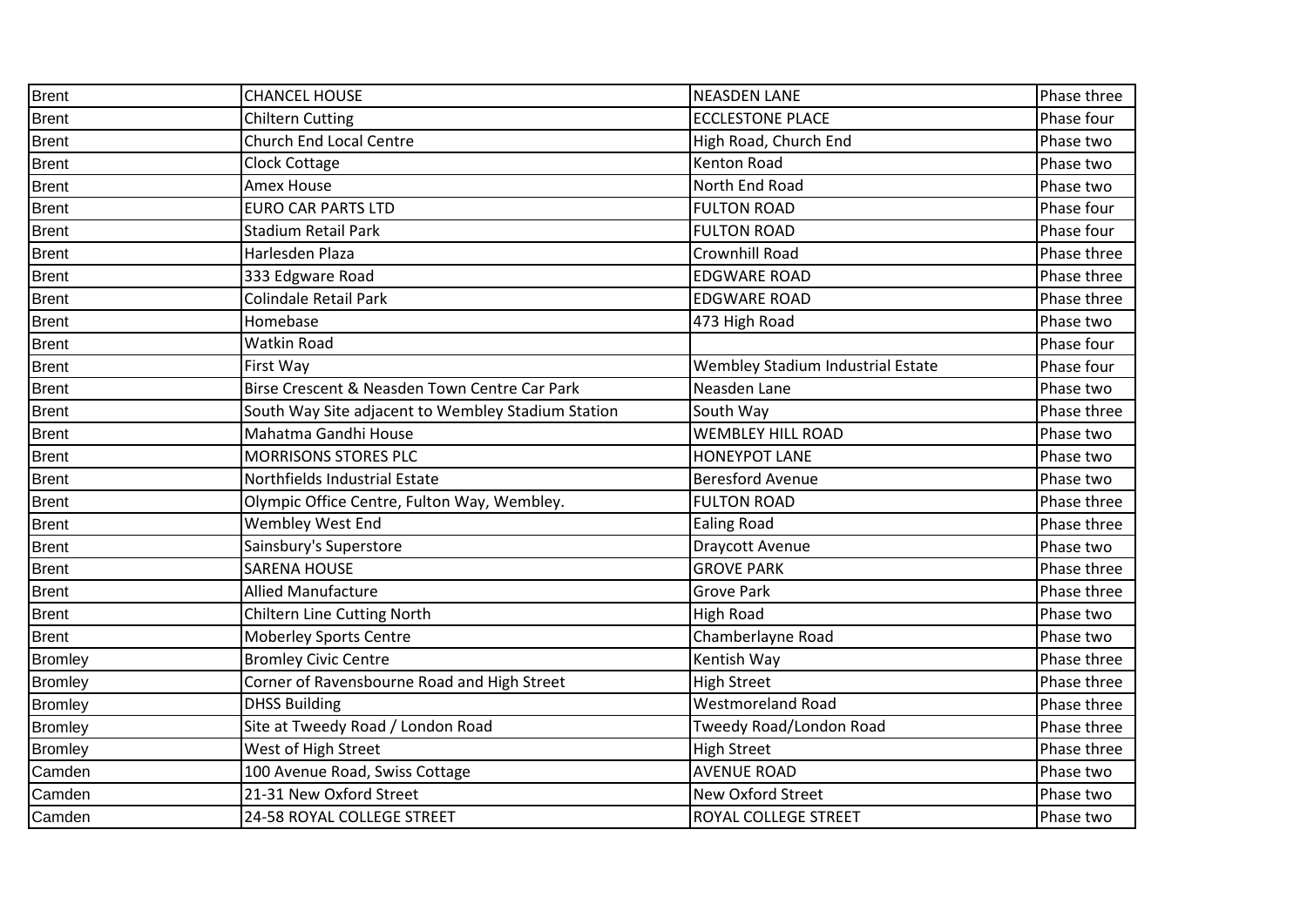| Camden  | 277a Gray's Inn Road                                             | Gray's Inn Road                            | Phase three |
|---------|------------------------------------------------------------------|--------------------------------------------|-------------|
| Camden  | 12-42 Southampton Row & 1-4 Red Lion Square                      | Southampton Row                            | Phase two   |
| Camden  | MIDDLESEX HOSPITAL ANNEXE                                        | <b>CLEVELAND STREET</b>                    | Phase two   |
| Camden  | 1-39 Drummond Crescent (Euston Traffic Garage)                   | <b>DRUMMOND CRESCENT</b>                   | Phase four  |
| Camden  | <b>EUSTON STATION</b>                                            | <b>EUSTON ROAD</b>                         | Phase four  |
| Camden  | O2 Centre Car Park 255 Finchley Road London                      |                                            | Phase four  |
| Camden  | Park Village East                                                | PARK VILLAGE EAST                          | Phase two   |
| Camden  | <b>Pheonix Place</b>                                             | <b>Pheonix Place</b>                       | Phase two   |
| Camden  | <b>St Giles Circus</b>                                           | St Giles High Street                       | Phase three |
| Camden  | <b>ST. PANCRAS HOSPITAL</b>                                      | <b>ST. PANCRAS WAY</b>                     | Phase two   |
| Camden  | 156 West End Lane                                                | West End Lane                              | Phase three |
| Camden  | 202-212 Regents Park Road, (Roundhouse Car Park)                 | Regents Park Road                          | Phase two   |
|         | 57 - 71 Pratt Street, 10 - 15 Georgiana Street And Royal College |                                            |             |
| Camden  | <b>Street</b>                                                    | <b>Royal College Street</b>                | Phase four  |
| Croydon | <b>British Rail Car Park</b>                                     | WHYTECLIFFE ROAD SOUTH                     | Phase three |
| Croydon | Royal Mail Sorting Office                                        | Addiscombe Road                            | Phase three |
| Croydon | Croydon Art College Annexe                                       | <b>Barclay Road</b>                        | Phase three |
| Croydon | <b>Multistorey Car Park</b>                                      | Lansdowne Road                             | Phase three |
| Croydon | Shops & Car Park                                                 | <b>Station Road &amp; Poplar Walk</b>      | Phase three |
| Croydon | <b>Prospect House</b>                                            | <b>STATION ROAD</b>                        | Phase three |
| Croydon | Surface Car Park                                                 | Lansdowne Road                             | Phase three |
| Croydon | Multistorey Car park                                             | Altyre Road                                | Phase three |
|         | Kings Hall, former Sorting Office, EHWLC Southall and            |                                            |             |
| Ealing  | Hambrough                                                        | BEACONSFIELD ROAD AND SOUTH ROAD           | Phase two   |
| Ealing  | Sandringham Mews                                                 | <b>High Street</b>                         | Phase two   |
| Ealing  | Longfield Avenue Car Park                                        | Longfield Avenue                           | Phase two   |
|         |                                                                  |                                            |             |
| Ealing  | Arcadia                                                          | The Broadway/Springbridge Road/Haven Green | Phase three |
| Ealing  | Western Avenue Sites South of Railway - Part                     | Western Avenue                             | Phase two   |
| Ealing  | Western Avenue Sites North of Park View - Part                   | Western Avenue                             | Phase two   |
| Ealing  | <b>Acton Central Station Yard</b>                                | <b>Birkbeck Mews</b>                       | Phase three |
| Ealing  | <b>Oaks Shopping Centre</b>                                      | <b>High Street</b>                         | Phase two   |
| Ealing  | <b>Ealing Cinema</b>                                             | New Broadway/Bond Street/Mattock Lane      | Phase two   |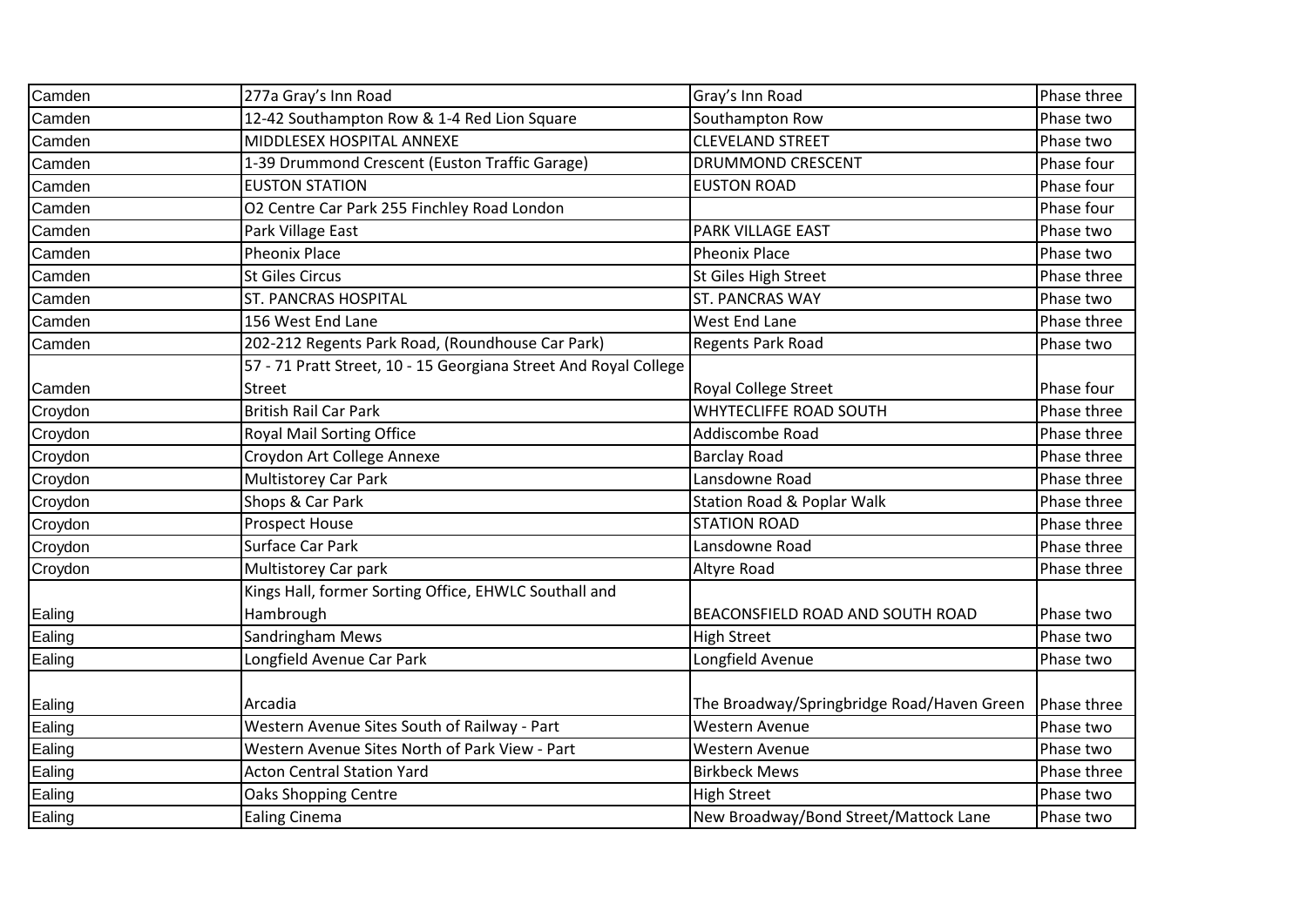| Ealing | <b>West Ealing Station Approach</b>                           | Drayton Green Road                             | Phase two   |
|--------|---------------------------------------------------------------|------------------------------------------------|-------------|
| Ealing | <b>Acton Gateway</b>                                          | Steyne Road/High Street                        | Phase three |
| Ealing | Former BT Telephone Exchange                                  | Gordon Road                                    | Phase three |
| Ealing | Western Avenue Sites South of Railway - Part                  | <b>Western Avenue</b>                          | Phase two   |
| Ealing | 144-164 Uxbridge Road and 1-3 Westminster Terrace             |                                                | Phase three |
| Ealing | Iceland, Quality Foods and 63-95 South Road                   |                                                | Phase four  |
| Ealing | <b>Maitland Yard</b>                                          | 1-19 Broadway/Leeland Terrace                  | Phase three |
| Ealing | Acton Crossrail Station and Horn Lane Waste Transfer Site     | Horn Lane                                      | Phase three |
| Ealing | Greenford Green - North of Canal                              | Oldfield Lane North/Greenford Road             | Phase three |
|        |                                                               | 311-319 Ruislip Road East and 412-424          |             |
| Ealing | <b>Greenford Crossroads</b>                                   | <b>Greenford Road</b>                          | Phase three |
| Ealing | <b>Southall Market</b>                                        | <b>High Street</b>                             | Phase four  |
| Ealing | <b>Wickes</b>                                                 | <b>Boston Road</b>                             | Phase two   |
| Ealing | Copley Close Estate                                           | Copley Close                                   | Phase two   |
| Ealing | <b>Havelock Estate</b>                                        | Havelock Road                                  | Phase two   |
| Ealing | Johnson Street                                                | Johnson Street                                 | Phase four  |
| Ealing | Park Royal Southern Gateway                                   |                                                | Phase three |
| Ealing | <b>Southall East</b>                                          | Merrick Road/Bridge Road                       | Phase three |
| Ealing | <b>Ealing Broadway Crossrail Station</b>                      | <b>Station Broadway</b>                        | Phase two   |
| Ealing | Western Avenue Sites South of Railway - Part                  | Western Avenue                                 | Phase two   |
| Ealing | Western Avenue Sites North of Park View - Part                | <b>Western Avenue</b>                          | Phase two   |
| Ealing | 66-88 Broadway                                                |                                                | Phase three |
| Ealing | 59-119 Broadway and New Ealing House                          | Broadway                                       | Phase three |
| Ealing | <b>St Bernard's Hospital</b>                                  | Uxbridge Road                                  | Phase three |
| Ealing | Craven House, Bilton House and Land to Rear                   | Uxbridge Road                                  | Phase three |
| Ealing | <b>Ealing Broadway Shopping Centre</b>                        | The Broadway/High Street                       | Phase three |
|        |                                                               | 112-126 Broadway, 1-10 Chignell Place and land |             |
| Ealing | <b>Chignell Place</b>                                         | to rear                                        | Phase three |
| Ealing | <b>Southall Crossrail Station</b>                             | <b>PARK AVENUE</b>                             | Phase three |
|        | Western Avenue Sites South of Park View to North of Railway - |                                                |             |
| Ealing | Part                                                          | <b>Gipsy Corner</b>                            | Phase two   |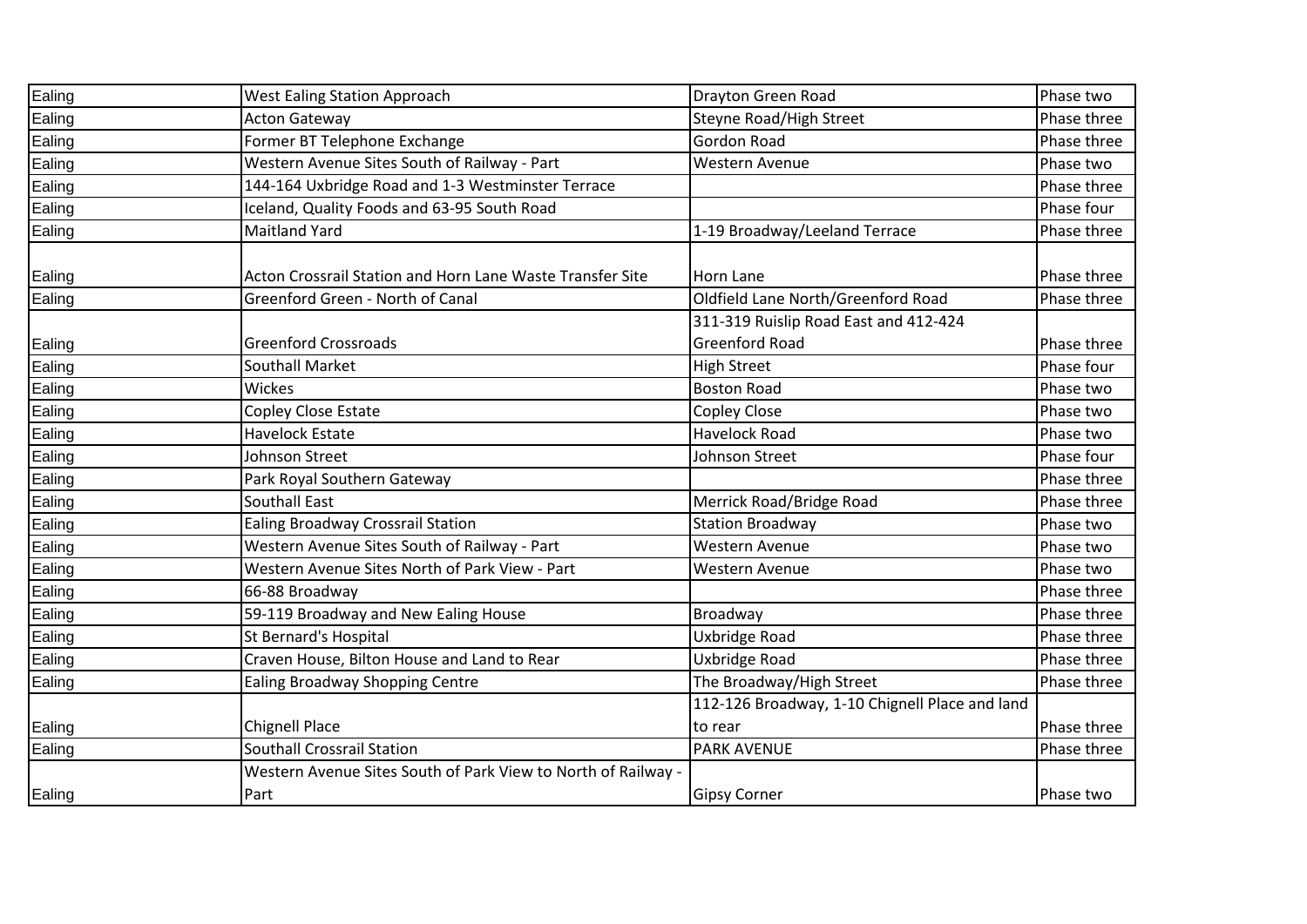| Ealing    | The Green                                                  | The Green/Featherstone Road/Dominion Road | Phase four  |
|-----------|------------------------------------------------------------|-------------------------------------------|-------------|
| Greenwich | Creekside East                                             | Farm Lane                                 | Phase three |
| Greenwich | Davy's Winecellar site                                     | 161-171 Greenwich High Rd                 | Phase three |
| Greenwich | Royal Hill Court                                           | <b>GREENWICH HIGH ROAD</b>                | Phase two   |
| Greenwich | <b>Thomas Tallis</b>                                       | OLD POST OFFICE LANE                      | Phase four  |
|           | PLOTS N0601, NO602, NO607, NO608, NO504, AND NO506,        |                                           |             |
|           | LAND AT PENINSULA QUAYS ADJOINING MILLENNIUM WAY,          |                                           |             |
| Greenwich | <b>GREENWICH PENINSULA, SE10</b>                           | Millenium Way                             | Phase five  |
|           | National Maritime Museum Kidbrooke Stores Nelson Mandela   |                                           |             |
| Greenwich | Road, SE3                                                  | Nelson Mandela Road                       | Phase four  |
| Greenwich | <b>ORANGERY LANE</b>                                       | <b>ORANGERY LANE</b>                      | Phase three |
|           | BATHWAY QUARTER/FORMER GREENWICH UNIVERSITY                |                                           |             |
| Greenwich | <b>CAMPUS</b>                                              | POLYTECHNIC STREET                        | Phase two   |
| Greenwich | Felixstowe Road/Harrow Manor Way site                      | <b>Harrow Manor Way</b>                   | Phase three |
|           |                                                            |                                           |             |
| Greenwich | Land at Greenwich Peninsula (2002 Masterplan 02/2903)      |                                           | Phase four  |
| Hackney   | <b>Wilmer Business Park</b>                                | <b>STOKE NEWINGTON HIGH STREET</b>        | Phase one   |
| Hackney   | 67a - 73 Dalston Lane and frontage on to Tysenn Street     | <b>DALSTON LANE</b>                       | Phase three |
| Hackney   | ARRIVA / Stamford Hill (Bus) Garage                        | ROOKWOOD ROAD                             | Phase four  |
| Hackney   | <b>Bishopsgate Goods Yard</b>                              | <b>BRAITHWAITE STREET</b>                 | Phase four  |
| Hackney   | <b>BRIDGE HOUSE</b>                                        | <b>SHEPHERDS LANE</b>                     | Phase three |
| Hackney   | <b>Clapton Garage</b>                                      | <b>Bohemia Place off Mare Street</b>      | Phase four  |
| Hackney   | <b>CLARENCE HOUSE</b>                                      | <b>CLARENCE ROAD</b>                      | Phase three |
| Hackney   | <b>Dalston Western Curve</b>                               | KINGSLAND HIGH STREET                     | Phase two   |
|           | Dalston Western Curve (permission for development combined |                                           |             |
| Hackney   | with 1312054)                                              |                                           | Phase three |
| Hackney   | <b>Crown House</b>                                         | City Road                                 | Phase two   |
| Hackney   | <b>GRANGES TANDOORI RESTAURANT</b>                         | <b>DALSTON LANE</b>                       | Phase four  |
| Hackney   | <b>GREEN LANES</b>                                         | <b>GREEN LANES</b>                        | Phase four  |
| Hackney   | Hackney Road A (Gorsuch St)                                | <b>CREMER STREET</b>                      | Phase four  |
|           | Land bounded by Curtain Rd, Worship Street and Scrutton    |                                           |             |
| Hackney   | Street, EC2A 2BF (London Borough of Hackney)               | <b>WORSHIP STREET</b>                     | Phase four  |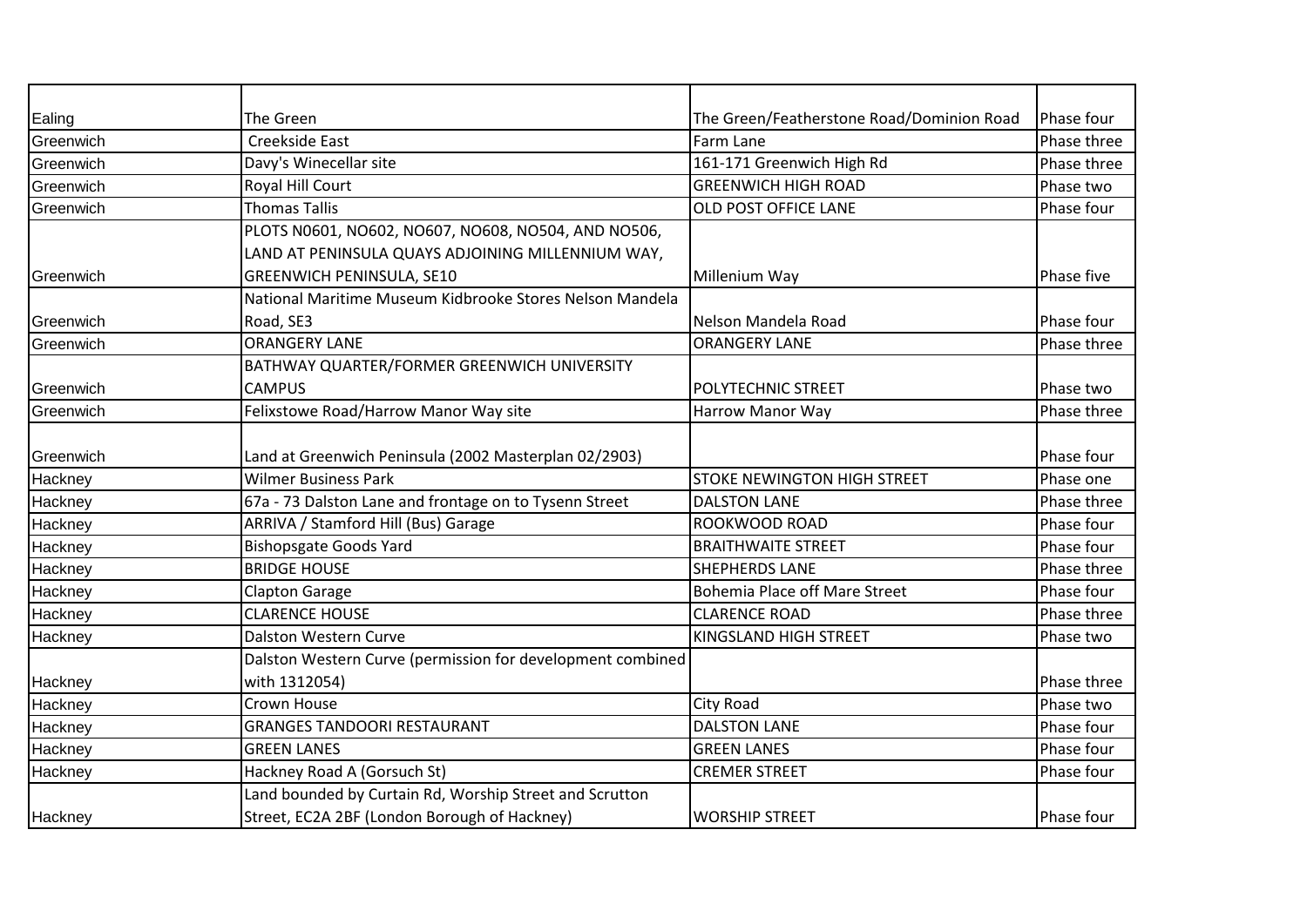| Hackney                | <b>MARIAN COURT</b>                                                                                   | <b>LINK STREET</b>                            | Phase three |
|------------------------|-------------------------------------------------------------------------------------------------------|-----------------------------------------------|-------------|
| Hackney                | <b>NEW NORTH ROAD</b>                                                                                 | <b>NEW NORTH ROAD</b>                         | Phase two   |
| Hackney                | <b>TESCO STORES LTD</b>                                                                               | <b>MORNING LANE</b>                           | Phase three |
| Hackney                | <b>THAMES HOUSE</b>                                                                                   | <b>HARTWELL STREET</b>                        | Phase four  |
| Hackney                | <b>TOWER COURT</b>                                                                                    | <b>CLAPTON COMMON</b>                         | Phase two   |
| Hackney                | <b>TYSSEN STREET</b>                                                                                  | <b>TYSSEN STREET</b>                          | Phase two   |
| Hackney                | <b>WELL STREET</b>                                                                                    | <b>WELL STREET</b>                            | Phase four  |
|                        |                                                                                                       |                                               |             |
| Hackney                | Manor House AAP Site North East and South East Corner                                                 | Seven Sisters Road                            | Phase four  |
| Hackney                | King Edwards Road                                                                                     |                                               | Phase two   |
| Hackney                | 92-94 Stamford Hill                                                                                   | <b>Stamford Hill</b>                          | Phase two   |
| Hackney                | 225 City Road                                                                                         | City Road                                     | Phase two   |
| Hackney                | <b>St Leonard's Court</b>                                                                             | <b>Bevenden Street</b>                        | Phase two   |
| Hackney                | Former Rose Lipman and Environs                                                                       | Downham Road                                  | Phase three |
| Hackney                | 41-45 Stamford Hill                                                                                   | <b>Stamford Hill</b>                          | Phase four  |
|                        | Land bounded by Warburton Road, Mare Street Bayford Street                                            |                                               |             |
| Hackney                | & Sidworth St                                                                                         | <b>Warburton Road</b>                         | Phase two   |
| Hackney                | 71-73 Lordship Road                                                                                   | Lordship Road                                 | Phase two   |
| Hackney                | London College of Fashion                                                                             | Mare Street                                   | Phase four  |
|                        | The Stage' Land bounded by Curtain Road, Hewett St, Hearn St Land bounded by Curtain Road, Hewett St, |                                               |             |
| Hackney                | & Plough Lane                                                                                         | Hearn St & Plough Lane                        | Phase three |
| Hackney                | Telephone House, Shoreditch High Street                                                               | Telephone House, Shoreditch High Street       | Phase three |
| Hackney                | <b>EDF Energy</b>                                                                                     | <b>Appold Street</b>                          | Phase three |
|                        |                                                                                                       | Junction of King John Court and Great Eastern |             |
| Hackney                | Junction of King John Court and Great Eastern Street                                                  | <b>Street</b>                                 | Phase three |
| Hackney                | <b>Stapleton House</b>                                                                                | <b>Clifton Street</b>                         | Phase two   |
| Hackney                | 151 Stamford Hill                                                                                     | <b>Stamford Hill</b>                          | Phase three |
| Hammersmith and Fulham | <b>Earls Court</b>                                                                                    | <b>WARWICK ROAD</b>                           | Phase five  |
| Hammersmith and Fulham | <b>Kings Mall</b>                                                                                     | <b>KING STREET</b>                            | Phase three |
| Hammersmith and Fulham | Land Adjacent to Hammersmith Town Hall                                                                | King Street                                   | Phase four  |
| Hammersmith and Fulham | Multistorey car park, King's Mall                                                                     | Glenthorne Rd and Beadon Road                 | Phase three |
| Hammersmith and Fulham | Queens Wharf                                                                                          | Queen Caroline Street                         | Phase two   |
| Hammersmith and Fulham | <b>Riverside Studios</b>                                                                              | Crisp Road                                    | Phase two   |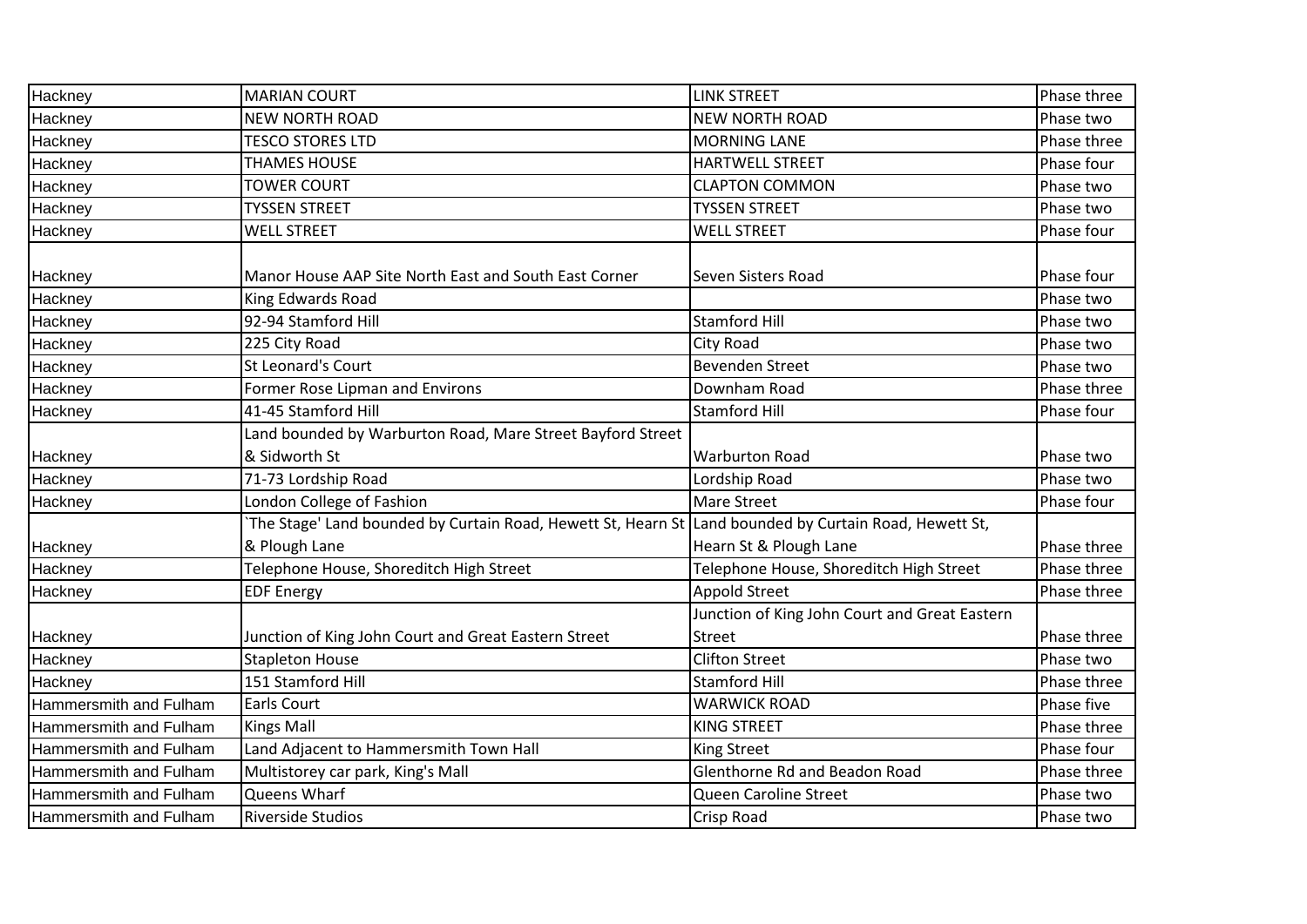| Hammersmith and Fulham | <b>TA</b>                                      | <b>WOOD LANE</b>            | Phase five  |
|------------------------|------------------------------------------------|-----------------------------|-------------|
| Hammersmith and Fulham | <b>BBC TV Centre</b>                           | <b>Wood Lane</b>            | Phase two   |
| Hammersmith and Fulham | White City Opportunity Area                    | <b>WOOD LANE</b>            | Phase five  |
| Harrow                 | <b>CIVIC CENTRE</b>                            | <b>STATION ROAD</b>         | Phase three |
| Harrow                 | <b>COLART</b>                                  | <b>WHITEFRIARS AVENUE</b>   | Phase three |
| Harrow                 | Greenhill Way Car Park, South                  | <b>STATION ROAD</b>         | Phase four  |
| Harrow                 | HARROW SCHOOL OF GYMNASTICS                    | <b>CHRISTCHURCH AVENUE</b>  | Phase three |
| Harrow                 | <b>Kenton Lane</b>                             |                             | Phase one   |
| Harrow                 | <b>KENTON LANE</b>                             | <b>KENTON LANE</b>          | Phase two   |
| Harrow                 | <b>MANGLIK FOODS</b>                           | <b>MASONS AVENUE</b>        | Phase five  |
| Harrow                 | <b>NORTHOLT ROAD</b>                           | <b>NORTHOLT ROAD</b>        | Phase three |
| Harrow                 | NORTHOLT ROAD                                  | <b>NORTHOLT ROAD</b>        | Phase four  |
| Harrow                 | <b>OSMOND CLOSE</b>                            | <b>OSMOND CLOSE</b>         | Phase three |
| Harrow                 | RAYNERS LANE STATION CAR PARK                  | <b>HIGH WORPLE</b>          | Phase two   |
| Harrow                 | Stanmore                                       |                             | Phase three |
| Harrow                 | ST ANNS SERVICE YARD AND COLLEGE ROAD FRONTAGE | <b>HAVELOCK PLACE</b>       | Phase three |
| Harrow                 | TALBOT HOUSE 204-226                           | <b>IMPERIAL DRIVE</b>       | Phase four  |
| Harrow                 | Leisure Centre part 2                          |                             | Phase two   |
| Harrow                 | Dandara                                        | 17 - 51 College Road        | Phase four  |
| Harrow                 | <b>Wealdstone Motor Sales LTD</b>              | Oxford Road                 | Phase three |
| Havering               | <b>Station Gateway and Interchange</b>         | South Street                | Phase three |
| Havering               | <b>Rainham Hall and Grounds</b>                | Broadway                    | Phase two   |
| Havering               | <b>Bridge Close Estate</b>                     | <b>BRIDGE CLOSE</b>         | Phase three |
| Havering               | Como Street Car Park                           | Como Street                 | Phase three |
| Havering               | <b>Beam Park</b>                               | New Road and Marsh Way      | Phase two   |
| Havering               | Rainham - Land between Railway and Broadway    | Broadway                    | Phase two   |
| Havering               | Rainham West                                   | New Road                    | Phase three |
| Havering               | Rainham Delivery Office                        | <b>Wennington Road</b>      | Phase two   |
| Havering               | Romford Ice Rink                               | Rom Valley Way              | Phase two   |
| Havering               | Rainham Central                                | <b>Upminster Road South</b> | Phase four  |
| Havering               | <b>Station Parade</b>                          | <b>Station Parade</b>       | Phase three |
| <b>Havering</b>        | <b>Tadworth Parade</b>                         | <b>Tadworth Parade</b>      | Phase three |
| Havering               | Whitworth Centre (Plot 2)                      | Noak Hill Road              | Phase two   |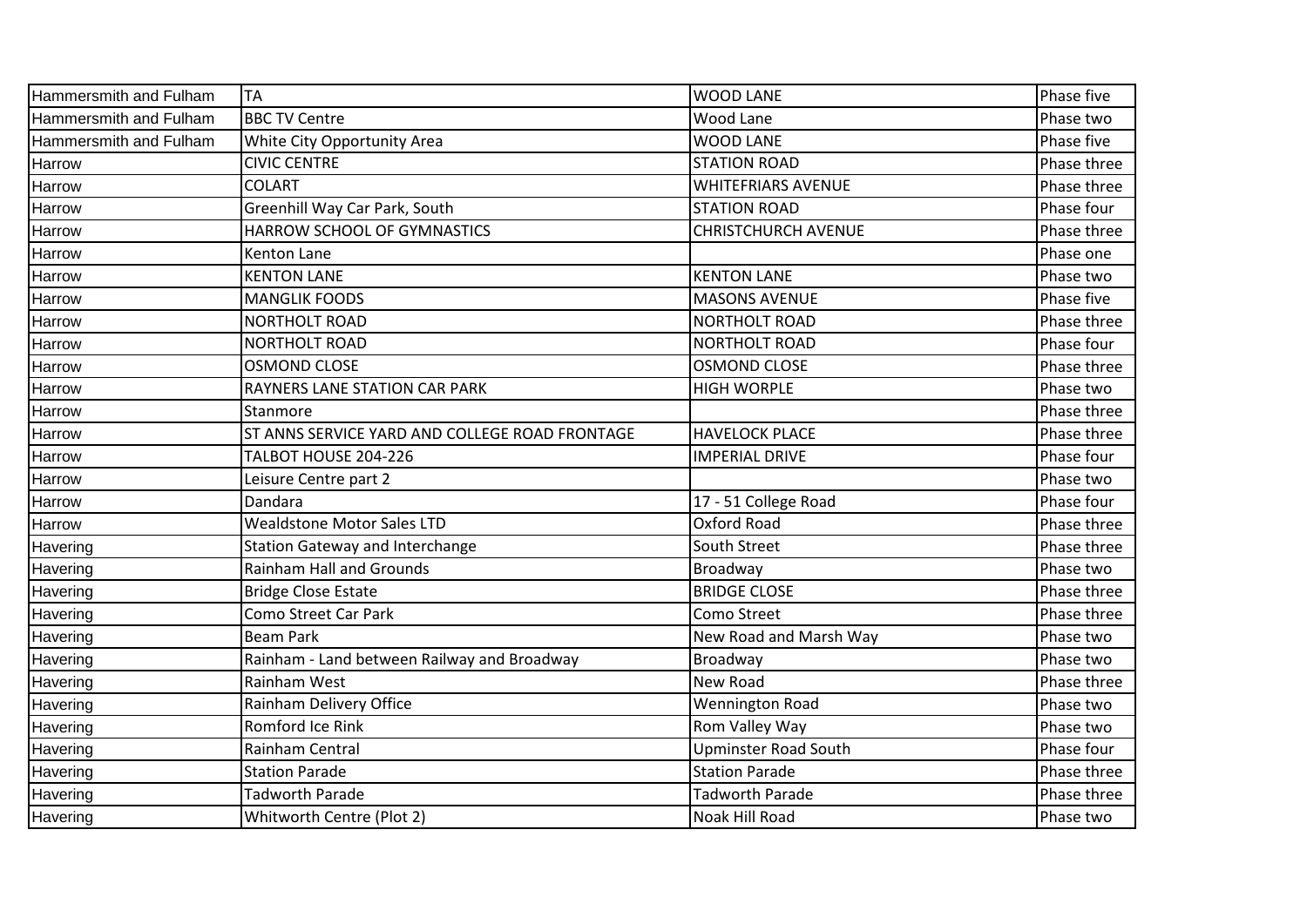| Havering  | 18-46 High Street                         | Romford                     | Phase three |
|-----------|-------------------------------------------|-----------------------------|-------------|
| Havering  | 37-59 High Street                         | Romford                     | Phase three |
| Havering  | Universal House and Telephone Exchange    | South Street                | Phase three |
| Havering  | Victoria Road                             | Victoria Road               | Phase three |
| Hounslow  | M8 - Morrisons supermarket and car park   | <b>HIGH STREET</b>          | Phase three |
| Hounslow  | M21 - Staines Road East                   | <b>STAINES ROAD</b>         | Phase four  |
| Hounslow  | M22 - Staines Road West                   | <b>STAINES ROAD</b>         | Phase three |
| Hounslow  | M7: Brentford Waterside                   | High Street, Brentford      | Phase three |
| Hounslow  | M12 - Central House                       | <b>LAMPTON ROAD</b>         | Phase two   |
| Hounslow  | L2 - Heston Leisure Centre                | <b>NEW HESTON ROAD</b>      | Phase two   |
| Hounslow  | <b>H5 - CAVALRY BARRACKS</b>              | <b>Beavers Lane</b>         | Phase four  |
| Hounslow  | M24 - HOUNSLOW BUS GARAGE                 | <b>KINGSLEY ROAD</b>        | Phase four  |
| Hounslow  | M25 - Hounslow West Station               | <b>Bath Road</b>            | Phase two   |
| Hounslow  | M13 - High Street Quarter                 | <b>High Street</b>          | Phase three |
| Hounslow  | M10 - Bath Road                           | <b>Bath Road</b>            | Phase two   |
| Hounslow  | H6 - LAND SOUTH OF ASTRONAUT HOUSE        | <b>HOUNSLOW ROAD</b>        | Phase three |
| Hounslow  | M3 - Brentford Diamond                    | <b>Lionel Road South</b>    | Phase three |
| Hounslow  | M20 - Civic Centre                        | <b>LAMPTON ROAD</b>         | Phase three |
| Hounslow  | H2 - John Busch House                     | LONDON ROAD                 | Phase three |
| Hounslow  | H1 - Reynard Mills                        | <b>WINDMILL ROAD</b>        | Phase three |
| Hounslow  | M18 - London Road Site A                  | <b>SCHOOL ROAD</b>          | Phase three |
| Hounslow  | M26 - Cranford Lane                       | <b>VICARAGE FARM ROAD</b>   | Phase three |
| Hounslow  | M14 - Hounslow House                      | <b>High Street</b>          | Phase three |
| Hounslow  | H3 - Post Office Sorting Office           | <b>Matisse Road</b>         | Phase four  |
| Hounslow  | M16 - Lampton Road                        | Lampton Road / Balfour Road | Phase three |
| Hounslow  | M11 - Bell Road                           | <b>Bell Road</b>            | Phase three |
| Hounslow  | M5 - Brentford Police Station             | <b>Half Acre</b>            | Phase three |
| Hounslow  | M27 - Feltham Ex Service mens club        | Off Bedfont Lane            | Phase two   |
| Hounslow  | M19 - London Road South site B            | <b>School Road</b>          | Phase three |
| Hounslow  | M15 - Kingsley Road                       | Kingsley Road               | Phase three |
| Hounslow  | H7 - Hanworth Library                     |                             | Phase three |
| Islington | $\overline{443}$ -453 Holloway Road (NH4) | <b>HOLLOWAY ROAD</b>        | Phase two   |
| Islington | 37-47 Wharf Road (BC10)                   | <b>WHARF ROAD</b>           | Phase two   |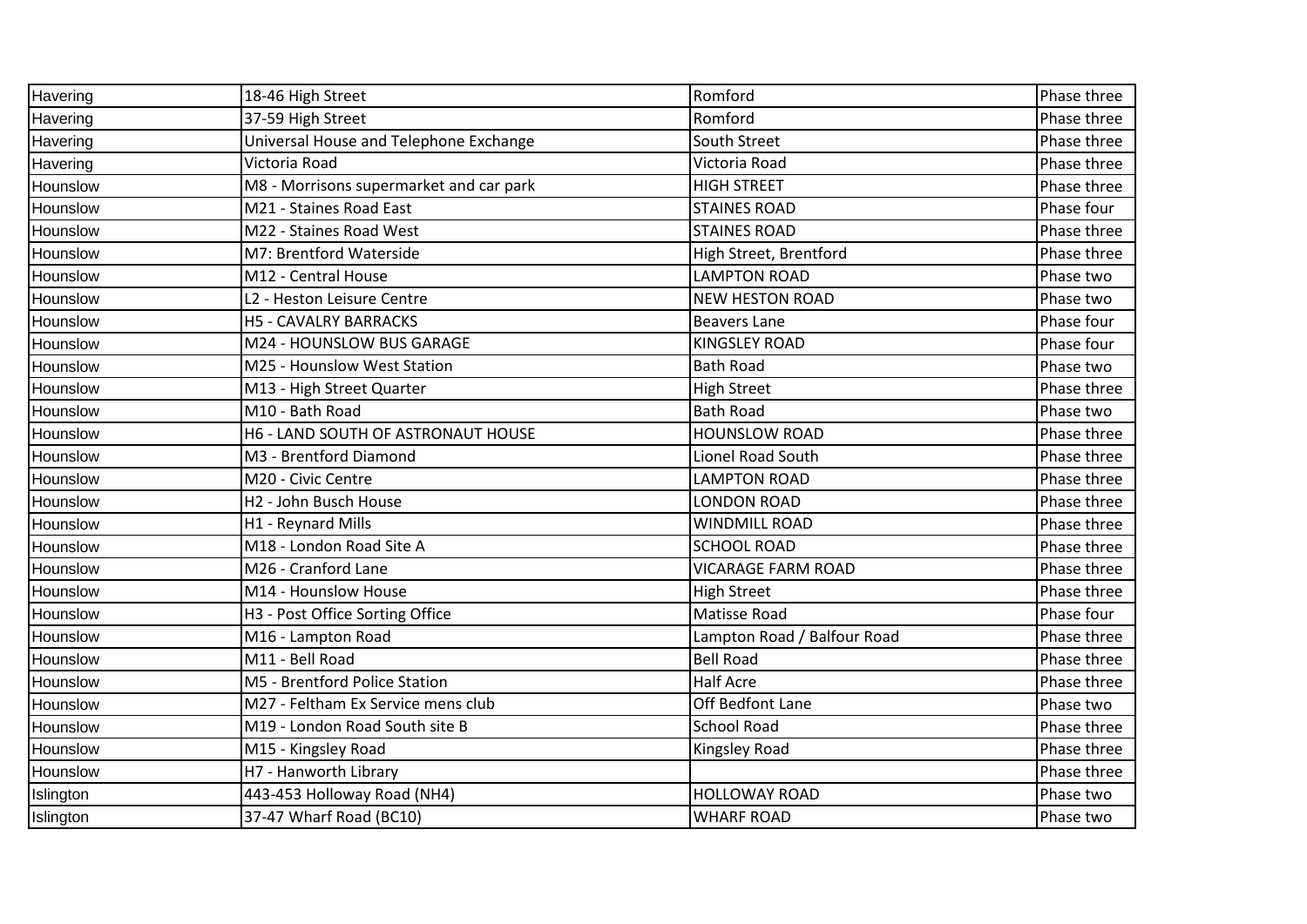| Islington              | Angel Gate (BC48)                                            | <b>Goswell Road</b>                             | Phase two   |
|------------------------|--------------------------------------------------------------|-------------------------------------------------|-------------|
| Islington              | Archway Tower Site (ARCH1)                                   | HIGHGATE HILL/JUNCTION ROAD                     | Phase two   |
| Islington              | Ashmount School (OIS10)                                      | <b>ASHMOUNT ROAD</b>                            | Phase three |
| Islington              | <b>KC5: Gifford Street Embankment</b>                        | Caledonian Road                                 | Phase two   |
| Islington              | Highbury and Islington Station and Corsica Street (HC6)      | <b>Highbury Corner and Corsica Street</b>       | Phase two   |
| Islington              | 12-30 Highbury Corner and 2-50 Holloway Road (HC2)           | HIGHBURY CORNER and Hollloway Road              | Phase three |
| Islington              | Whittington Hospital Ancillary Buildings (ARCH1)             | <b>HIGHGATE HILL</b>                            | Phase three |
| Islington              | Royal Bank of Scotland, 42 Islington High Street (AUS2)      | <b>ISLINGTON HIGH STREET</b>                    | Phase three |
| Islington              | Islington High St/Chappel Market/White Lion Street (AUS4)    | <b>ISLINGTON HIGH STREET</b>                    | Phase three |
|                        | 1 Kingsland Passage and the BT Telephone Exchange, Kingsland |                                                 |             |
| Islington              | Green, Dalston                                               | <b>KINGSLAND GREEN</b>                          | Phase two   |
| Islington              | Mount Pleasant Sorting Office (BC45)                         | Rosebery Avenue                                 | Phase two   |
| Islington              | Morrison's supermarket (NH1)                                 | Hertslet Road and Seven Sisters Road            | Phase two   |
| Islington              | 65-69 Parkhurst Road (TA Centre)                             | <b>PARKHURST ROAD</b>                           | Phase two   |
| Islington              | Pentonville Road, Rodney Street and Cynthia Street (KC1)     | PENTONVILLE ROAD                                | Phase two   |
| Islington              | Richard Cloudesley School (BC34)                             | Golden Lane                                     | Phase two   |
| Islington              | Royal Mail building, 148 Old Street                          | Old Street                                      | Phase four  |
| Islington              | NCP Car Park, 1 Pear Tree Street (BC16)                      | <b>SEWARD STREET</b>                            | Phase two   |
| Kensington and Chelsea | <b>Earls Court</b>                                           | <b>WARWICK ROAD</b>                             | Phase four  |
| Kensington and Chelsea | <b>Kensal Gasworks</b>                                       | Canal Way                                       | Phase four  |
| Kensington and Chelsea | Formerly Edenham Residential Home                            | <b>Elkstone Road</b>                            | Phase two   |
| Kingston upon Thames   | 55 - 83A Clarence Street and 4-46 Fife Road                  | <b>Clarence Street and Fife Road</b>            | Phase three |
| Kingston upon Thames   | 17-27 Wheatfield Way                                         | Wheatfield Way                                  | Phase two   |
| Kingston upon Thames   | Bishops Palace House, Thames Street                          | <b>Thames Street</b>                            | Phase two   |
| Kingston upon Thames   | 153-161 Clarence Street                                      | <b>Clarence Street</b>                          | Phase three |
| Kingston upon Thames   | <b>Kingston Station</b>                                      | <b>WOOD STREET</b>                              | Phase three |
| Kingston upon Thames   | <b>Eden Walk Shopping Centre</b>                             | Eden Walk                                       | Phase three |
| Kingston upon Thames   | Kingsgate Car Park and Richmond Road Frontage                | Sopwith Way, Kingston Road and Richmond<br>Road | Phase three |
|                        |                                                              | EDEN STREET BROOK STREET WHEATFIELD WAY         |             |
| Kingston upon Thames   | East of Eden Street and the Ashdown Road Sites               | AND LADY BOOTH ROAD                             | Phase three |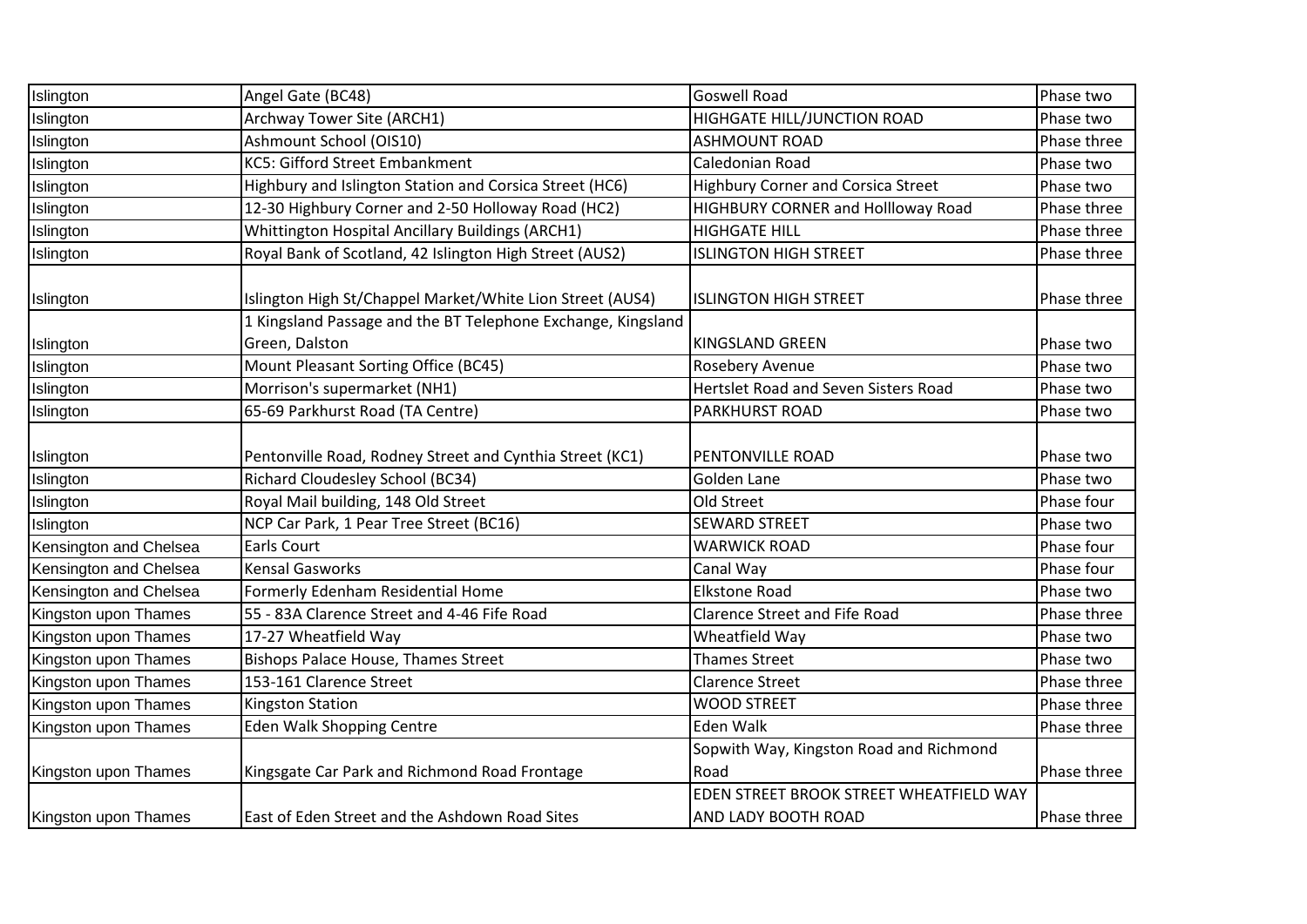|                      | Kingston College, Kingsgate Business Centre and Printing Works |                                     |             |
|----------------------|----------------------------------------------------------------|-------------------------------------|-------------|
| Kingston upon Thames | and Kingston Gas Holder Station                                | <b>Skerne Road</b>                  | Phase two   |
|                      |                                                                |                                     |             |
| Kingston upon Thames | Thamesside Wharf/Land at Vicarage Road and Water Lane          | Vicarage Road and Water Lane        | Phase two   |
| Lambeth              | 1-21 Streatham Vale                                            | 100 Woodgate Drive                  | Phase four  |
| Lambeth              |                                                                | 17 Porden Road/ Town Hall Parade    | Phase three |
| Lambeth              | Shell Centre, 2-8                                              | York Road                           | Phase three |
| Lambeth              | 2 to 24                                                        | Kennington Lane                     | Phase four  |
| Lambeth              | 3,88 & 124                                                     | <b>CORNWALL ROAD</b>                | Phase four  |
| Lambeth              | <b>BANHAM SECURITY LTD</b>                                     | PASCAL STREET                       | Phase three |
| Lambeth              | Keybridge House                                                | SOUTH LAMBETH ROAD                  | Phase three |
| Lambeth              | Pope's Road Car Park and 53                                    | <b>Brixton Station Road</b>         | Phase two   |
| Lambeth              | <b>LFCDA Workshop</b>                                          | <b>WHITGIFT STREET</b>              | Phase three |
| Lambeth              | London Fire Brigade Headquarters                               | <b>WHITGIFT STREET</b>              | Phase three |
|                      |                                                                |                                     |             |
| Lambeth              | Land North And South Of and Including 10 Royal Street, SE1     | <b>Royal Street</b>                 | Phase three |
| Lambeth              | Somerleyton Road                                               | Somerleyton Road                    | Phase two   |
| Lambeth              | Stockwell Road & Richardson Court                              | Stockwell Road & Richardson Court   | Phase five  |
| Lambeth              | Gabriel's Wharf                                                | <b>Upper Ground</b>                 | Phase three |
| Lambeth              | <b>VALE STREET DEPOT</b>                                       | <b>VALE STREET</b>                  | Phase two   |
| Lambeth              | Sainsbury's                                                    | Wandsworth Road                     | Phase two   |
| Lambeth              | <b>Waterloo Station</b>                                        | <b>WATERLOO ROAD</b>                | Phase three |
| Lambeth              | Elizabeth House                                                | <b>York Road</b>                    | Phase two   |
| Lambeth              | 260-367                                                        | Norwood Road                        | Phase three |
| Lambeth              | <b>Elthelred Nursery</b>                                       | <b>Lollard Street</b>               | Phase two   |
| Lewisham             | 113 TO 157 Sydenham Road                                       | <b>SYDENHAM ROAD</b>                | Phase three |
|                      | O Rourke Transport/Sivyer Transport, 154 - 160 Sydenham        |                                     |             |
| Lewisham             | Road                                                           | SYDENHAM ROAD                       | Phase three |
| Lewisham             | Tesco, Conington Road Town Centre Area                         | 290 LEWISHAM ROAD                   | Phase two   |
| Lewisham             | 35 Nightingale Grove                                           | NIGHTINGALE GROVE, HITHER GREEN     | Phase two   |
| Lewisham             | Amersham Vale, Deptford Green School site                      | <b>AMERSHAM VALE</b>                | Phase two   |
|                      | Arklow Road and Childers Street Mixed Use Employment           |                                     |             |
| Lewisham             | Location (MEL)                                                 | <b>AND CHILDERS STREET LOCATION</b> | Phase two   |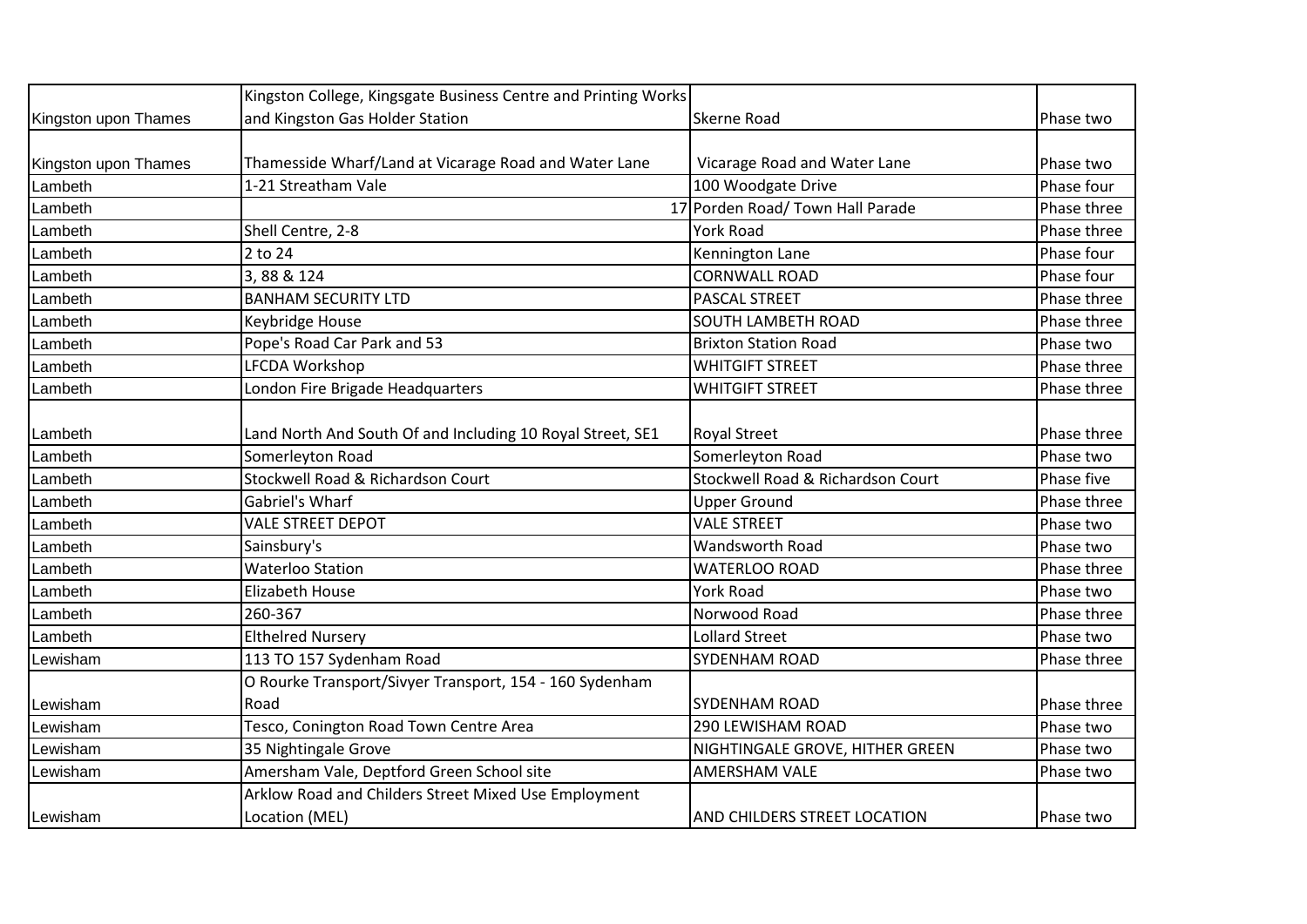| Lewisham | The Catford Centre                                      | <b>WINSLADE WAY</b>                     | Phase two   |
|----------|---------------------------------------------------------|-----------------------------------------|-------------|
| Lewisham | Site at Forest Hill Station                             | <b>DEVONSHIRE ROAD</b>                  | Phase two   |
| Lewisham | Giffin Street Site a                                    | <b>GIFFIN STREET</b>                    | Phase two   |
| Lewisham | Kent and Sun Wharves                                    | <b>CREEKSIDE</b>                        | Phase two   |
| Lewisham | Ladywell Leisure Centre                                 | LEWISHAM HIGH STREET                    | Phase two   |
| Lewisham | Thanet Wharf Mixed Use Employment Location (MEL)        | Copperas Street, Creek Road (East Site) | Phase two   |
| Lewisham | Land south of the Lewisham Shopping Centre              | <b>LEWISHAM HIGH STREET</b>             | Phase three |
| Lewisham | Maythorne Cottages, 37-43 Nightingale Grove             | NIGHTINGALE GROVE, HITHER GREEN         | Phase two   |
| Lewisham | Loampit Vale North East of Jerrard Street               | <b>LOAMPIT VALE</b>                     | Phase five  |
| Lewisham | New Cross Gate Retail Park/Sainsbury's site             | <b>NEW CROSS ROAD</b>                   | Phase two   |
| Lewisham | <b>Wickes and Halfords</b>                              | <b>CATFORD HILL</b>                     | Phase four  |
| Lewisham | Plassy Road Island                                      | Plassy Road                             | Phase four  |
|          | Site at New Cross Station, 267 New Cross Road and 23    |                                         |             |
| Lewisham | Goodwood Road                                           | 1725 GOODWOOD ROAD                      | Phase one   |
| Lewisham | 80-84 Nightingale Grove and Driving Test Centre         | NIGHTINGALE GROVE                       | Phase two   |
| Lewisham | Lewisham Shopping Centre                                | LEWISHAM CENTRE                         | Phase two   |
| Lewisham | Leegate Centre                                          | Lee Green                               | Phase two   |
| Lewisham | Convoys Wharf                                           | <b>WATERGATE STREET</b>                 | Phase five  |
| Lewisham | Laurence House                                          | <b>Catford Road</b>                     | Phase four  |
| Lewisham | Marine Wharf East, Plough Way                           | Plough Way                              | Phase three |
| Merton   | 191-193 Western Road                                    | Western Road, Colliers Wood             | Phase two   |
| Merton   | 26 Bushey Road                                          | Dundonald                               | Phase two   |
| Merton   | 62A (Morden TC)                                         | <b>LONDON ROAD</b>                      | Phase four  |
| Merton   | <b>Birches Close</b>                                    | Cricket Green                           | Phase three |
| Merton   | Car Park, Sibthorp Road                                 | 1 TO 4 UPPER GREEN WEST                 | Phase three |
|          |                                                         |                                         |             |
| Merton   | Merton Professional Development Centre, Canterbury Road | Chaucer Way                             | Phase three |
| Merton   | Hartfield Road Carpark (P3)                             | Dundonald                               | Phase three |
| Merton   | Land adjacent to 4 CAESARS WALK, CR4 4LE                | <b>CAESARS WALK</b>                     | Phase three |
| Merton   | Leyton Road Day Nursery                                 | Abbey                                   | Phase three |
| Merton   | Car Park Adjacent 125 London Road                       | London Road                             | Phase three |
| Merton   | Morden Station staff car park                           | <b>Merton Park</b>                      | Phase three |
| Merton   | <b>Wilson Hospital</b>                                  | <b>CRANMER ROAD</b>                     | Phase two   |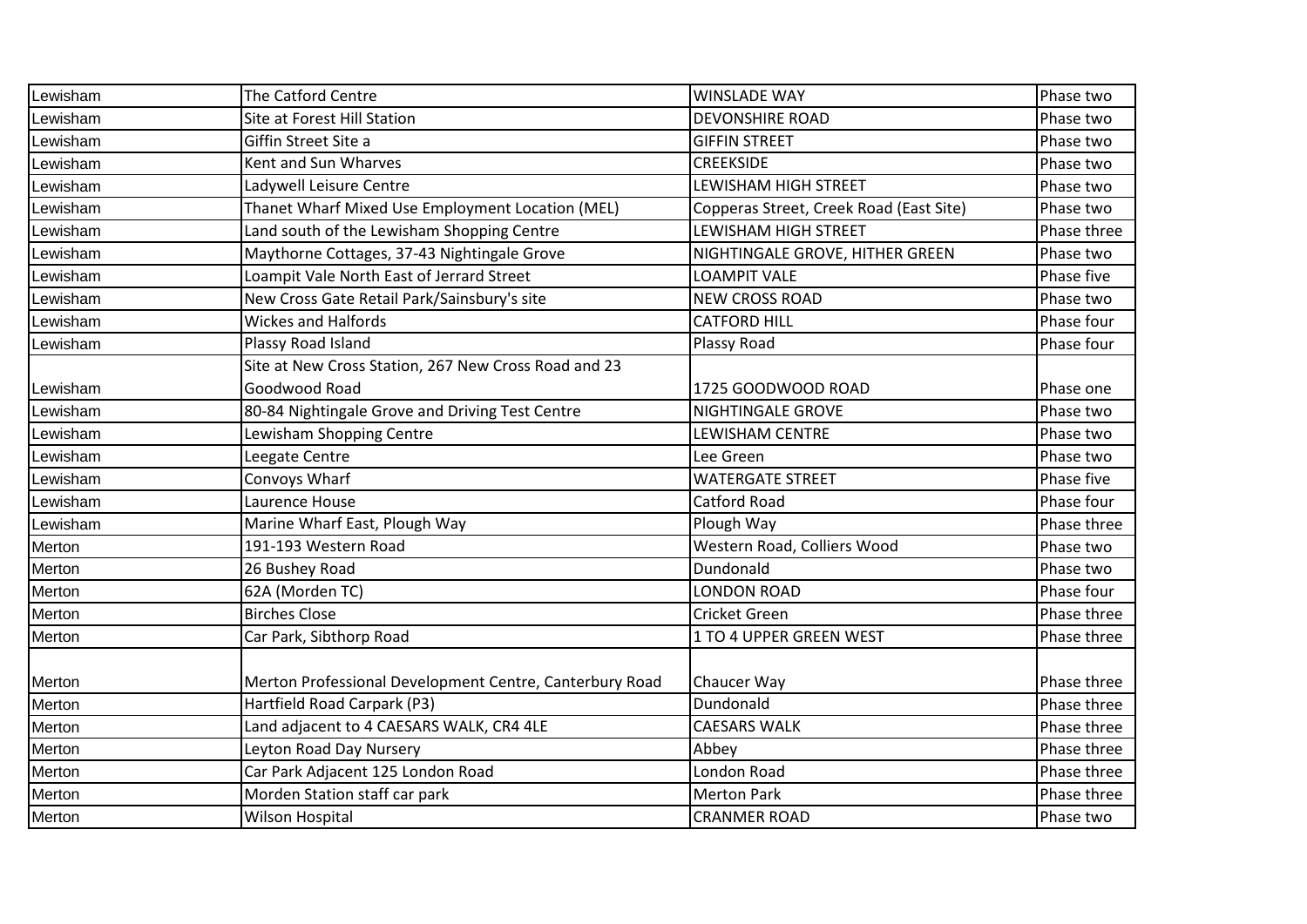| Merton | Sainsbury 's Car Park (Morden TC)                         | <b>Merton Park</b>            | Phase four  |
|--------|-----------------------------------------------------------|-------------------------------|-------------|
| Merton | Southey Bowling Club                                      | Dundonald                     | Phase two   |
| Merton | <b>YMCA</b>                                               | THE BROADWAY                  | Phase two   |
| Merton | York Close Car Park                                       | <b>Merton Park</b>            | Phase three |
| Merton | Brook House, Cricket Green                                | 1A Cricket Green              | Phase two   |
| Merton | 256 Morden Road                                           | Morden Road                   | Phase three |
| Merton | Kenley Road Car Park                                      | Kenley Road                   | Phase three |
| Merton | Haslemere Industrial Estate                               | 20 Ravensbury Terrace         | Phase two   |
| Newham | <b>Custom House/Freemasons</b>                            | <b>FREEMASONS ROAD</b>        | Phase four  |
| Newham | <b>Gallions Quarter (north)</b>                           | Manor Way                     | Phase three |
| Newham | Armada 1 South (Gallions Quarter north)                   |                               | Phase two   |
| Newham | Manor Road (S13)                                          | <b>BARKING ROAD</b>           | Phase five  |
| Newham | Area 1b Canning Town                                      | <b>BECKTON ROAD</b>           | Phase three |
| Newham | Minoco Wharf West (1)                                     | <b>Bradfield Road</b>         | Phase four  |
| Newham | <b>BROADWAY</b>                                           | <b>BROADWAY</b>               | Phase four  |
| Newham | <b>Stratford Mall</b>                                     | <b>BROADWAY</b>               | Phase four  |
| Newham | River Christian Centre (Canning Town East)                | <b>COOPER STREET</b>          | Phase two   |
| Newham | <b>DAGENHAM MOTORS</b>                                    | PLAISTOW ROAD                 | Phase four  |
| Newham | Thames Wharf                                              | Dock Road                     | Phase four  |
| Newham | Customhouse/Freemasons (East)                             | <b>ETHEL ROAD</b>             | Phase four  |
| Newham | <b>Queens Market</b>                                      | <b>GREEN STREET</b>           | Phase five  |
| Newham | Land bounded by 2 New Mount Street, E15 3LN               | <b>New Mount Street</b>       | Phase three |
| Newham | Minoco Wharf West (2)                                     | <b>Bradfield Road</b>         | Phase four  |
| Newham | Ivax                                                      | <b>Gallions Road</b>          | Phase two   |
| Newham | MARYLAND ROAD                                             | MARYLAND ROAD                 | Phase two   |
| Newham | <b>Abbey Mills</b>                                        | <b>Canning Road</b>           | Phase four  |
| Newham | Silvertown Way (East)                                     | <b>CAXTON STREET NORTH</b>    | Phase three |
| Newham | Parcelforce Site                                          | North Crescent                | Phase four  |
| Newham | <b>Woodgrange Road West</b>                               |                               | Phase four  |
| Newham | Silvertown Quays                                          | North Woolwich Road           | Phase four  |
| Newham | Limmo                                                     | LOWER LEA CROSSING            | Phase four  |
|        | Town Hall Campus West (Newham College and East Ham Police |                               |             |
| Newham | Station)                                                  | <b>ST. BARTHOLOMEW'S ROAD</b> | Phase four  |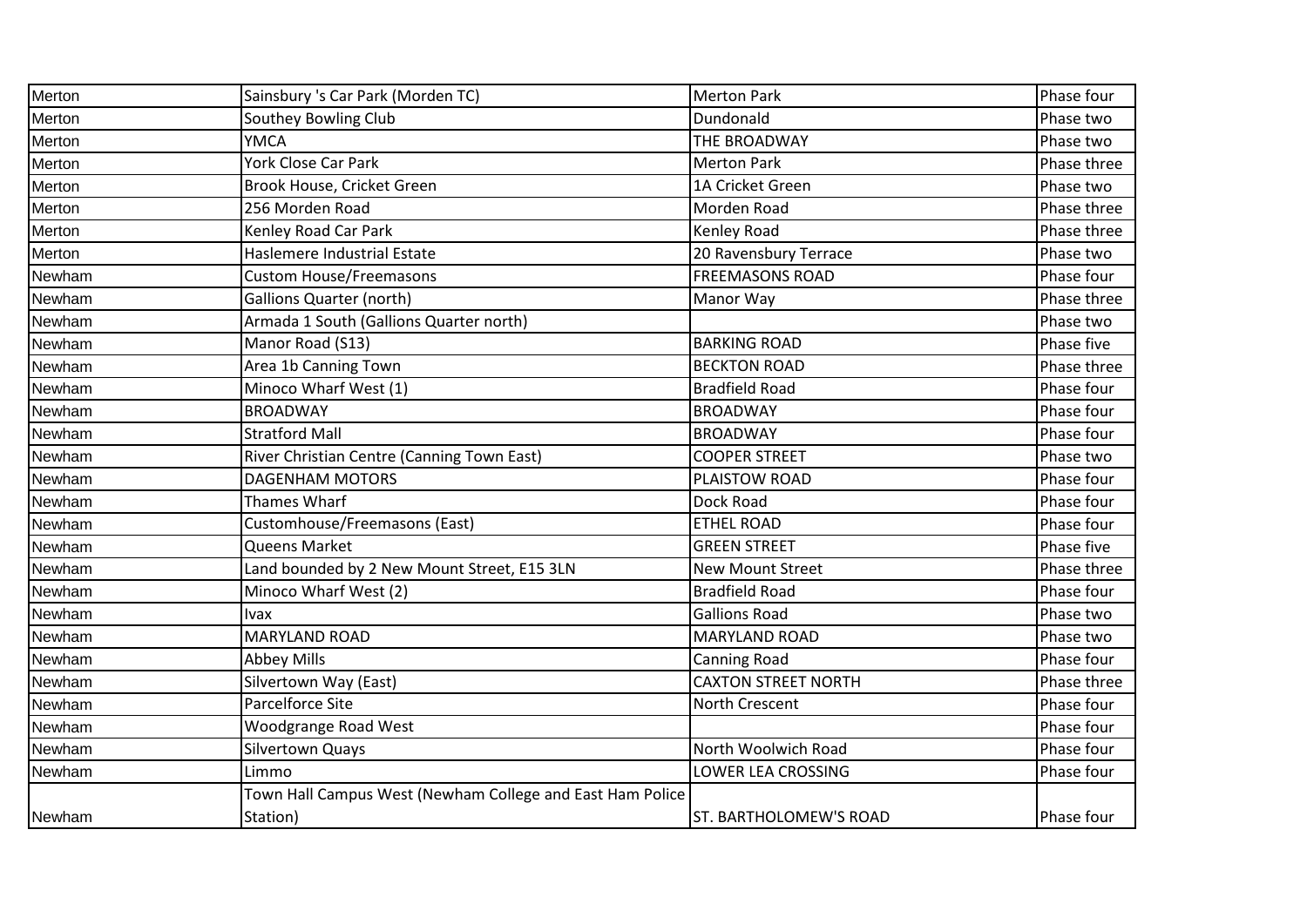| Newham    | <b>Stratford Office Village</b>                     | Romford Road                     | Phase three |
|-----------|-----------------------------------------------------|----------------------------------|-------------|
| Newham    | <b>East Ham Market Hall Site</b>                    | <b>MYRTLE ROAD</b>               | Phase four  |
| Newham    | <b>TRAMWAY House</b>                                | <b>TRAMWAY AVENUE</b>            | Phase three |
| Newham    | Canning Town East (central part)                    | <b>TRINITY STREET</b>            | Phase three |
| Newham    | Silvertown Way (West)                               | <b>VICTORIA DOCK ROAD</b>        | Phase three |
| Newham    | East Ham Town Hall                                  | <b>High Street South</b>         | Phase three |
| Newham    | <b>Bradfield Road</b>                               |                                  | Phase four  |
| Newham    | Customhouse/Freemasons (3)                          | Leslie Road                      | Phase two   |
| Newham    | Atlantis Avenue (Gallions 3A)                       | Magellan Boulevard               | Phase two   |
| Newham    | <b>Gallions 2B (Gallions Quarter east)</b>          | <b>Atllantis Avenue</b>          | Phase two   |
| Newham    | <b>Gallions 2A (Gallions Quarter West)</b>          | <b>Atlantis Avenue</b>           | Phase two   |
| Redbridge |                                                     | 120 CHIGWELL ROAD                | Phase two   |
| Redbridge | $135 - 137$                                         | <b>Brocket Way</b>               | Phase two   |
| Redbridge | 1A                                                  | WOODFORD AVENUE                  | Phase two   |
| Redbridge | 243 TO 265                                          | <b>SNAKES LANE EAST</b>          | Phase four  |
| Redbridge | 261 TO 275                                          | <b>HIGH ROAD</b>                 | Phase three |
| Redbridge | $262 - 268$                                         | High Road, Ilford                | Phase three |
| Redbridge | 2A FAIRLOP ROAD                                     |                                  | Phase two   |
|           |                                                     |                                  |             |
| Redbridge | 2 TO 4 CHARTERIS ROAD AND WOODFORD STATION CAR PARK | <b>CHARTERIS ROAD</b>            | Phase three |
| Redbridge | 330 TO 348                                          | <b>UPHALL ROAD</b>               | Phase three |
| Redbridge | 374-404                                             | <b>EASTERN AVENUE</b>            | Phase two   |
| Redbridge | 47A AND 47B                                         | WANSTEAD PARK ROAD               | Phase three |
| Redbridge | 530-562 High Road, Ilford                           |                                  | Phase three |
| Redbridge | 531-549 High Road, Ilford                           |                                  | Phase three |
| Redbridge | 536 TO 564                                          | <b>HIGH ROAD</b>                 | Phase three |
| Redbridge | 706-720                                             | <b>HIGH ROAD</b>                 | Phase two   |
| Redbridge | 96 AND 53 TO 55                                     | GEORGE LANE AND MARLBOROUGH ROAD | Phase two   |
| Redbridge | 96-126 Ley Street and Opal Mews                     |                                  | Phase three |
| Redbridge | <b>ALDI STORE</b>                                   | 700 HIGH ROAD                    | Phase three |
| Redbridge | Alfreds Head Public House Manford Way               | Manford Way                      | Phase two   |
| Redbridge | Sation Approach/ Carlton Drive, Barkingside         |                                  | Phase three |
| Redbridge | B & Q Store                                         | SPRINGFIELD DRIVE                | Phase four  |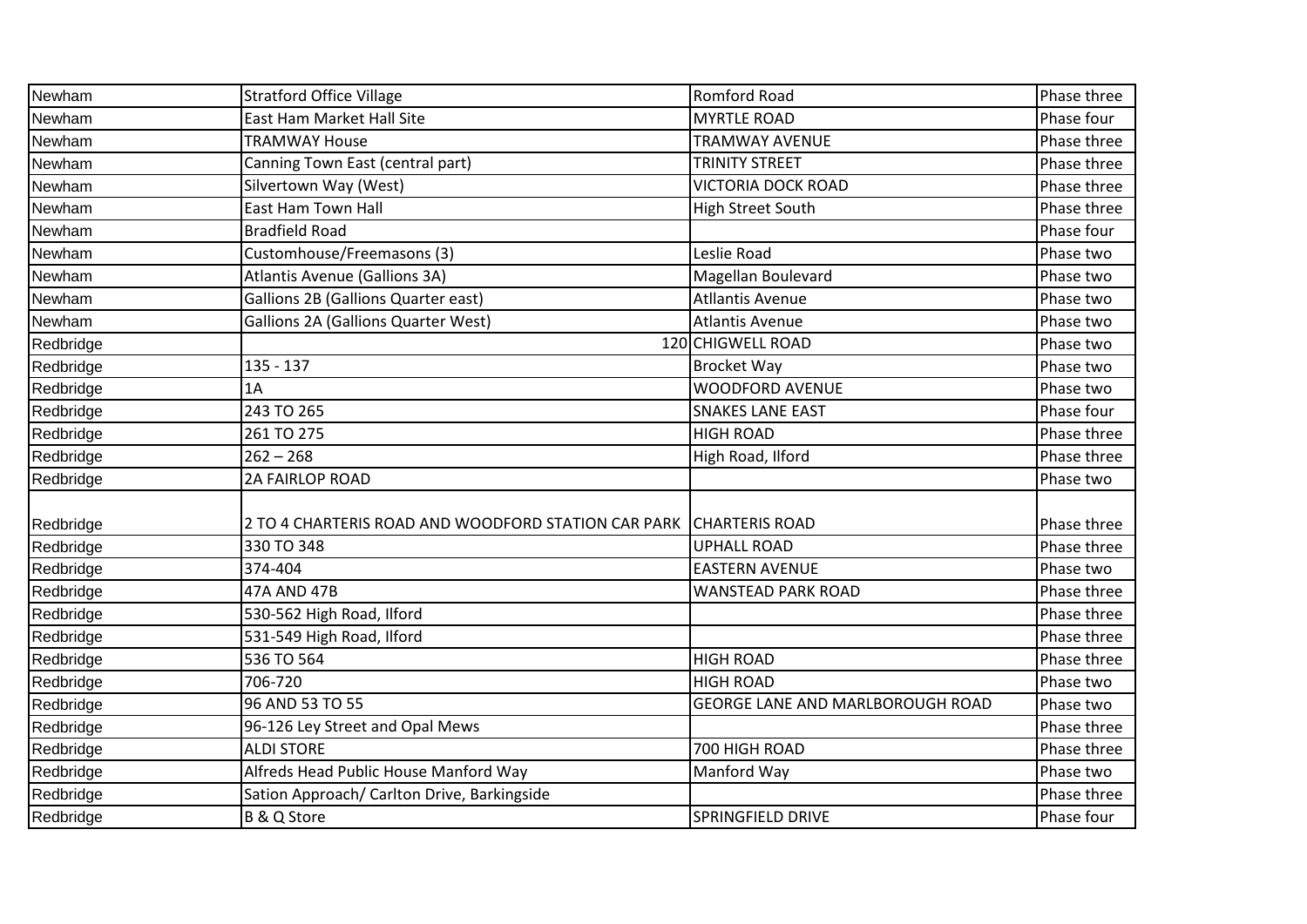|           | Car Park and Works, corner of Cedar Park Gardens and Wangey |                                               |             |
|-----------|-------------------------------------------------------------|-----------------------------------------------|-------------|
| Redbridge | Road, Chadwell Heath                                        |                                               | Phase three |
| Redbridge | <b>CHASE LANE</b>                                           |                                               | Phase three |
| Redbridge | <b>Covered Reservoir</b>                                    | New North Road                                | Phase two   |
| Redbridge | 245-275 CRANBROOK ROAD                                      |                                               | Phase four  |
| Redbridge | Craven Gardens Car Park, Craven Gardens, Barkingside        |                                               | Phase three |
| Redbridge | <b>CROWN MOTORS</b>                                         | <b>420 EASTERN AVENUE</b>                     | Phase three |
| Redbridge | <b>DEPOT</b>                                                | <b>MILL ROAD</b>                              | Phase three |
| Redbridge | <b>DUNELM</b>                                               | <b>GROVE ROAD</b>                             | Phase four  |
| Redbridge | Fullwell Cross Health Centre, Fencepiece Road, Barkingside  |                                               | Phase two   |
| Redbridge | <b>TA Centre</b>                                            | <b>GORDON ROAD</b>                            | Phase four  |
| Redbridge | 187-207 HIGH ROAD                                           | <b>HIGH ROAD</b>                              | Phase two   |
| Redbridge | <b>INTERTECH PLASTICS LTD</b>                               | <b>RAVEN ROAD</b>                             | Phase four  |
| Redbridge | Kenneth Moore Theatre                                       | <b>JANICE MEWS</b>                            | Phase two   |
| Redbridge | <b>KELVIN HUGHES LTD</b>                                    | <b>NEW NORTH ROAD</b>                         | Phase two   |
| Redbridge | Kenwood Gardens Clinic, Kenwood Gardens, Barkingside        |                                               | Phase three |
|           | Land at King George Hospital, adjoining Barley Lane,        |                                               |             |
| Redbridge | Goodmayes                                                   |                                               | Phase four  |
|           | Land at King George Hospital, adjoining Eastern Avenue,     |                                               |             |
| Redbridge | Goodmayes                                                   |                                               | Phase four  |
| Redbridge | Land to south of Winston Way roundabout                     |                                               | Phase five  |
| Redbridge | LEY STREET CAR PARK AND BUS DEPOT                           | <b>LEY STREET</b>                             | Phase five  |
| Redbridge | 497-499 LEY STREET                                          | <b>LEY STREET</b>                             | Phase four  |
| Redbridge | LEY STREET DEPOT                                            | <b>LEY STREET</b>                             | Phase five  |
| Redbridge | MANFORD WAY LIBRARY AND COMMUNITY CENTRE                    |                                               | Phase three |
| Redbridge | <b>LONDON TRANSPORT</b>                                     | Hainault LUL Depot                            | Phase four  |
| Redbridge | <b>MAYBANK ROAD</b>                                         | <b>CHIGWELL ROAD</b>                          | Phase three |
| Redbridge | Chadwell Heath Retail park                                  | <b>HIGH ROAD</b>                              | Phase three |
|           |                                                             | 919-925 High Road, on the Junction with Grove |             |
| Redbridge | <b>METROPOLITAN POLICE</b>                                  | Road                                          | Phase two   |
| Redbridge | <b>Newbury Park Bus Station</b>                             | Eastern Avenue                                | Phase two   |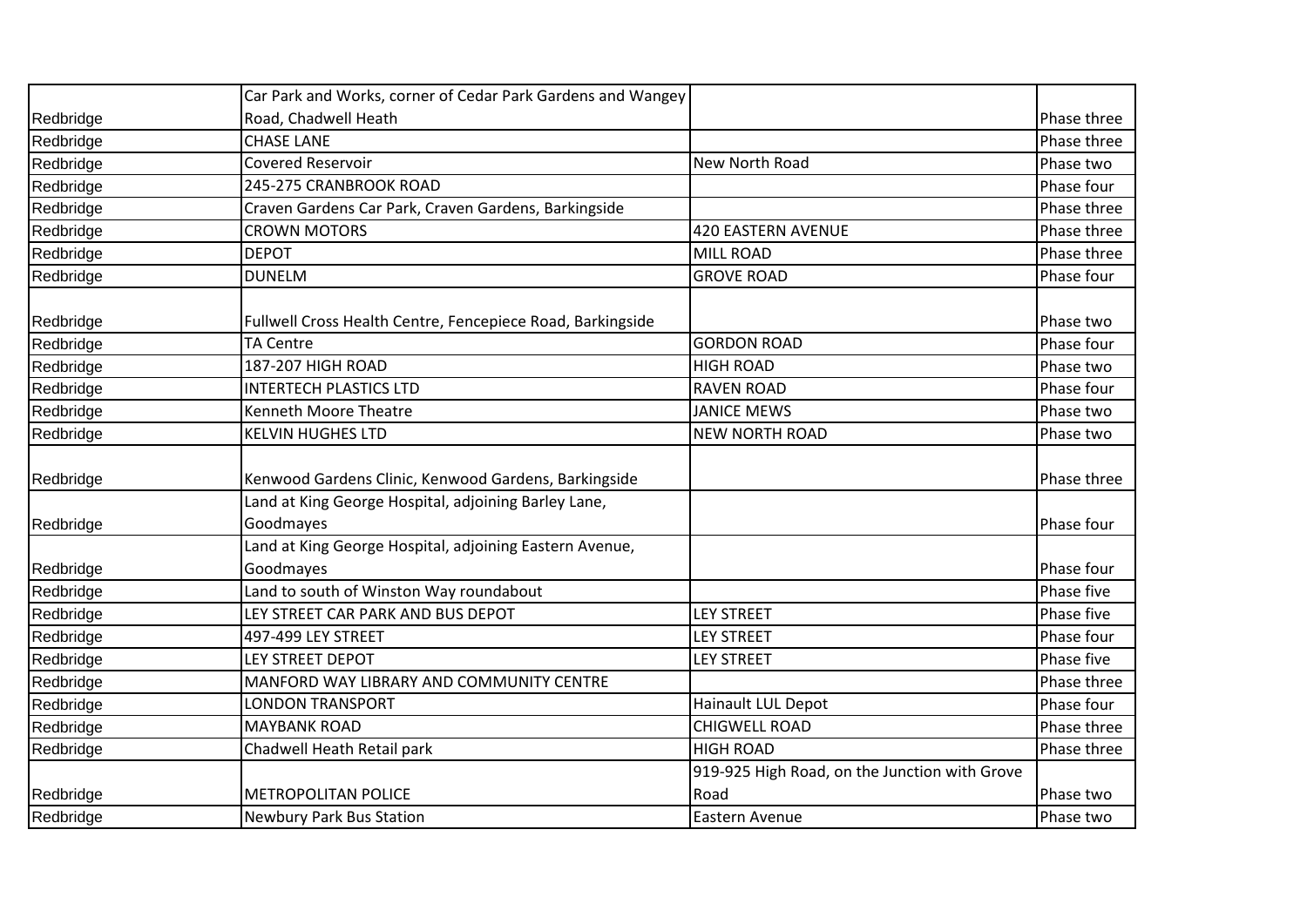| Redbridge            | Rear of 407-709 High Road                                   | <b>OAKLANDS PARK AVENUE</b>           | Phase four  |
|----------------------|-------------------------------------------------------------|---------------------------------------|-------------|
|                      |                                                             |                                       |             |
| Redbridge            | OES BUILDING UNIT 1 CLYDE WORKS CHADWELL HEATH LANE         | <b>CHADWELL HEATH LANE</b>            | Phase three |
| Redbridge            | PART OF BARNARDOS VILLAGE                                   | <b>TANNERS LANE</b>                   | Phase two   |
| Redbridge            | Peachey House, 39 Ilford Hill, IG1 2DQ                      | <b>Ilford Hill</b>                    | Phase two   |
| Redbridge            | 112-114 High Road                                           | <b>POSTWAY MEWS</b>                   | Phase three |
| Redbridge            | <b>QUEEN VICTORIA HOUSE</b>                                 | <b>CRANBROOK ROAD</b>                 | Phase two   |
| Redbridge            | REDBRIDGE SPORTS CENTRE TRUST LTD                           | <b>FOREST ROAD</b>                    | Phase four  |
| Redbridge            | <b>REDBRIDGE STATION</b>                                    | <b>EASTERN AVENUE</b>                 | Phase two   |
| Redbridge            | Sainsburys Store, 33, Roden Street, IG1 2AA                 | Roden Street                          | Phase three |
| Redbridge            | Chase lane/ Perkins Road                                    | <b>KING GEORGE AVENUE</b>             | Phase four  |
| Redbridge            | SEVEN KINGS LORRY AND CAR PARK                              | <b>HIGH ROAD</b>                      | Phase two   |
| Redbridge            | 4-32B Cameron Road and 625-643, High Road                   | <b>CAMERON ROAD</b>                   | Phase four  |
|                      | Land adjacent to Cranbrook Road, High Road and the railway, |                                       |             |
| Redbridge            | incorporating Station Road                                  | <b>HIGH ROAD</b>                      | Phase two   |
| Redbridge            | Site H, Crossrail Corridor Investment Area, Goodmayes       |                                       | Phase four  |
| Redbridge            | South of Manford Way TC                                     | <b>FOREMARK CLOSE</b>                 | Phase four  |
| Redbridge            | South Woodford                                              | MARLBOROUGH ROAD                      | Phase two   |
| Redbridge            | <b>STATION ESTATE</b>                                       | OFF GEORGE LANE                       | Phase two   |
| Redbridge            | <b>SUFFOLK COURT</b>                                        | <b>SUFFOLK ROAD</b>                   | Phase two   |
|                      |                                                             | BOUNDED BY CHADWICK ROAD AND CLEMENTS |             |
| Redbridge            | <b>TOWN HALL CAR PARK</b>                                   | <b>ROAD</b>                           | Phase three |
| Redbridge            | VALENTINES HOUSE 51 TO 69                                   | <b>ILFORD HILL</b>                    | Phase two   |
| Redbridge            | <b>WANSTEAD HOSPIT</b>                                      | <b>ORCHARD CLOSE</b>                  | Phase three |
| Redbridge            | <b>WOODFORD AVENUE</b>                                      | <b>WOODFORD AVENUE</b>                | Phase three |
| Redbridge            | 60-70 Roden Street                                          |                                       | Phase three |
| Redbridge            | 822 (Tesco) High Road, Goodmayes                            |                                       | Phase five  |
| Redbridge            | 40 Ilford Hill                                              |                                       | Phase three |
| Redbridge            | 300-318 High Road                                           |                                       | Phase three |
| Redbridge            | 51-57 Cranbrook Road                                        |                                       | Phase three |
| Redbridge            | 645-861 High Road                                           |                                       | Phase four  |
| Richmond upon Thames | <b>Twickenham Police Station</b>                            | London ROAD                           | Phase four  |
| Southwark            | Peckham cinema and multi-storey car park                    | RYE LANE AND MONTCRIEFF STREET        | Phase three |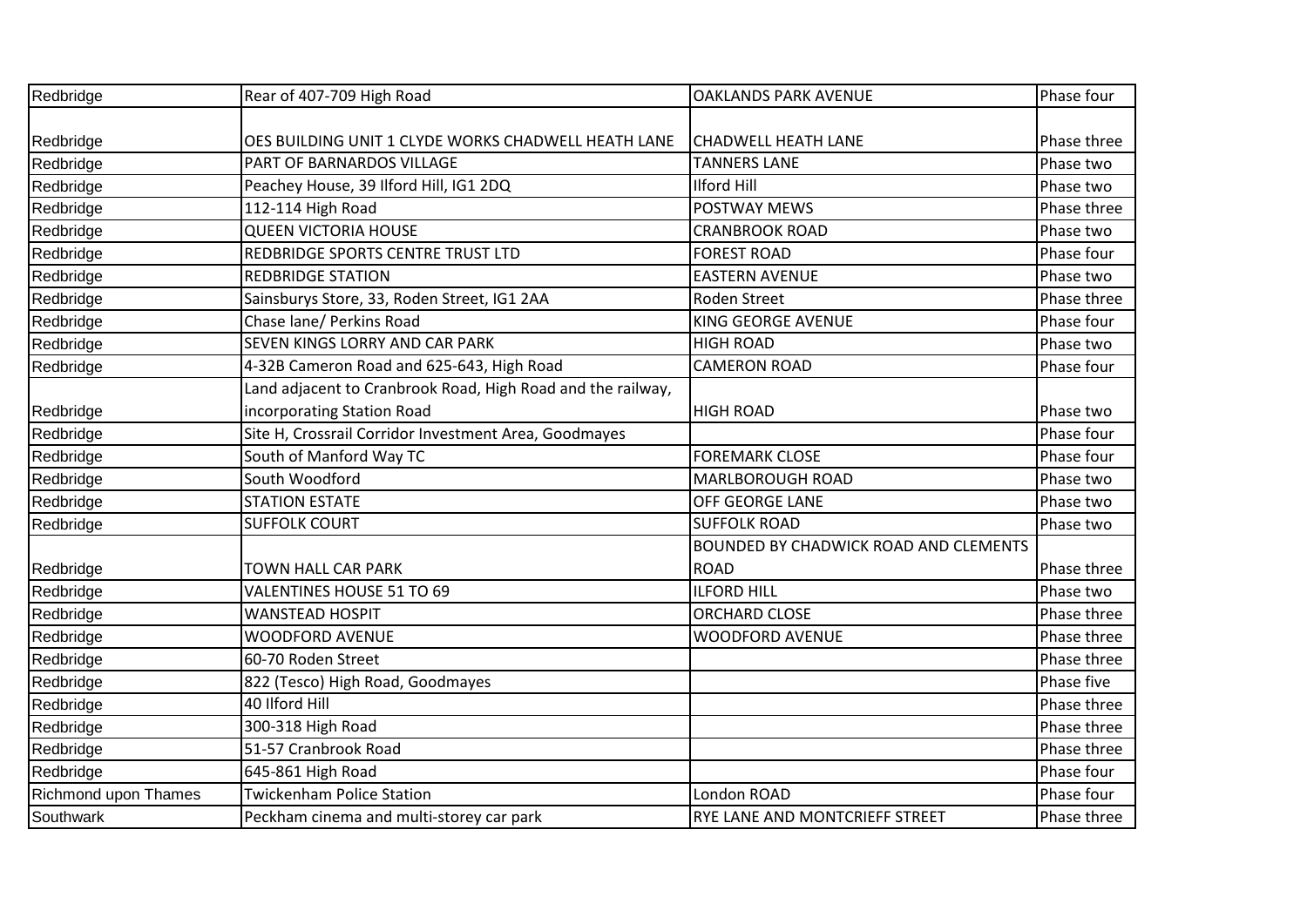| Southwark | Land at south of Sumner Road (Flaxyards)        | PECKHAM HIGH STREET                      | Phase four  |
|-----------|-------------------------------------------------|------------------------------------------|-------------|
| Southwark | 21 Harper Road and Sorting Office               | <b>HARPER ROAD</b>                       | Phase two   |
| Southwark | 272 - 304 Camberwell Road                       | <b>CAMBERWELL ROAD</b>                   | Phase three |
| Southwark | Harmsworth Quays Printworks                     | <b>QUEBEC WAY</b>                        | Phase five  |
| Southwark | Land adjacent to Surrey Docks Stadium (CWAAP 2) | Salter Road                              | Phase two   |
| Southwark | Albion Primary School (CWAAP 4)                 | <b>ALBION STREET</b>                     | Phase two   |
| Southwark | <b>CAMBERWELL STATION</b>                       | <b>CAMBERWELL STATION ROAD</b>           | Phase four  |
| Southwark | <b>Chatelaine House</b>                         | 182-202 WALWORTH ROAD                    | Phase two   |
| Southwark | Copeland Road Car Park                          | Rye Lane and Copeland Road               | Phase two   |
| Southwark | Odessa Street youth club (CWAAP 22)             | <b>ODESSA STREET</b>                     | Phase two   |
| Southwark | <b>East Dulwich Hospital</b>                    | <b>East Dulwich Road</b>                 | Phase two   |
| Southwark | <b>Elephant and Castle Shopping Centre</b>      | <b>ELEPHANT &amp; CASTLE</b>             | Phase three |
| Southwark | <b>Aylesbury Estate</b>                         | Albany Road                              | Phase three |
| Southwark | <b>MANOR PLACE DEPOT</b>                        | <b>MANOR PLACE</b>                       | Phase three |
| Southwark | Mulberry Business Park (CWAAP 9)                | Quebec Way                               | Phase two   |
| Southwark | 57-87 NEWINGTON CAUSEWAY                        | <b>NEWINGTON CAUSEWAY</b>                | Phase four  |
| Southwark | Newington Triangle                              | <b>BOROUGH ROAD</b>                      | Phase three |
| Southwark | Nunhead community centre and housing site       | <b>NUNHEAD GREEN</b>                     | Phase two   |
| Southwark | Nursery Row park                                | <b>Wadding Street and Brandon Street</b> | Phase two   |
| Southwark | Copeland Industrial Park                        | <b>Bournemouth Road</b>                  | Phase three |
| Southwark | Eagle Wharf                                     | PECKHAM HILL STREET                      | Phase two   |
| Southwark | <b>Sumner Road Workshops</b>                    | Sumner Road                              | Phase two   |
| Southwark | 24-28 Quebec Way CWAAP 10                       | <b>QUEBEC Way</b>                        | Phase two   |
| Southwark | Site E / CWAAP 8                                | canada Water                             | Phase four  |
| Southwark | Tesco overflow carpark (part CWAAP 7)           | Deal Porters Way                         | Phase four  |
| Southwark | Surrey Quays Shopping Centre (Part CWAAP 7)     | Canada Water                             | Phase four  |
| Southwark | ST JAMES' C of E PRIMARY SCHOOL                 | JAMAICA ROAD                             | Phase four  |
| Southwark | <b>Bredinghurst School</b>                      | <b>STUART ROAD</b>                       | Phase two   |
| Southwark | <b>SUMNER HOUSE</b>                             | <b>SUMNER ROAD</b>                       | Phase two   |
| Southwark | Rye Lane and Sternhall Lane                     | Rye Lane and Sternhall Lane              | Phase five  |
| Southwark | <b>Woods Road</b>                               | <b>WOODS ROAD</b>                        | Phase two   |
| Southwark | Aylesham Centre                                 | RYE LANE                                 | Phase two   |
| Southwark | St George's Wharf (CWAAP 23)                    | <b>MARINA</b>                            | Phase two   |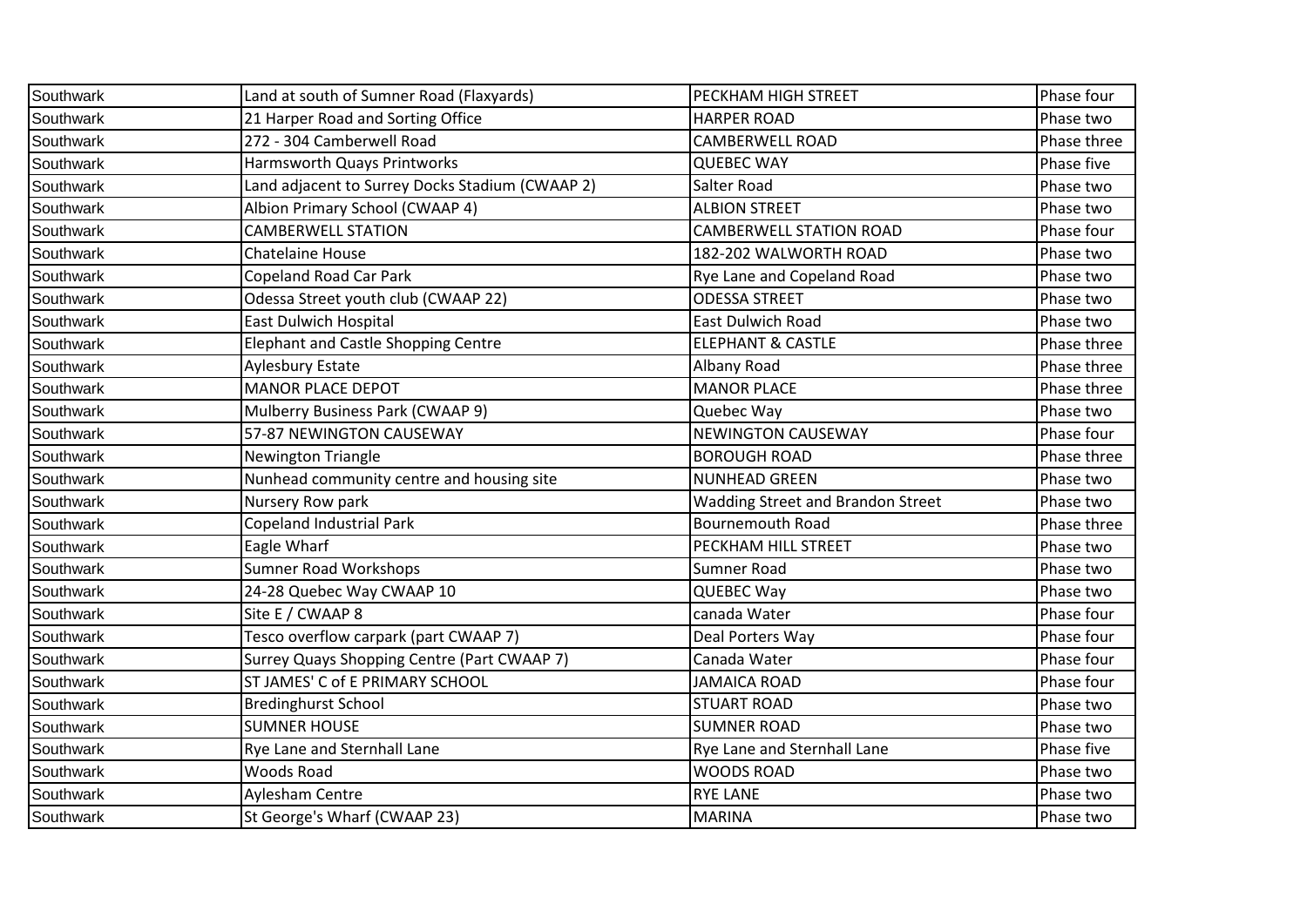| Southwark            | Former Woodene Estate                             | Peckham High Street         | Phase three |
|----------------------|---------------------------------------------------|-----------------------------|-------------|
| Southwark            | <b>ASDA Supermarket</b>                           | Rye Lane                    | Phase four  |
| Southwark            | Cator Street / Commercial Way                     | <b>Cator Street</b>         | Phase two   |
| Sutton               | <b>SOUTH POINT</b>                                | <b>Sutton Court Road</b>    | Phase three |
| Sutton               | <b>CHEAM LEISURE CENTRE</b>                       | Malden Road                 | Phase two   |
| Sutton               | <b>SUTTON HOPSITAL</b>                            | Cotswold Road               | Phase three |
| Sutton               | <b>SOUTH OF LODGE PLACE</b>                       | <b>HIGH STREET</b>          | Phase three |
| Sutton               | <b>FELNEX TRADING ESTATE</b>                      | London Road                 | Phase two   |
| Sutton               | WANDLE VALLEY TRADING ESTATE (AREAS A AND B)      | Mill Green Road             | Phase three |
| Sutton               | <b>BEECH TREE PLACE</b>                           | St Nicholas Way             | Phase three |
| Sutton               | <b>SECOMBE THEATRE</b>                            | Cheam Road                  | Phase three |
| Sutton               | <b>SUTTON STATION</b>                             | <b>High Street</b>          | Phase four  |
| Sutton               | <b>WALLINGTON SQUARE</b>                          | Woodcote Road               | Phase two   |
| Sutton               | <b>FORMER PLAYING FIELDS</b>                      | Sheen Way                   | Phase three |
| Sutton               | HACKBRIDGE STATION INDUSTRIAL AREA                | London Road                 | Phase two   |
| Sutton               | RAILWAY APPROACH                                  | Manor Road                  | Phase three |
| Sutton               | LIDL                                              | <b>Beddington Gardens</b>   | Phase three |
| Sutton               | <b>VICTORIA HOUSE</b>                             | Malden Road                 | Phase one   |
| <b>Tower Hamlets</b> | 1 TO 3 SOUTH QUAY SQUARE                          | <b>MARSH WALL</b>           | Phase five  |
| <b>Tower Hamlets</b> |                                                   | <b>MILLHABOUR</b>           | Phase four  |
| <b>Tower Hamlets</b> |                                                   | 3 MILLHARBOUR               | Phase three |
| <b>Tower Hamlets</b> | 678 SOUTH QUAY SQUARE                             | <b>MASTMAKER ROAD</b>       | Phase three |
| <b>Tower Hamlets</b> | A B B BARRETT & WRIGHT                            | <b>SELSDON WAY</b>          | Phase three |
| <b>Tower Hamlets</b> | <b>ADMIRALS</b>                                   | <b>ADMIRALS WAY</b>         | Phase four  |
| <b>Tower Hamlets</b> | Meridian Gate (South)                             | <b>MARSH WALL</b>           | Phase three |
| <b>Tower Hamlets</b> | <b>ASDA Isle of Dogs</b>                          | <b>EAST FERRY ROAD</b>      | Phase three |
| <b>Tower Hamlets</b> | <b>Bishopsgate Goods Yard</b>                     | <b>BRAITHWAITE STREET</b>   | Phase two   |
| <b>Tower Hamlets</b> | <b>Blackwall Reach</b>                            | <b>NAVAL ROW</b>            | Phase two   |
|                      | Bow Common Gasworks, Bow Common Lane, Bow Common, |                             |             |
| <b>Tower Hamlets</b> | London, E3 4BH                                    | <b>BOW COMMON LANE</b>      | Phase two   |
| <b>Tower Hamlets</b> | <b>CITIBANK</b>                                   | HARBOUR EXCHANGE SQUARE     | Phase two   |
| <b>Tower Hamlets</b> | <b>GLENGALL BRIDGE WEST</b>                       | 49 TO 59 MILLHARBOUR        | Phase two   |
| <b>Tower Hamlets</b> | <b>GREENWICH VIEW</b>                             | <b>GREENWICH VIEW PLACE</b> | Phase three |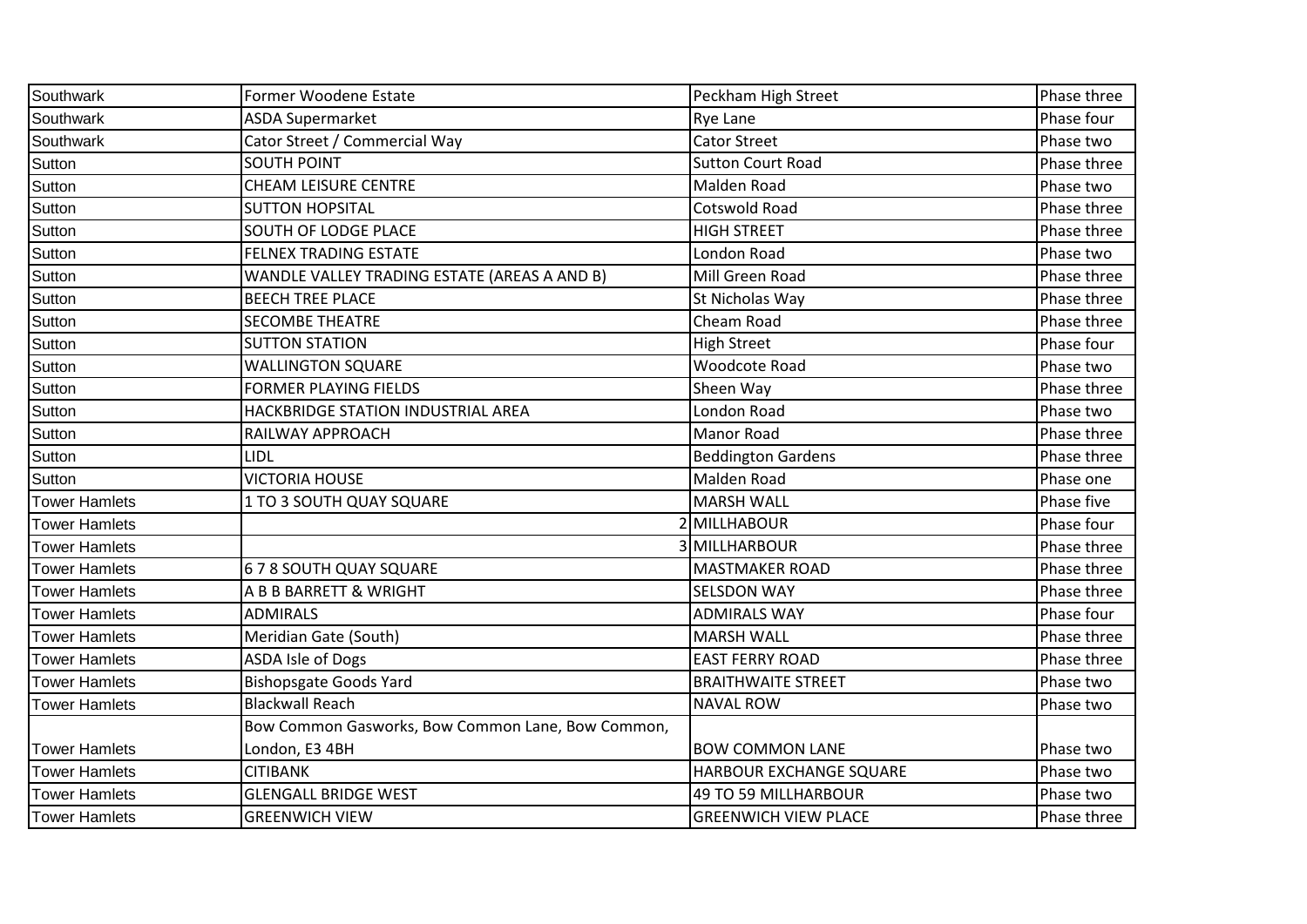| <b>Tower Hamlets</b> | HARBOUR EXCHANGE SQUARE                                 | HARBOUR EXCHANGE SQUARE                 | Phase two   |
|----------------------|---------------------------------------------------------|-----------------------------------------|-------------|
| <b>Tower Hamlets</b> | HARBOUR EXCHANGE SQUARE                                 | HARBOUR EXCHANGE SQUARE                 | Phase two   |
| <b>Tower Hamlets</b> | HARBOUR EXCHANGE SQUARE                                 | HARBOUR EXCHANGE SQUARE                 | Phase two   |
| <b>Tower Hamlets</b> | <b>HAYS DEPOT</b>                                       | <b>LEVEN ROAD</b>                       | Phase two   |
| <b>Tower Hamlets</b> | <b>INTERFLEET TECHNOLOGY LTD</b>                        | HARBOUR EXCHANGE SQUARE                 | Phase two   |
| <b>Tower Hamlets</b> | <b>JACK DASK HOUSE</b>                                  | <b>LAWN HOUSE CLOSE</b>                 | Phase three |
| <b>Tower Hamlets</b> | Land between Marsh Wall, Byng Street and Manilla Street | <b>MARSH WALL</b>                       | Phase three |
| <b>Tower Hamlets</b> | Leven Road Gasworks, Leven Road, Poplar, London         | <b>LEVEN ROAD</b>                       | Phase two   |
| <b>Tower Hamlets</b> | Marian Place Gasworks, Bethnal Green, London            |                                         | Phase three |
| <b>Tower Hamlets</b> | <b>MASTMAKER COURT</b>                                  | <b>32 MASTMAKER ROAD</b>                | Phase three |
| <b>Tower Hamlets</b> | News International Limited, 1 Virginia Street, E98 1AS  | Virginia Street                         | Phase three |
| <b>Tower Hamlets</b> | SITE BOUNDEN BY 4 AND 5 SOUTH QUAY SQUARE               | <b>MARSH WALL</b>                       | Phase two   |
| <b>Tower Hamlets</b> | <b>SITE C OF BOW LOCK</b>                               | <b>11 TWELVETREES</b>                   | Phase two   |
| <b>Tower Hamlets</b> | <b>SITES ADJOINING</b>                                  | <b>AILSA STREET</b>                     | Phase three |
| <b>Tower Hamlets</b> | <b>Skylines</b>                                         | LIMEHARBOUR                             | Phase three |
| <b>Tower Hamlets</b> | <b>THAMES QUAY</b>                                      | <b>MARSH WALL</b>                       | Phase two   |
| <b>Tower Hamlets</b> | <b>TRAFALGAR WAY</b>                                    | <b>TRAFALGAR WAY</b>                    | Phase four  |
| <b>Tower Hamlets</b> | <b>WESTFERRY PRINTWORKS</b>                             | 235 WESTFERRY ROAD                      | Phase four  |
| <b>Tower Hamlets</b> |                                                         |                                         | Phase three |
| <b>Tower Hamlets</b> | Arrowhead Quay                                          | Marsh Wall                              | Phase three |
| <b>Tower Hamlets</b> | <b>Angel House</b>                                      | Marsh Wall                              | Phase three |
| <b>Tower Hamlets</b> | Meridian Gate (North)                                   | Marsh Wall                              | Phase three |
| <b>Tower Hamlets</b> | Lawn House Close Car Park & Sovereign House             | Lawn House Close                        | Phase three |
| Wandsworth           | Land at Clapham Junction Station, SW11                  | St. John's Hill                         | Phase five  |
| Wandsworth           | Corner of Putney Bridge Road and Putney High Street     | Putney Bridge Road & Putney High Street | Phase four  |
| Wandsworth           | Patcham Terrace and St Mary's School                    | PATCHAM TERRACE                         | Phase three |
| Wandsworth           | <b>ASDA Stores Ltd.</b>                                 | Roehampton Vale                         | Phase four  |
| Wandsworth           | <b>Booker Cash and Carry</b>                            | 41-49 Nine Elms Lane, SW8               | Phase four  |
| Wandsworth           | ASDA, LIDL and Boots Sites                              | <b>Falcon Lane</b>                      | Phase five  |
| Wandsworth           | <b>Markets Area, Tooting</b>                            | <b>TOOTING HIGH STREET</b>              | Phase five  |
| Wandsworth           | Wandsworth Bus Garage                                   | Jews Row                                | Phase five  |
| Wandsworth           | 85-99 Upper Richmond Road                               | <b>Upper Richmond Road</b>              | Phase four  |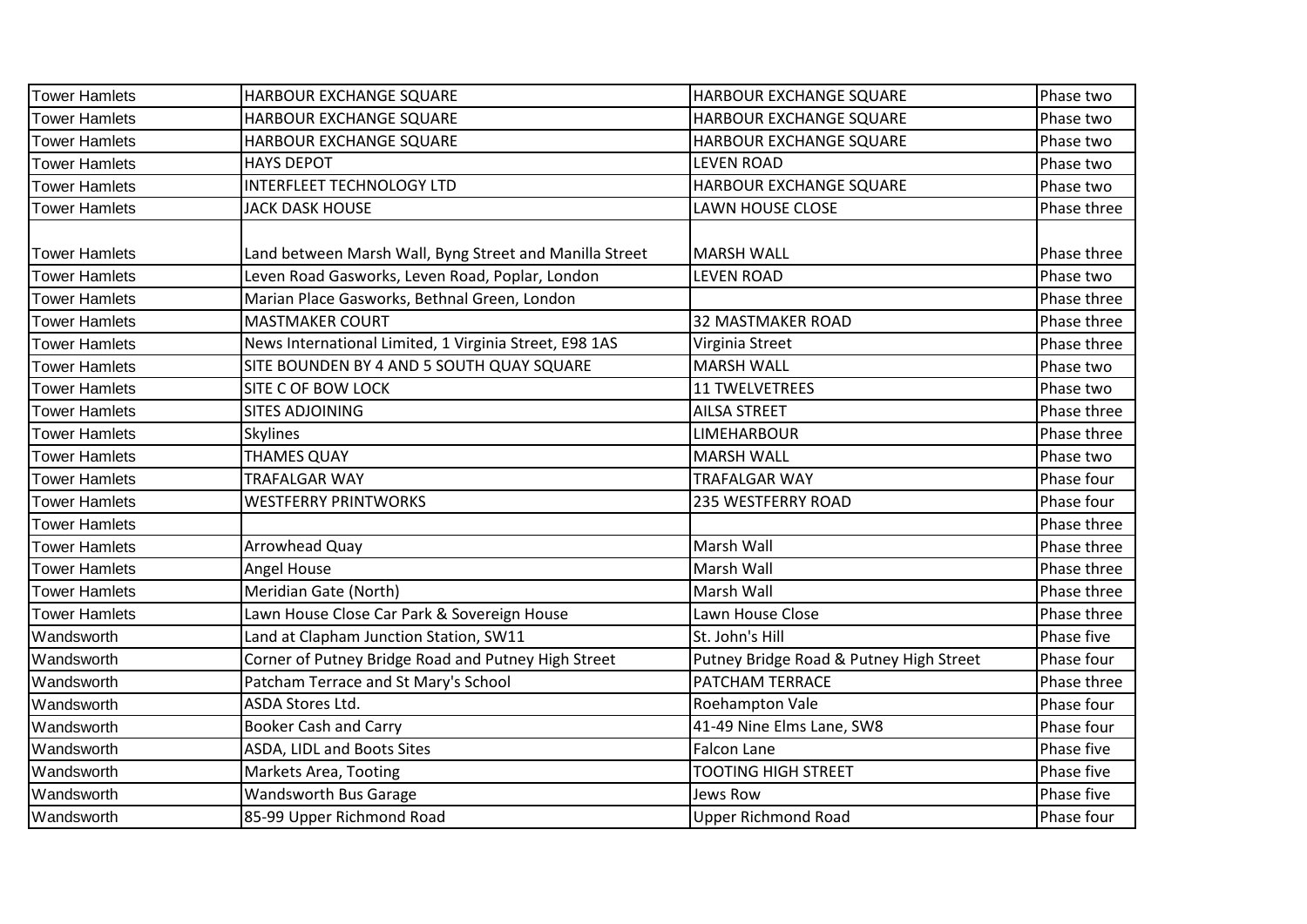| Wandsworth | <b>Christies Auctioneers Depot</b>                            | PONTON ROAD                | Phase four  |
|------------|---------------------------------------------------------------|----------------------------|-------------|
| Wandsworth | Dovercourt Site                                               | <b>York Road</b>           | Phase five  |
| Wandsworth | Land Adjacent Ark Putney Academy,                             | <b>PULLMAN GARDENS</b>     | Phase three |
| Wandsworth | Feather's Wharf                                               | The Causeway               | Phase five  |
| Wandsworth | <b>Gartons Industrial Estate</b>                              | <b>Gartons Way</b>         | Phase five  |
| Wandsworth | Gas Site, Prince of Wales Drive, Battersea                    | PRINCE OF WALES DRIVE      | Phase four  |
| Wandsworth | Government Car and Dispatch Agency                            | Ponton Road                | Phase four  |
| Wandsworth | <b>Clapham Junction Station Approach</b>                      | ST. JOHN'S HILL            | Phase five  |
| Wandsworth | Homebase                                                      | Swandon Way                | Phase five  |
| Wandsworth | <b>Securicor Site</b>                                         | 80 Kirtling Street         | Phase four  |
| Wandsworth | Land at the Causeway, SW18                                    | The Causeway               | Phase five  |
|            | Ram Brewery/Capital Studios/Former Dexion/Duvall site, Ram    |                            |             |
| Wandsworth | Street/Armoury Way/Wandsworth, SW18                           | <b>WANDSWORTH PLAIN</b>    | Phase five  |
| Wandsworth | <b>MCDONALDS RESTAURANTS LTD</b>                              | <b>MARL ROAD</b>           | Phase four  |
| Wandsworth | Mercedes Benz and Bemco                                       | <b>Bridgend Road</b>       | Phase four  |
| Wandsworth | Metropolitan Police Warehouse Garage                          | Ponton Road                | Phase four  |
| Wandsworth | Roehampton, Danebury Avenue                                   | Danebury Avenue            | Phase five  |
| Wandsworth | <b>Sleaford Street</b>                                        | <b>Sleaford Street</b>     | Phase three |
| Wandsworth | SMARTS GROUP LTD 18-20 Boundaries Road                        | <b>BOUNDARIES ROAD</b>     | Phase three |
| Wandsworth | <b>Price's Candles</b>                                        | YORK ROAD                  | Phase five  |
|            | 79-101 Tooting High Street and Wood House/Palladino House,    |                            |             |
| Wandsworth | Laurel Close, Tooting SW17                                    | <b>Tooting High Street</b> | Phase four  |
| Wandsworth | York Road Business Centre                                     | Yelverton Road             | Phase five  |
| Wandsworth | Wandsworth Bridge Roundabout                                  |                            | Phase five  |
| Wandsworth | Sainsbury's Car Park                                          | <b>Bedford Hill</b>        | Phase five  |
| Wandsworth | B&Q, Smugglers Way                                            | Smugglers Way              | Phase five  |
| Wandsworth | Homebase, York Road                                           | York Road                  | Phase five  |
|            | Cable and Wireless, Ballymore Site 6, Unit 2a, Battersea Park |                            |             |
| Wandsworth | Road, SW8                                                     |                            | Phase four  |
| Wandsworth | 49-59 Battersea Park Road, SW8                                |                            | Phase four  |
| Wandsworth | St George's Hospital Car Park,                                | Maybury Street             | Phase five  |
| Wandsworth | Putney Telephone Exchange                                     | Montserrat Road            | Phase five  |
| Wandsworth | Jubilee Hous and Cinema                                       | Putney High Street         | Phase five  |